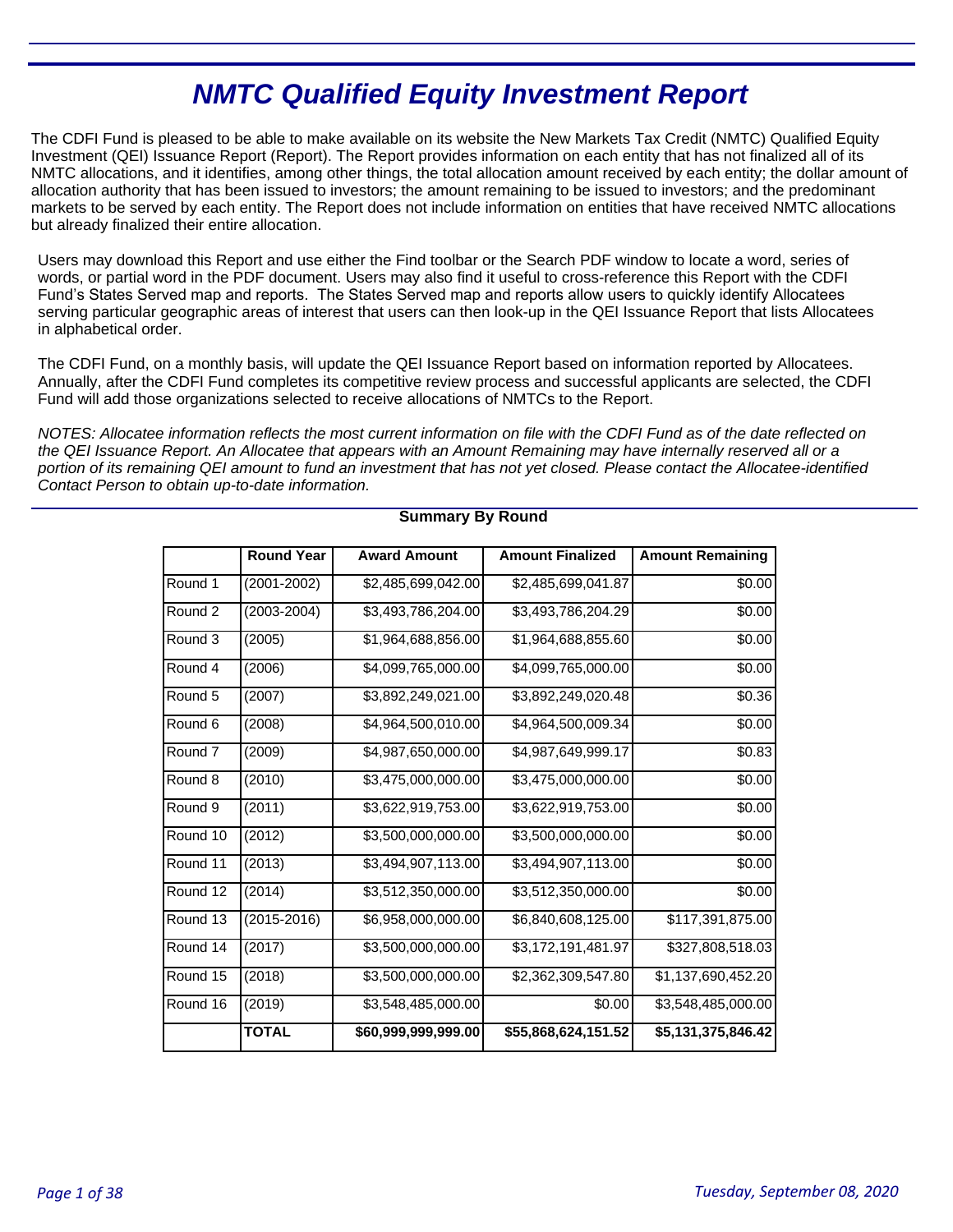\*\*The Total Allocation for Round 5 includes \$9 million of NMTC allocation authority that was reclaimed by the CDFI Fund from two prior Round 1 allocatees and subsequently reallocated in Round 5.

\*\*The Total Allocation for Round 9 includes \$123 million of NMTC allocation authority that was rescinded or surrendered to the CDFI Fund from prior Rounds and subsequently reallocated in Round 9.

\*\*The Total Allocation for Round 11 includes \$1.39 million of NMTC allocation authority that was rescinded or surrendered to the CDFI Fund from prior Rounds and subsequently reallocated in Round 11.

\*\*The Total Allocation for Round 12 includes \$12.35 million of NMTC allocation authority that was rescinded or surrendered to the CDFI Fund from prior Rounds and subsequently reallocated in Round 12.

\*\*Total Allocation for Round 16 includes \$48.485 million of NMTC allocation authority that was rescinded to the CDFI Fund from prior Rounds and subsequently *reallocated in Round 16.* 

#### *Name of Allocatee:* **Advantage Capital Community Development Fund, LLC**

**Year of Award:** 2019 **Service Area:** National service area *Controlling Entity: Contact Person:* Michael Johnson, (504) 522-4850, mjohnson@advantagecap.com **Predominant Financing: Operating Business Financing** *Predominant Market Served:* AR,FL,GA,KY,NV,OH,TX

**Innovative Activities:** Making QLICIs with an original term less than or equal to 60 months, Providing QLICIs for Non-Real Estate Activities,

Providing QLICIs of \$2 million or less, Targeting Identified States

#### *Name of Allocatee:* **AMCREF Community Capital, LLC**

**Year of Award:** 2018 **Service Area:** National service area *Controlling Entity: Contact Person:* Knox Clark, (504) 495-1084, knox@amcref.com **Predominant Financing: Operating Business Financing** *Predominant Market Served:* AL,GA,LA,MS,TN,TX,VA *Innovative Activities:* Providing QLICIs for Non-Real Estate Activities

#### *Name of Allocatee:* **AMCREF Community Capital, LLC**

**Year of Award:** 2019 **Service Area:** National service area *Controlling Entity: Contact Person:* Knox Clark, (504) 495-1084, knox@amcref.com *Predominant Financing:* Operating Business Financing *Predominant Market Served:* AR,FL,GA,MS,SC,TN,TX **Innovative Activities:** Providing QLICIs for Non-Real Estate Activities

#### *Name of Allocatee:* **Atlanta Emerging Markets, Inc.**

**Year of Award:** 2015-2016 *Service Area:* Local *Controlling Entity:* Atlanta Development Authority, d/b/a Invest Atlanta *Contact Person:* Stephen McRae, (404) 588-5470, smcrae@investatlanta.com *Predominant Financing:* Real estate financing: Community Facilities *Predominant Market Served:* DeKalb and Fulton County

| <b>Innovative Activities: Identified States</b> |  |
|-------------------------------------------------|--|
|-------------------------------------------------|--|

| <b>Total Allocation:</b>     | \$50,000,000,00 |
|------------------------------|-----------------|
| <b>Amount Finalized:</b>     | \$42,500,000,00 |
| <b>Amount Remaining:</b>     | \$7,500,000,00  |
| <b>Non-Metro Commitment:</b> | $0\%$           |
|                              |                 |

**Total Allocation: Non-Metro Commitment: Amount Remaining: Amount Finalized:**

**Total Allocation:**

**Non-Metro Commitment: Amount Remaining: Amount Finalized:**

> \$70,000,000.00 \$54,800,000.00 \$15,200,000.00 60%

\$60,000,000.00

\$60,000,000.00

\$0.00

10%

**Total Allocation: Non-Metro Commitment: Amount Remaining: Amount Finalized:**

\$60,000,000.00 \$0.00 \$60,000,000.00 60%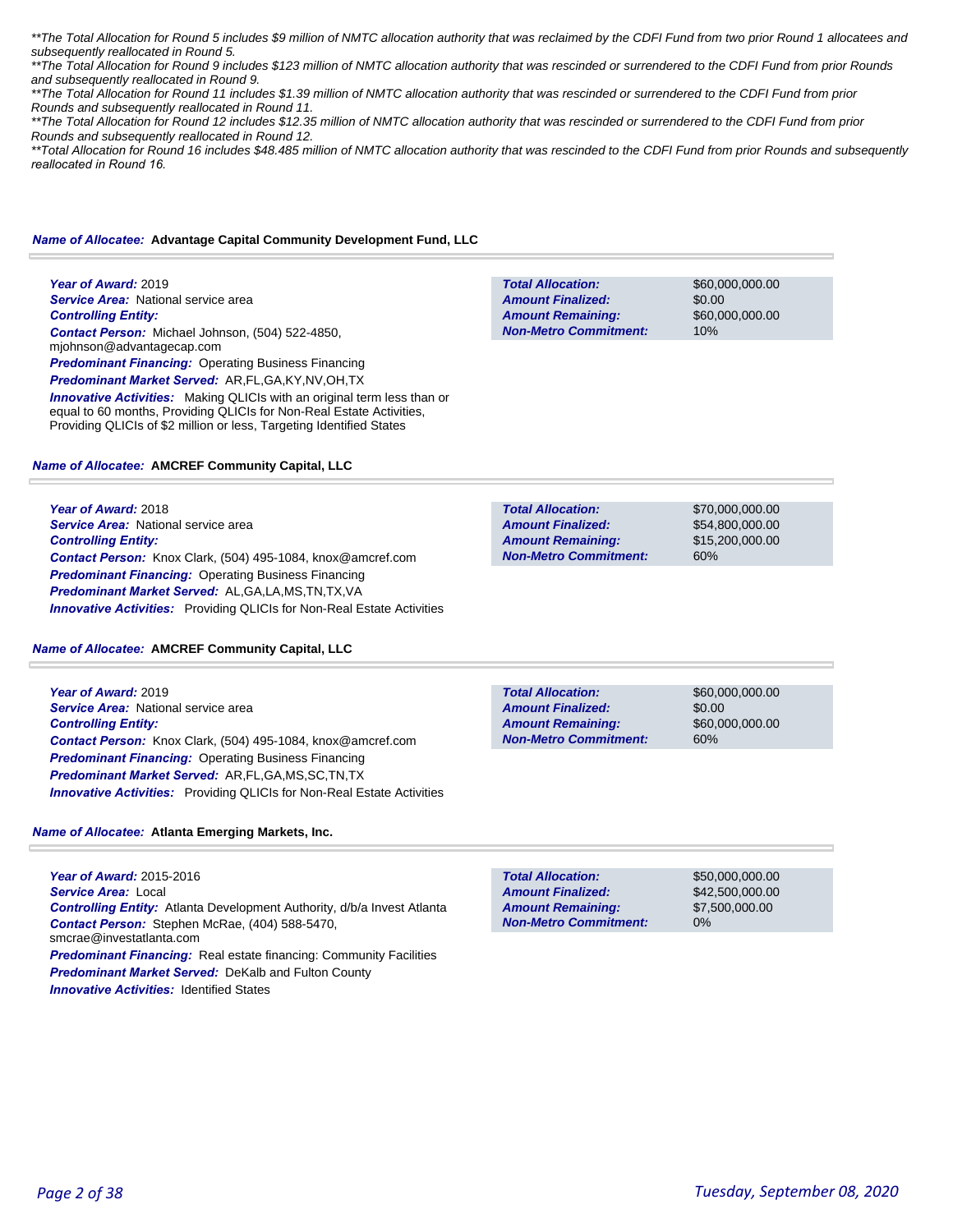*Service Area:* Local

*Controlling Entity:* Atlanta Development Authority, d/b/a Invest Atlanta *Contact Person:* Stephen McRae, (404) 588-5470, smcrae@investatlanta.com

**Predominant Financing:** Real estate financing: Community Facilities

*Predominant Market Served:* GA-Barrow County, GA-Bartow County, GA-Carroll County, GA-Cherokee County, GA-Clayton County, GA-Cobb County, GA-Coweta County, GA-DeKalb County, GA-Douglas County, GA-Fayette County, GA-Forsyth County, GA-Fulton County, GA-Gwinnett County, GA-Henry County, GA-Newton County, GA-Paulding County, GA-Pickens County, GA-Rockdale County, GA-Spalding County, GA-Walton **County** 

*Innovative Activities:* 

#### *Name of Allocatee:* **Black Business Investment Fund, Inc.**

**Year of Award:** 2019 *Service Area:* Statewide (or territory-wide) service area *Controlling Entity: Contact Person:* Jasmine Gebon, (407) 649-4780, jgebon@bbif.com **Predominant Financing: Operating Business Financing** *Predominant Market Served:* FL **Innovative Activities:** Targeting Identified States

*Name of Allocatee:* **BMO Harris New Markets Fund, LLC**

**Year of Award:** 2019 *Service Area:* Multi-state service area *Controlling Entity: Contact Person:* Pamela Daniels-Halisi, (312) 461-5660, pamela.danielshalisi@bmo.com *Predominant Financing:* Real Estate Financing - Community Facilities *Predominant Market Served:* AZ, FL, IL, IN, KS, MN, MO, WI *Innovative Activities:* 

#### *Name of Allocatee:* **Border Communities Capital Company, LLC**

**Year of Award:** 2019 *Service Area:* Multi-state service area *Controlling Entity: Contact Person:* Jerry Hannon, (760) 585-7090, jhannon@chelseainvestco.com *Predominant Financing:* Real Estate Financing - Community Facilities *Predominant Market Served:* AZ, CA, NM, TX *Innovative Activities:* 

#### *Name of Allocatee:* **BREMER CDE, LLC**

**Year of Award:** 2019 *Service Area:* Multi-state service area *Controlling Entity: Contact Person:* Vassil Zanev, (651) 312-3554, vezanev@bremer.com **Predominant Financing:** Real Estate Financing - Community Facilities *Predominant Market Served:* MN, ND, WI *Innovative Activities:* Providing QLICIs of \$2 million or less

**Total Allocation: Non-Metro Commitment: Amount Remaining: Amount Finalized:**

\$60,000,000.00 \$52,000,000.00 \$8,000,000.00 0%

**Total Allocation: Non-Metro Commitment: Amount Remaining: Amount Finalized:**

\$33,485,000.00 \$0.00 \$33,485,000.00 0%

**Total Allocation: Non-Metro Commitment: Amount Remaining: Amount Finalized:**

\$55,000,000.00 \$0.00 \$55,000,000.00 0%

\$30,000,000.00 \$0.00 \$30,000,000.00 0% **Total Allocation: Non-Metro Commitment: Amount Remaining: Amount Finalized:**

**Total Allocation: Non-Metro Commitment: Amount Remaining: Amount Finalized:**

\$35,000,000.00 \$0.00 \$35,000,000.00 60%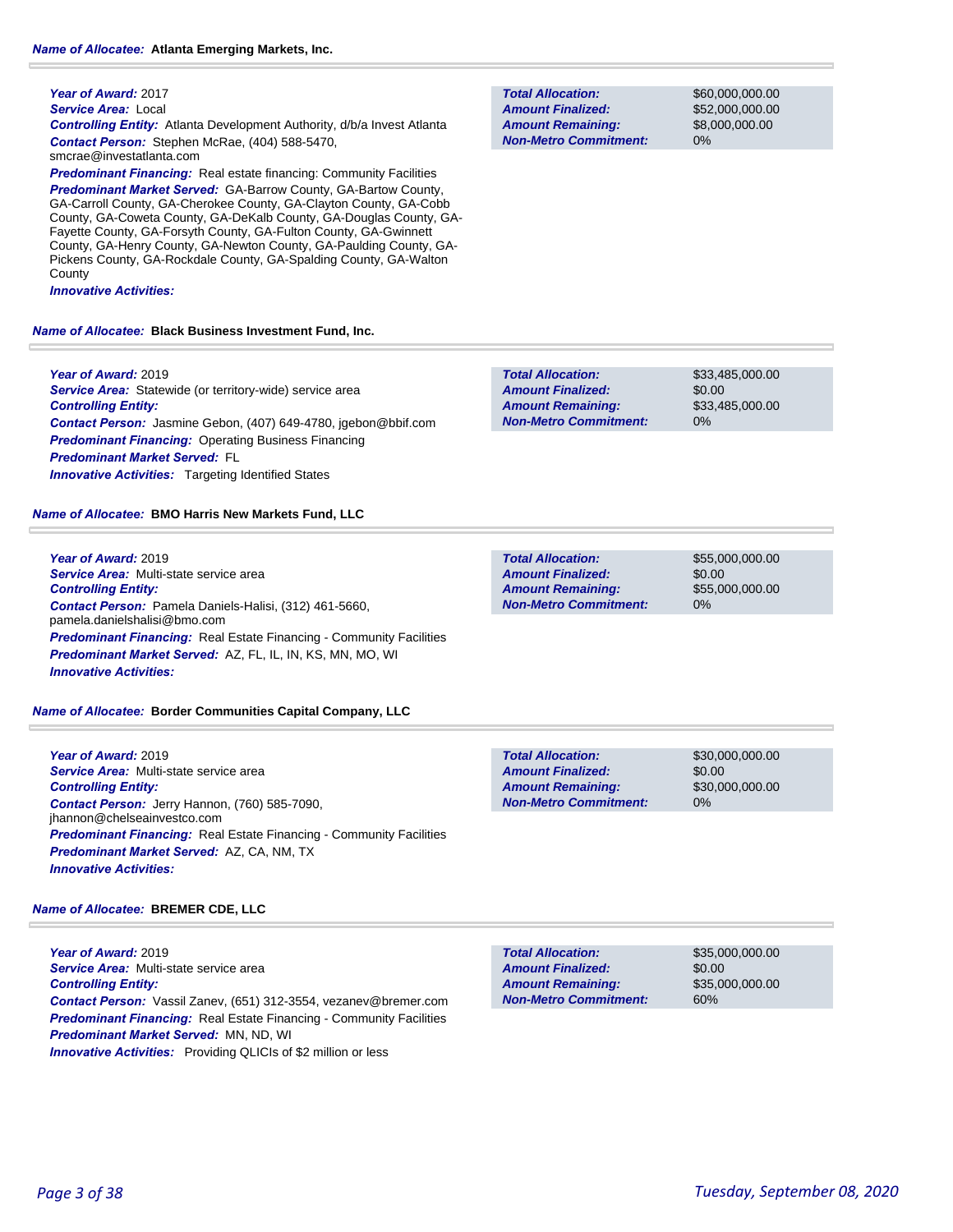**Year of Award:** 2018 *Service Area:* National service area *Controlling Entity:* Cherokee Investment Partners, LLC *Contact Person:* Bret Batchelder, (919) 743-2530, bbatchelder@cherokeefund.com **Predominant Financing: Operating Business Financing** *Predominant Market Served:* CO,FL,MO,NY,PA,RI,TX **Innovative Activities:** Targeting Identified States

#### *Name of Allocatee:* **CAHEC New Markets, LLC**

#### **Year of Award:** 2018

*Service Area:* Multi-state service area *Controlling Entity:* Community Affordable Housing Equity Corporation *Contact Person:* Brian Oxford, (919) 420-0063, boxford@cahec.com *Predominant Financing:* Real Estate Financing - Community Facilities *Predominant Market Served:* DC, FL, GA, KY, MD, NC, SC, TN, VA, WV **Innovative Activities:** Targeting Identified States

#### *Name of Allocatee:* **Capital Impact Partners**

**Year of Award:** 2017 *Service Area:* National *Controlling Entity: Contact Person:* Diane Borradaile, (646) 989-1102, dborradaile@capitalimpact.org **Predominant Financing:** Real estate financing: Community Facilities *Predominant Market Served:* California, District of Columbia, Michigan, New Jersey, Oregon, Tennessee, Texas **Innovative Activities:** Targeting Identified States

#### *Name of Allocatee:* **Capital One Community Renewal Fund, LLC**

**Year of Award:** 2015-2016 *Service Area:* National *Controlling Entity:* Capital One Financial Corporation *Contact Person:* Spencer Gagnet, (504) 533-5717, spencer.gagnet@capitalone.com **Predominant Financing:** Real estate financing: Community Facilities *Predominant Market Served:* California, Louisiana, New York, Ohio, Texas, Virginia **Innovative Activities: Identified States** 

### *Name of Allocatee:* **Capital One Community Renewal Fund, LLC**

**Year of Award:** 2018 **Service Area:** National service area *Controlling Entity:* Capital One Financial Corporation *Contact Person:* Spencer Gagnet, (504) 533-5717, spencer.gagnet@capitalone.com *Predominant Financing:* Operating Business Financing *Predominant Market Served:* CA,FL,MD,OH,OR,PR,TX **Innovative Activities:** Targeting Identified States

**Total Allocation: Non-Metro Commitment: Amount Remaining: Amount Finalized:**

\$60,000,000.00 \$47,200,000.00 \$12,800,000.00 0%

**Total Allocation: Non-Metro Commitment: Amount Remaining: Amount Finalized:**

\$50,000,000.00 \$41,500,000.00 \$8,500,000.00 0%

\$65,000,000.00 \$56,000,000.00 \$9,000,000.00 0% **Total Allocation: Non-Metro Commitment: Amount Remaining: Amount Finalized:**

**Total Allocation: Non-Metro Commitment: Amount Remaining: Amount Finalized:**

\$90,000,000.00 \$79,150,000.00 \$10,850,000.00 0%

**Total Allocation: Non-Metro Commitment: Amount Remaining: Amount Finalized:**

\$60,000,000.00 \$29,000,000.00 \$31,000,000.00 0%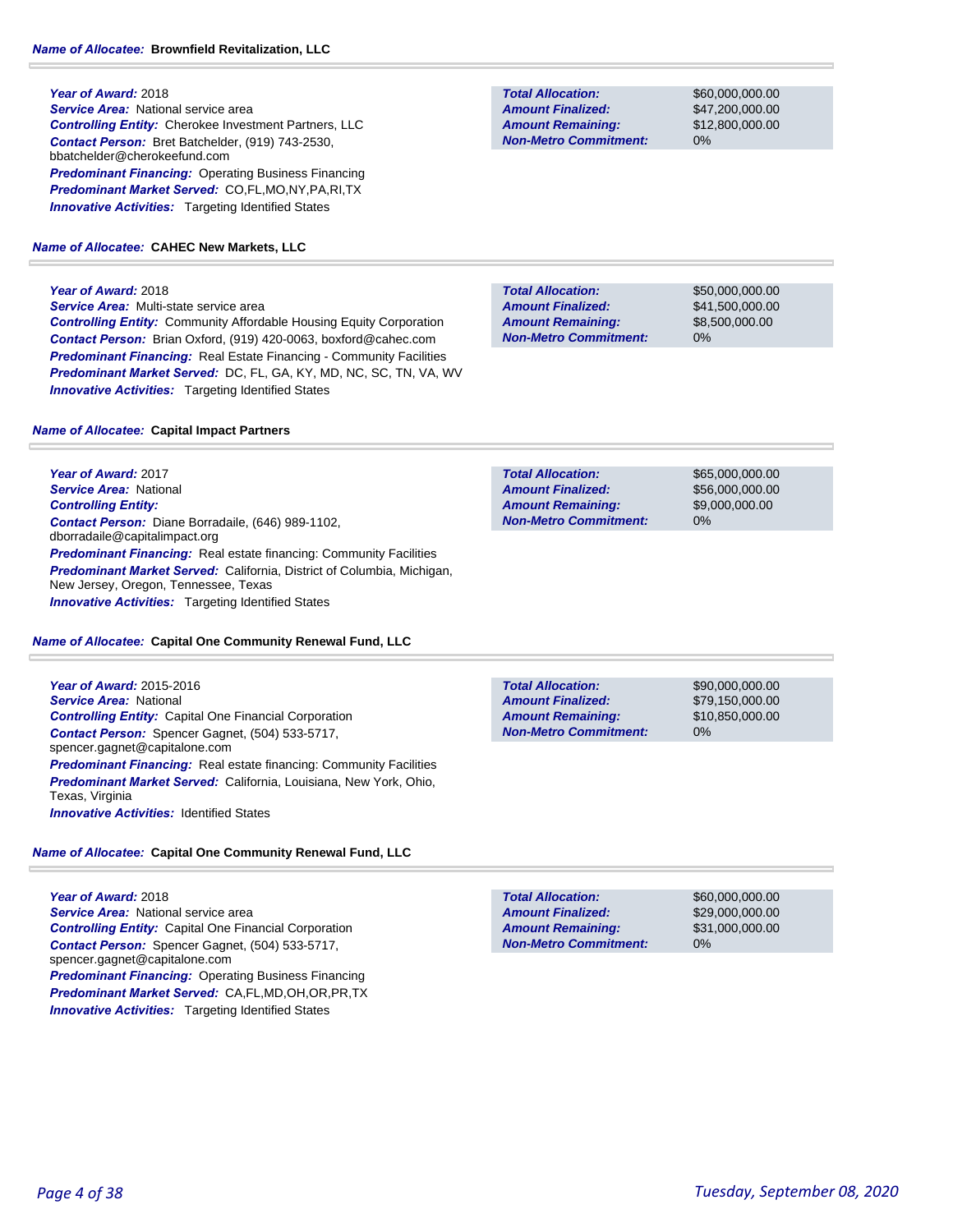**Year of Award:** 2019 **Service Area: National service area** *Controlling Entity: Contact Person:* Robert James II, (912) 447-4217, rjamesii@carverstatebank.com *Predominant Financing:* Real Estate Financing - Industrial/Manufacturing *Predominant Market Served:* GA **Innovative Activities:** Providing QLICIs of \$2 million or less, Targeting Identified States

### *Name of Allocatee:* **CBKC CDC, L.L.C.**

**Year of Award:** 2018 *Service Area:* Multi-state service area *Controlling Entity:* Central Bancshares of Kansas City, Inc. *Contact Person:* William Dana, (816) 483-1210, bdana@centralbankkc.com *Predominant Financing:* Real Estate Financing - Industrial/Manufacturing *Predominant Market Served:* IL, KS, MO **Innovative Activities:** Targeting Identified States

### *Name of Allocatee:* **CCG Community Partners, LLC**

**Year of Award:** 2019 **Service Area:** National service area *Controlling Entity: Contact Person:* William Hoffman, (609) 951-2200, bill@cityscapecapital.com *Predominant Financing:* Other Real Estate Financing *Predominant Market Served:* FL,GA,MS,NV,NJ,NY,TX *Innovative Activities:* 

*Name of Allocatee:* **Central States Development Partners, Inc.**

**Year of Award:** 2019 *Service Area:* National service area *Controlling Entity: Contact Person:* Cindy Berg, (309) 794-6711, cberg@growthcorp.org *Predominant Financing:* Real Estate Financing - Industrial/Manufacturing *Predominant Market Served:* CO,FL,IL,KS,KY,TN,TX *Innovative Activities:* 

*Name of Allocatee:* **Central Valley NMTC Fund, LLC**

**Year of Award:** 2017 *Service Area:* Local *Controlling Entity:* The Penstar Group *Contact Person:* Lillian Weiland, (559) 264-5000, lweiland@cvnmtc.com **Predominant Financing:** Real estate financing: Community Facilities *Predominant Market Served:* CA-Fresno County, CA-Kern County, CA-Kings County, CA-Madera County, CA-Merced County, CA-San Joaquin County, CA-Stanislaus County, CA-Tulare County *Innovative Activities:* 

**Total Allocation: Non-Metro Commitment: Amount Remaining: Amount Finalized:**

\$50,000,000.00 \$0.00 \$50,000,000.00 20%

**Total Allocation: Non-Metro Commitment: Amount Remaining: Amount Finalized:**

\$50,000,000.00 \$29,000,000.00 \$21,000,000.00 0%

\$30,000,000.00 \$0.00 \$30,000,000.00 25% **Total Allocation: Non-Metro Commitment: Amount Remaining: Amount Finalized:**

\$30,000,000.00 \$0.00 \$30,000,000.00 20% **Total Allocation: Non-Metro Commitment: Amount Remaining: Amount Finalized:**

\$55,000,000.00 \$30,000,000.00 \$25,000,000.00 0% **Total Allocation: Non-Metro Commitment: Amount Remaining: Amount Finalized:**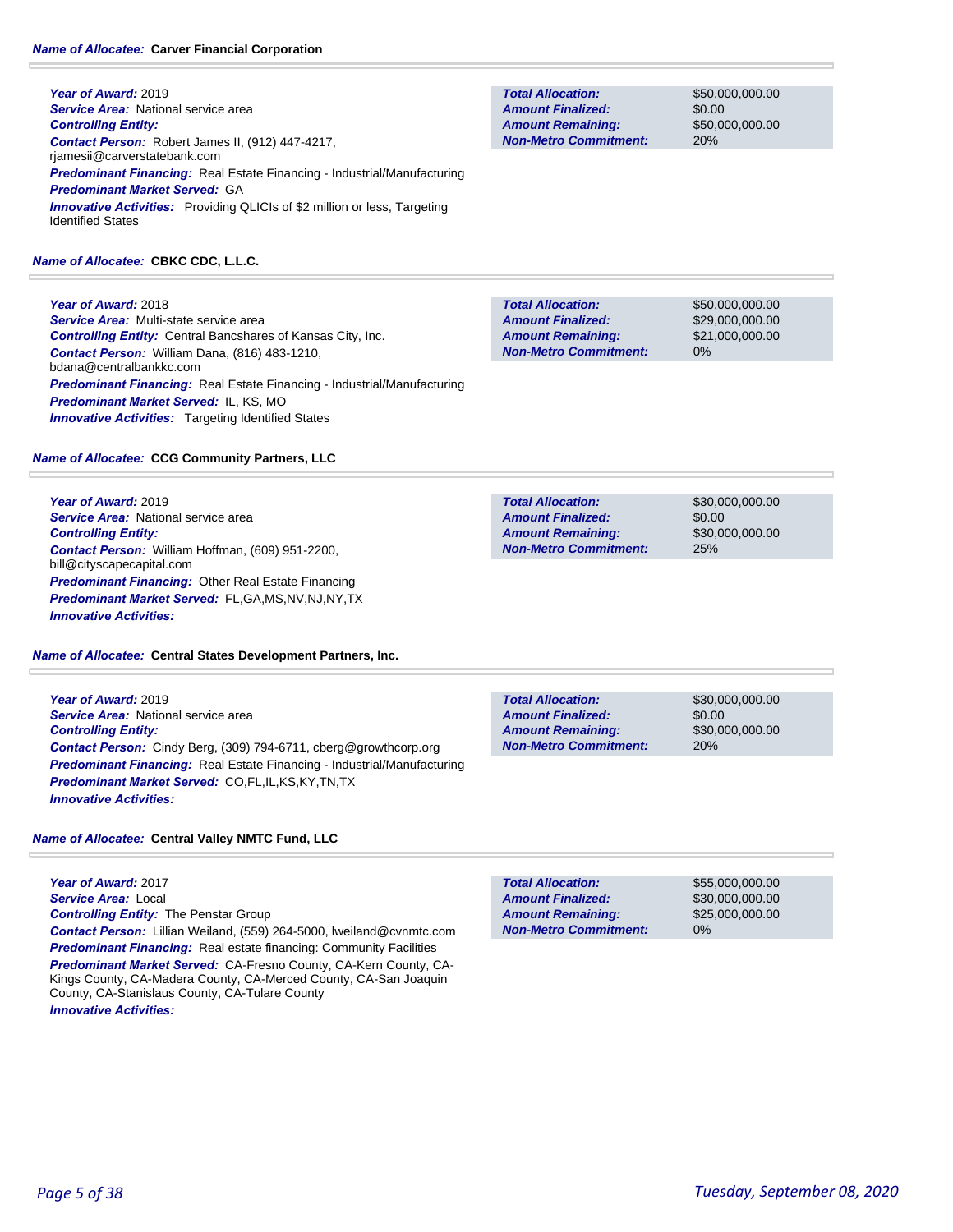*Service Area:* Local service area (e.g., neighborhoods, cities, a county or contiguous counties, or metropolitan areas) within a state or territory *Controlling Entity: Contact Person:* Lillian Weiland, (559) 264-5000, lweiland@cvnmtc.com

**Predominant Financing:** Real Estate Financing - Community Facilities *Predominant Market Served:* CA *Innovative Activities:* 

### *Name of Allocatee:* **Chase New Markets Corporation**

**Year of Award:** 2015-2016 *Service Area:* National *Controlling Entity:* JPMorgan Chase Bank, N.A. *Contact Person:* Kevin Goldsmith, (312) 325-5069, kevin.r.goldsmith@chase.com **Predominant Financing: Operating Business financing** *Predominant Market Served:* California, Florida, Illinois, Michigan, New York, Ohio, Texas *Innovative Activities:* Identified States, Non-Real Estate Activities QLICIs

### *Name of Allocatee:* **Chase New Markets Corporation**

**Year of Award:** 2019 **Service Area:** National service area *Controlling Entity: Contact Person:* Kevin Goldsmith, (312) 325-5069, kevin.r.goldsmith@chase.com *Predominant Financing:* Operating Business Financing *Predominant Market Served:* CA,FL,GA,IL,MI,NY,TX *Innovative Activities:* Providing QLICIs for Non-Real Estate Activities, Targeting Identified States

### *Name of Allocatee:* **Chicago Development Fund**

### **Year of Award:** 2019

*Service Area:* Local service area (e.g., neighborhoods, cities, a county or contiguous counties, or metropolitan areas) within a state or territory *Controlling Entity:* 

*Contact Person:* Anthony Smith, (312) 424-4254, tsmith@sbfriedman.com **Predominant Financing:** Real Estate Financing - Community Facilities *Predominant Market Served:* IL

*Innovative Activities:* Providing QLICIs for Non-Real Estate Activities

### *Name of Allocatee:* **Cincinnati Development Fund, Inc.**

**Year of Award:** 2017 *Service Area:* Multi-State *Controlling Entity:* 

*Contact Person:* Joe Huber, (513) 977-7283, jhuber@cindevfund.org *Predominant Financing:* Real estate financing: Mixed-used (housing, commercial, or retail)

*Predominant Market Served:* IN-Brown County, IN-Dearborn County, IN-Franklin County, IN-Ohio County, KY-Boone County, KY-Bracken County, KY-Campbell County, KY-Gallatin County, KY-Grant County, KY-Kenton County, KY-Pendleton County, OH-Brown County, OH-Butler County, OH-Clermont County, OH-Franklin County, OH-Hamilton County, OH-Warren **County** 

*Innovative Activities:* 

**Total Allocation: Non-Metro Commitment: Amount Remaining: Amount Finalized:**

\$25,000,000.00 \$0.00 \$25,000,000.00 0%

\$80,000,000.00 \$78,500,000.00 \$1,500,000.00 25% **Total Allocation: Non-Metro Commitment: Amount Remaining: Amount Finalized:**

| <b>Total Allocation:</b>     | \$65,000,000,00 |
|------------------------------|-----------------|
| <b>Amount Finalized:</b>     | \$0.00          |
| <b>Amount Remaining:</b>     | \$65,000,000,00 |
| <b>Non-Metro Commitment:</b> | 20%             |
|                              |                 |

**Total Allocation: Non-Metro Commitment: Amount Remaining: Amount Finalized:**

\$55,000,000.00 \$0.00 \$55,000,000.00 0%

\$50,000,000.00 \$41,500,000.00 \$8,500,000.00 0% **Total Allocation: Non-Metro Commitment: Amount Remaining: Amount Finalized:**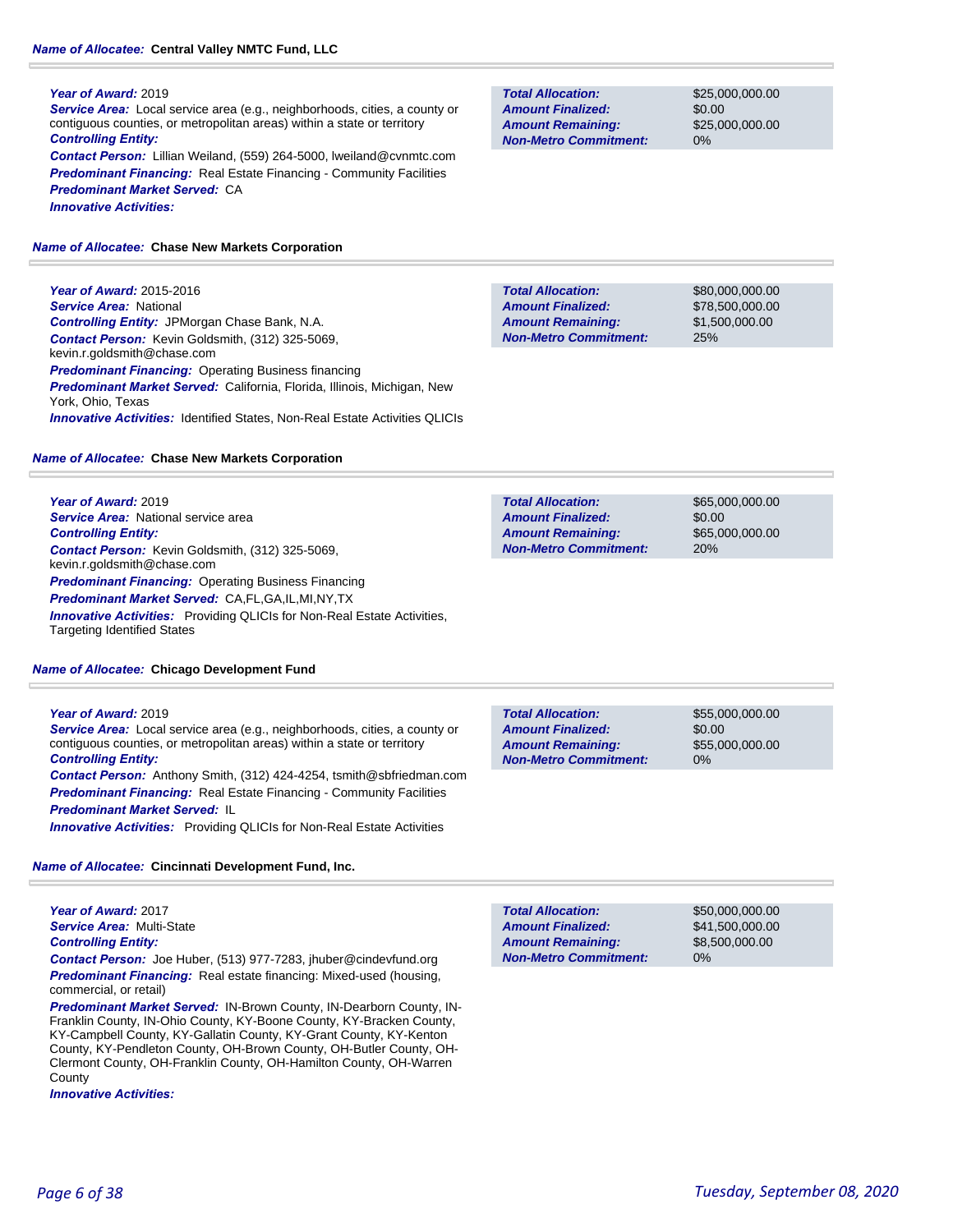#### *Name of Allocatee:* **Cincinnati Development Fund, Inc.**

**Year of Award:** 2018 *Service Area:* Multi-state service area *Controlling Entity: Contact Person:* Joe Huber, (513) 977-7283, jhuber@cindevfund.org *Predominant Financing:* Real Estate Financing - Mixed-use (housing, commercial, or retail) *Predominant Market Served:* IN, KY, OH *Innovative Activities:* 

*Name of Allocatee:* **Cincinnati Development Fund, Inc.**

**Year of Award:** 2019 *Service Area:* Multi-state service area *Controlling Entity: Contact Person:* Joe Huber, (513) 977-7283, jhuber@cindevfund.org *Predominant Financing:* Real Estate Financing - Mixed-use (housing, commercial, or retail) *Predominant Market Served:* IN, KY, OH *Innovative Activities:* 

*Name of Allocatee:* **Cinnaire New Markets LLC**

**Year of Award:** 2017 *Service Area:* Multi-State *Controlling Entity:* Cinnaire Corporation *Contact Person:* Peter Giles, (517) 364-8944, pgiles@cinnaire.com **Predominant Financing:** Real estate financing: Community Facilities *Predominant Market Served:* Delaware, Illinois, Indiana, Maryland, Michigan, New Jersey, Pennsylvania, Wisconsin **Innovative Activities:** Targeting Identified States

*Name of Allocatee:* **Cinnaire New Markets LLC**

**Year of Award:** 2018 *Service Area:* Multi-state service area *Controlling Entity:* Cinnaire Corporation *Contact Person:* Peter Giles, (517) 364-8944, pgiles@cinnaire.com *Predominant Financing:* Operating Business Financing *Predominant Market Served:* DE, IL, IN, MD, MI, NJ, PA, WI *Innovative Activities:* Targeting Identified States

*Name of Allocatee:* **Civic Builders, Inc.**

**Year of Award:** 2019 *Service Area:* National service area *Controlling Entity: Contact Person:* Sajan Philip, (212) 659-1060, philip@civicbuilders.org **Predominant Financing:** Real Estate Financing - Community Facilities *Predominant Market Served:* CA,IL,NY,TX **Innovative Activities:** Targeting Identified States

**Total Allocation: Non-Metro Commitment: Amount Remaining: Amount Finalized:**

\$40,000,000.00 \$18,000,000.00 \$22,000,000.00 0%

\$40,000,000.00 \$0.00 \$40,000,000.00 0% **Total Allocation: Non-Metro Commitment: Amount Remaining: Amount Finalized:**

**Total Allocation: Non-Metro Commitment: Amount Remaining: Amount Finalized:**

\$65,000,000.00 \$61,000,000.00 \$4,000,000.00 20%

**Total Allocation: Non-Metro Commitment: Amount Remaining: Amount Finalized:**

\$55,000,000.00 \$36,000,000.00 \$19,000,000.00 20%

\$55,000,000.00 \$0.00 \$55,000,000.00 0% **Total Allocation: Non-Metro Commitment: Amount Remaining: Amount Finalized:**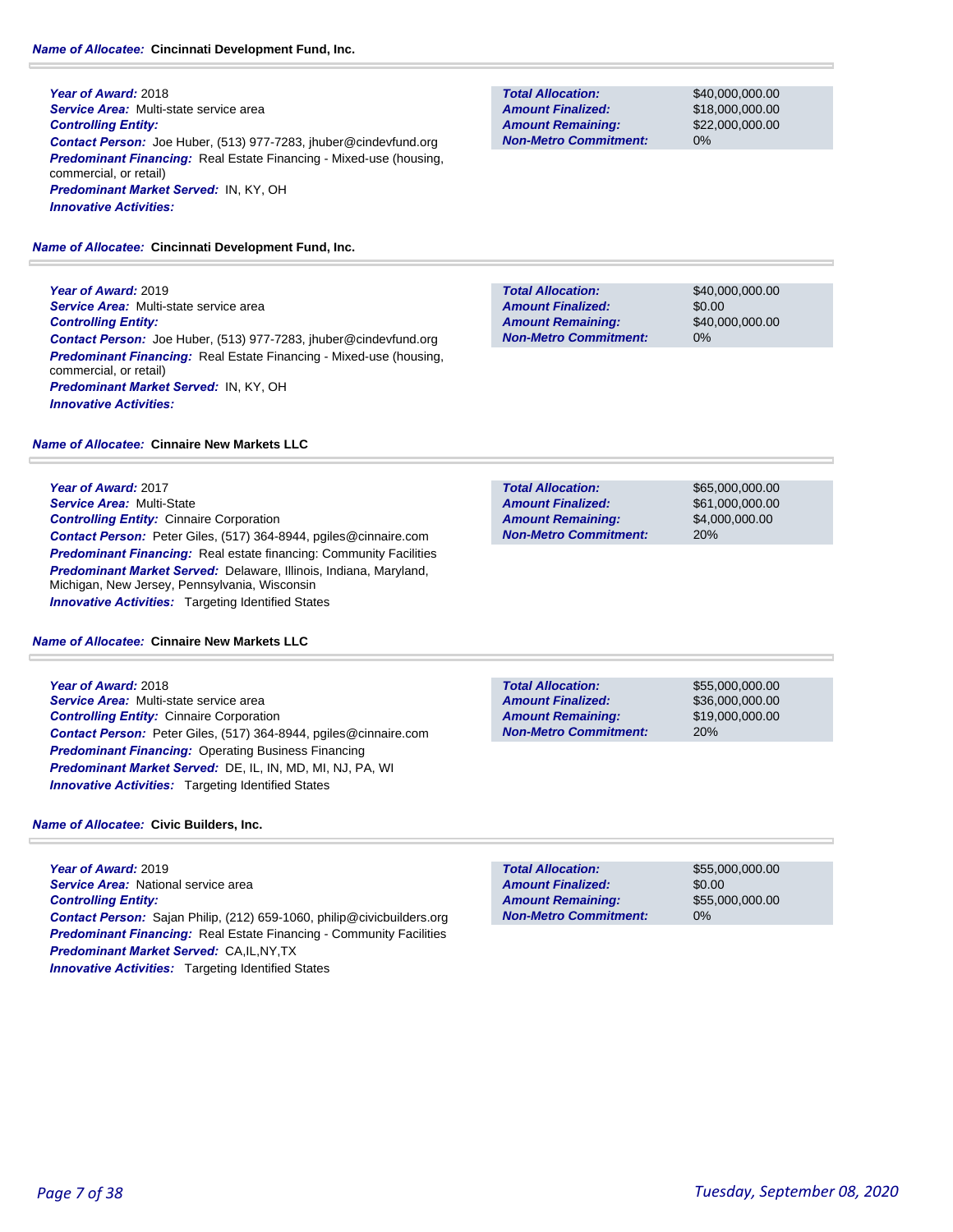### *Name of Allocatee:* **Civic San Diego Economic Growth and Neighborhood Investment Fund**

### **Year of Award:** 2019

*Service Area:* Local service area (e.g., neighborhoods, cities, a county or contiguous counties, or metropolitan areas) within a state or territory *Controlling Entity: Contact Person:* Michael Lengyel, (619) 533-7158, lengyel@civicsd.com **Predominant Financing:** Real Estate Financing - Community Facilities *Predominant Market Served:* CA

*Innovative Activities:* 

**Total Allocation: Non-Metro Commitment: Amount Remaining: Amount Finalized:**

\$30,000,000.00 \$0.00 \$30,000,000.00 0%

#### *Name of Allocatee:* **Clearinghouse Community Development Financial Institution**

## **Year of Award:** 2019

*Service Area:* Multi-state service area *Controlling Entity: Contact Person:* Kathy Bonney, (949) 525-4980, kathyb@clearinghousecdfi.com **Predominant Financing:** Real Estate Financing - Community Facilities *Predominant Market Served:* AK, AZ, CA, CO, HI, ID, MN, MT, ND, NM, NV, OK, OR, SD, UT, WA, WI, WY **Innovative Activities:** Investing in Indian Country

#### *Name of Allocatee:* **Colorado Enterprise Fund**

**Year of Award:** 2019 *Service Area:* Statewide (or territory-wide) service area *Controlling Entity: Contact Person:* Tina Robinson, (720) 473-4066, tina@coloradoenterprisefund.org *Predominant Financing:* Real Estate Financing - Industrial/Manufacturing *Predominant Market Served:* CO *Innovative Activities:* 

#### *Name of Allocatee:* **Colorado Growth and Revitalization Fund LLC**

**Year of Award:** 2018 *Service Area:* Statewide (or territory-wide) service area *Controlling Entity:* Colorado Housing and Finance Authority *Contact Person:* John Plakorus, (303) 297-7494, jplakorus@chfainfo.com *Predominant Financing:* Real Estate Financing - Industrial/Manufacturing *Predominant Market Served:* CO *Innovative Activities:* 

*Name of Allocatee:* **Colorado Growth and Revitalization Fund LLC**

**Year of Award:** 2019 *Service Area:* Statewide (or territory-wide) service area *Controlling Entity: Contact Person:* John Plakorus, (303) 297-7494, jplakorus@chfainfo.com *Predominant Financing:* Real Estate Financing - Mixed-use (housing, commercial, or retail) *Predominant Market Served:* CO *Innovative Activities:* 

| <b>Total Allocation:</b>     | \$65,000,000,00 |
|------------------------------|-----------------|
| <b>Amount Finalized:</b>     | \$0.00          |
| <b>Amount Remaining:</b>     | \$65,000,000,00 |
| <b>Non-Metro Commitment:</b> | 20%             |

| <b>Total Allocation:</b>     | \$20,000,000,00 |
|------------------------------|-----------------|
| <b>Amount Finalized:</b>     | \$0.00          |
| <b>Amount Remaining:</b>     | \$20,000,000,00 |
| <b>Non-Metro Commitment:</b> | 20%             |

| <b>Total Allocation:</b>     | \$55,000,000,00 |
|------------------------------|-----------------|
| <b>Amount Finalized:</b>     | \$21,500,000,00 |
| <b>Amount Remaining:</b>     | \$33,500,000.00 |
| <b>Non-Metro Commitment:</b> | 20%             |

| <b>Total Allocation:</b>     | \$50,000,000,00 |
|------------------------------|-----------------|
| <b>Amount Finalized:</b>     | \$0.00          |
| <b>Amount Remaining:</b>     | \$50,000,000,00 |
| <b>Non-Metro Commitment:</b> | 20%             |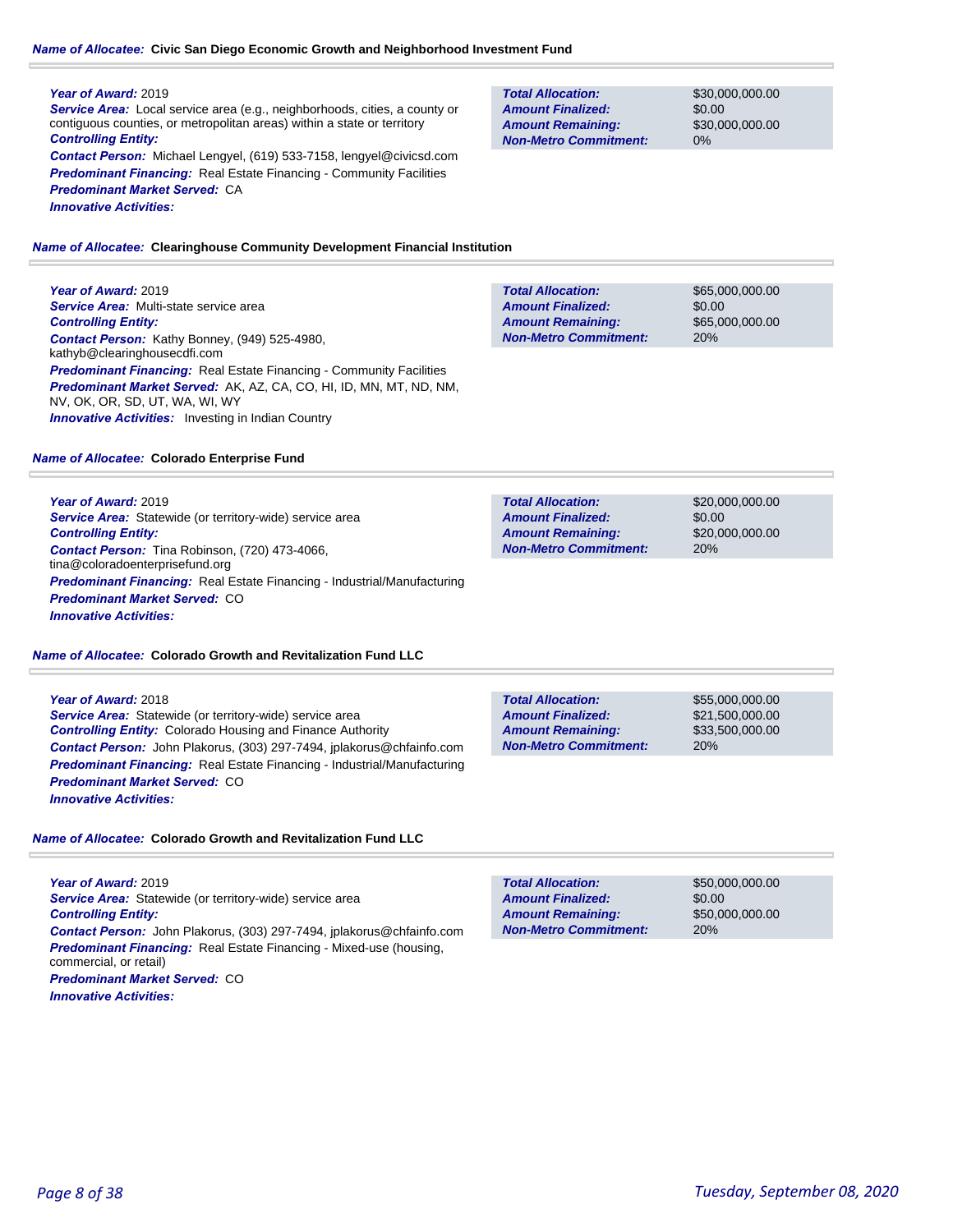**Service Area:** Statewide (or territory-wide) service area *Controlling Entity:* Pennsylvania Housing Finance Agency *Contact Person:* Steven O'Neill, (717) 780-3927, soneill@phfa.org **Predominant Financing:** Real Estate Financing - Mixed-use (housing, commercial, or retail) *Predominant Market Served:* PA *Innovative Activities:* 

#### *Name of Allocatee:* **Community Development Finance Alliance**

**Year of Award:** 2017 *Service Area:* State *Controlling Entity: Contact Person:* Amy Rowland, (801) 557-1537, amy@cdfautah.org **Predominant Financing:** Real estate financing: Community Facilities *Predominant Market Served:* Utah *Innovative Activities:* 

#### *Name of Allocatee:* **Community Health Center Capital Fund, Inc.**

**Year of Award:** 2019 *Service Area:* National service area *Controlling Entity: Contact Person:* Brandon Boyle, (617) 422-0350, bboyle@chccapitalfund.org **Predominant Financing:** Real Estate Financing - Community Facilities *Predominant Market Served:* CA,IL,KY,MA,OH,OR,TN **Innovative Activities:** Targeting Identified States

#### *Name of Allocatee:* **Community Hospitality Healthcare Services, LLC**

| <b>Year of Award: 2019</b>                                                         |
|------------------------------------------------------------------------------------|
| <b>Service Area:</b> National service area                                         |
| <b>Controlling Entity:</b>                                                         |
| Contact Person: Abel Cardenas, (941) 214-5436.<br>acardenas@communityhealthcde.com |
| <b>Predominant Financing:</b> Real Estate Financing - Community Facilities         |
| <b>Predominant Market Served: CO,FL,MO,OH,OK,TX</b>                                |
| <b>Innovative Activities:</b> Targeting Identified States                          |

### *Name of Allocatee:* **Community Loan Fund of New Jersey, Inc.**

**Year of Award:** 2017 *Service Area:* State *Controlling Entity:* Community Loan Fund of New Jersey, Inc. *Contact Person:* Daniel Arndt, (732) 640-2061, darndt@njclf.com *Predominant Financing:* Real estate financing: Industrial/Manufacturing *Predominant Market Served:* New Jersey *Innovative Activities:* 

### *Name of Allocatee:* **Community Loan Fund of New Jersey, Inc.**

### **Year of Award:** 2018

**Service Area:** Statewide (or territory-wide) service area *Controlling Entity:* Community Loan Fund of New Jersey, Inc. *Contact Person:* Daniel Arndt, (732) 640-2061, darndt@njclf.com **Predominant Financing: Operating Business Financing** *Predominant Market Served:* NJ *Innovative Activities:* 

**Total Allocation: Non-Metro Commitment: Amount Remaining: Amount Finalized:**

\$55,000,000.00 \$38,500,000.00 \$16,500,000.00 0%

\$40,000,000.00 \$25,550,000.00 \$14,450,000.00 0% **Total Allocation: Non-Metro Commitment: Amount Remaining: Amount Finalized:**

| <b>Total Allocation:</b>     | \$50,000,000,00 |
|------------------------------|-----------------|
| <b>Amount Finalized:</b>     | \$0.00          |
| <b>Amount Remaining:</b>     | \$50,000,000,00 |
| <b>Non-Metro Commitment:</b> | $0\%$           |

\$0.00 25% **Total Allocation: Non-Metro Commitment: Amount Remaining: Amount Finalized:**

\$65,000,000.00 \$65,000,000.00

0% **Total Allocation: Non-Metro Commitment: Amount Remaining: Amount Finalized:**

\$40,000,000.00 \$37,250,000.00 \$2,750,000.00

**Total Allocation: Non-Metro Commitment: Amount Remaining: Amount Finalized:**

\$35,000,000.00 \$18,500,000.00 \$16,500,000.00 0%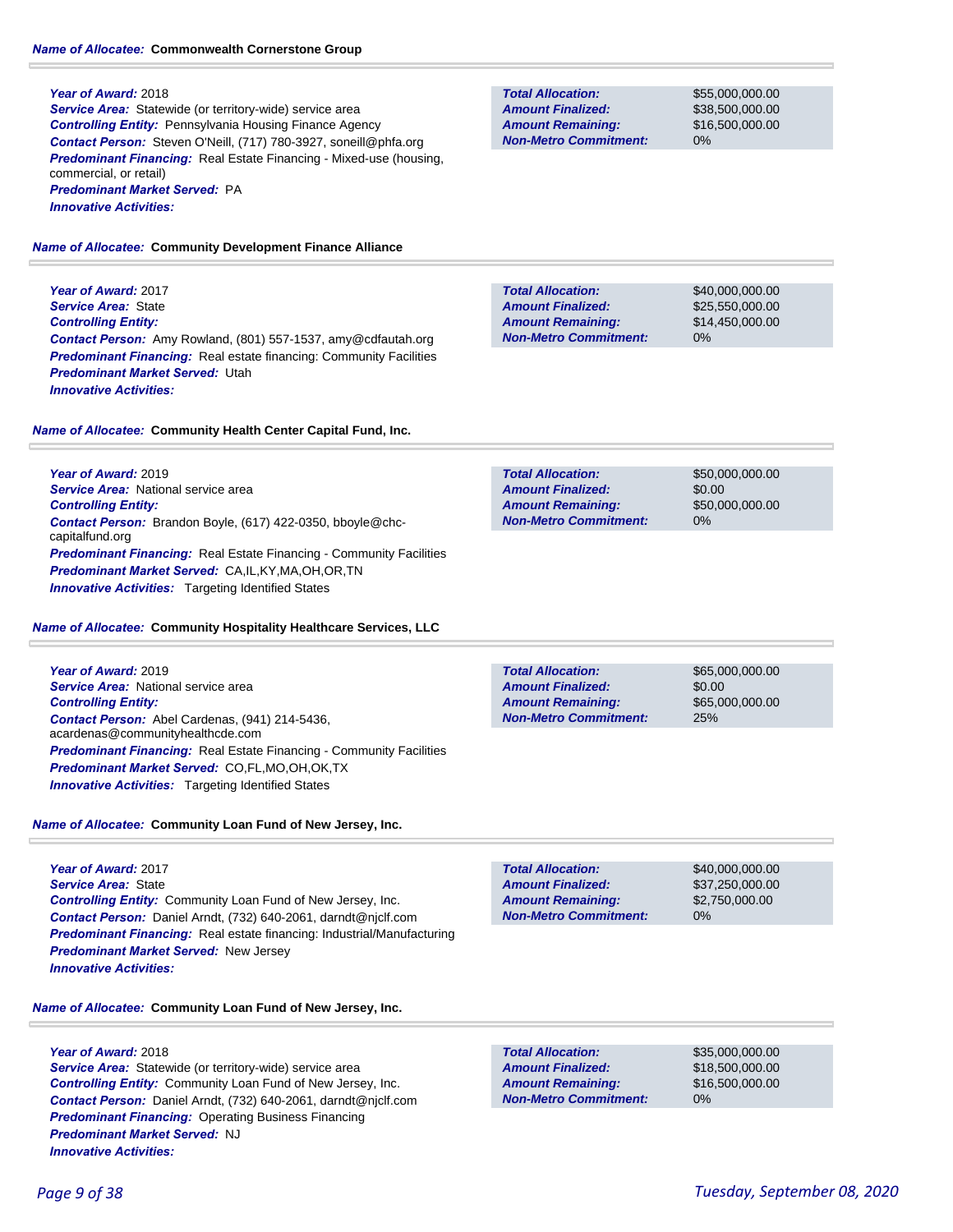**Year of Award:** 2015-2016 *Service Area:* National *Controlling Entity:* Trammell Crow Company LLC *Contact Person:* Adam Weers, (202) 295-3821, aweers@trammellcrow.com **Predominant Financing: Operating Business financing** *Predominant Market Served:* California, Colorado, Georgia, Illinois, Massachusetts, Michigan, South Dakota **Innovative Activities: Identified States** 

### *Name of Allocatee:* **Consortium America, LLC**

**Year of Award:** 2017 *Service Area:* National *Controlling Entity:* Trammell Crow Company LLC *Contact Person:* Adam Weers, (202) 295-3821, aweers@trammellcrow.com **Predominant Financing: Operating Business financing** *Predominant Market Served:* California, Illinois, Louisiana, Missouri, New York, Rhode Island, Texas **Innovative Activities:** Targeting Identified States

### *Name of Allocatee:* **Consortium America, LLC**

#### **Year of Award:** 2018

*Service Area:* National service area *Controlling Entity:* Trammell Crow Company LLC *Contact Person:* Adam Weers, (202) 295-3821, aweers@trammellcrow.com *Predominant Financing: Operating Business Financing Predominant Market Served:* CA,CO,MI,MO,PA,TX,WI *Innovative Activities:* Targeting Identified States

### *Name of Allocatee:* **Corporation for Supportive Housing**

**Year of Award:** 2017 *Service Area:* National *Controlling Entity: Contact Person:* Nancy McGraw, (212) 986-2966, nancy.mcgraw@csh.org *Predominant Financing: Operating Business financing Predominant Market Served:* California, Colorado, Illinois, Massachusetts, Minnesota, New York, Washington *Innovative Activities:* 

### *Name of Allocatee:* **Corporation for Supportive Housing**

**Year of Award:** 2018 **Service Area:** National service area *Controlling Entity: Contact Person:* Nancy McGraw, (212) 986-2966, nancy.mcgraw@csh.org **Predominant Financing: Operating Business Financing** *Predominant Market Served:* CA,CO,GA,MD,OH,OR,WA *Innovative Activities:* 

**Total Allocation: Non-Metro Commitment: Amount Remaining: Amount Finalized:**

\$50,000,000.00 \$47,500,000.00 \$2,500,000.00 0%

**Total Allocation: Non-Metro Commitment: Amount Remaining: Amount Finalized:**

\$55,000,000.00 \$51,750,000.00 \$3,250,000.00 0%

**Total Allocation: Non-Metro Commitment: Amount Remaining: Amount Finalized:**

\$40,000,000.00 \$31,900,000.00 \$8,100,000.00 0%

**Total Allocation: Non-Metro Commitment: Amount Remaining: Amount Finalized:**

\$50,000,000.00 \$41,000,000.00 \$9,000,000.00 0%

**Total Allocation: Non-Metro Commitment: Amount Remaining: Amount Finalized:**

\$55,000,000.00 \$25,250,000.00 \$29,750,000.00 0%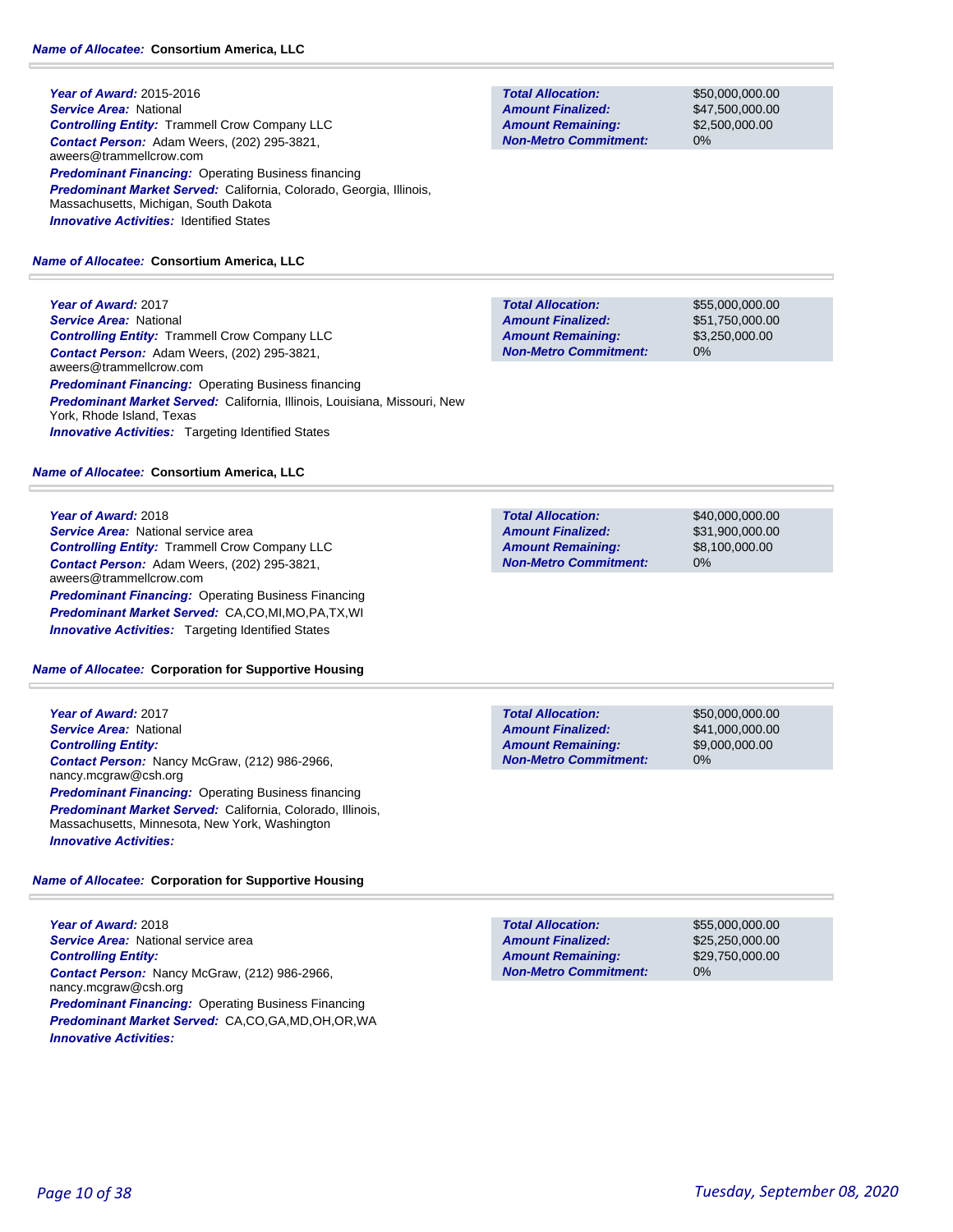**Year of Award:** 2019 **Service Area: National service area** *Controlling Entity: Contact Person:* Nancy McGraw, (212) 986-2966, nancy.mcgraw@csh.org **Predominant Financing: Operating Business Financing** *Predominant Market Served:* AZ,CA,GA,MA,TN,TX *Innovative Activities:* 

### *Name of Allocatee:* **Craft3**

**Year of Award:** 2018 *Service Area:* Multi-state service area *Controlling Entity: Contact Person:* Maggie Kirby Weiland, (888) 231-2170, mkirby@craft3.org **Predominant Financing:** Real Estate Financing - Community Facilities *Predominant Market Served:* OR, WA **Innovative Activities:** Investing in Indian Country

### *Name of Allocatee:* **CV Appalachian CDE, Inc.**

**Year of Award:** 2018 *Service Area:* Multi-state service area *Controlling Entity:* Community Ventures Corporation *Contact Person:* Dan Heffernan, (859) 231-0054, dheffernan@cvky.org *Predominant Financing:* Operating Business Financing *Predominant Market Served:* KY, TN, WV *Innovative Activities:* Targeting Identified States

### *Name of Allocatee:* **Dakotas America, LLC**

**Year of Award:** 2018 **Service Area:** National service area *Controlling Entity:* Dakota Resources *Contact Person:* Lin VanHofwegen, (605) 978-2804, lin@dakotasamerica.com **Predominant Financing:** Real Estate Financing - Community Facilities *Predominant Market Served:* AZ,GA,LA,NM,OK,SD,TX **Innovative Activities:** Investing in Indian Country, Targeting Identified States

### *Name of Allocatee:* **Dallas Development Fund**

**Year of Award:** 2017 *Service Area:* Local *Controlling Entity:* City of Dallas *Contact Person:* Heather Lepeska, (214) 670-1222, heather.lepeska@dallascityhall.com **Predominant Financing:** Real estate financing: Community Facilities *Predominant Market Served:* TX-Collin County, TX-Dallas County, TX-Denton County **Innovative Activities:** Targeting Identified States

**Total Allocation: Non-Metro Commitment: Amount Remaining: Amount Finalized:**

\$50,000,000.00 \$0.00 \$50,000,000.00 0%

\$50,000,000.00 \$34,000,000.00 \$16,000,000.00 50% **Total Allocation: Non-Metro Commitment: Amount Remaining: Amount Finalized:**

50% **Total Allocation: Non-Metro Commitment: Amount Remaining: Amount Finalized:**

\$55,000,000.00 \$42,500,000.00 \$12,500,000.00

70% **Total Allocation: Non-Metro Commitment: Amount Remaining: Amount Finalized:**

\$70,000,000.00 \$55,000,000.00 \$15,000,000.00

\$55,000,000.00 \$46,500,000.00 \$8,500,000.00 0% **Total Allocation: Non-Metro Commitment: Amount Remaining: Amount Finalized:**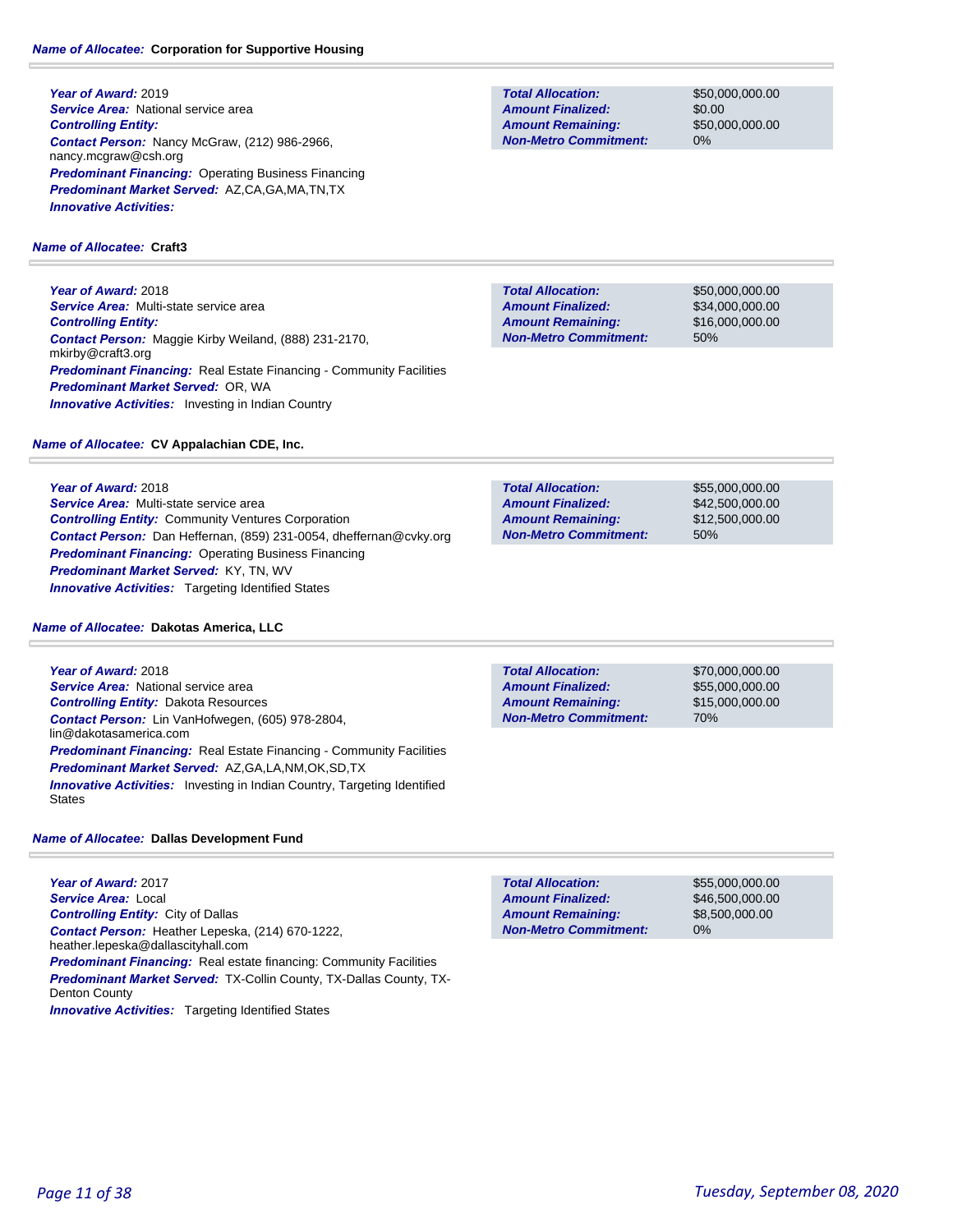#### **Year of Award:** 2017 *Service Area:* Local *Controlling Entity:* City of Danville, Virginia *Contact Person:* Telly Tucker, (434) 793-1753, telly.tucker@danvilleva.gov

**Predominant Financing: Operating Business financing** *Predominant Market Served:* VA-Danville city, VA-Halifax County, VA-Henry County, VA-Martinsville city, VA-Patrick County, VA-Pittsylvania **County** *Innovative Activities:* 

*Name of Allocatee:* **DAYTON REGION NEW MARKET FUND LLC**

#### **Year of Award:** 2018

*Service Area:* Local service area (e.g., neighborhoods, cities, a county or contiguous counties, or metropolitan areas) within a state or territory *Controlling Entity:* CityWide Development Corporation *Contact Person:* Brian Heitkamp, (937) 853-2533, bheitkamp@citywidedev.com

*Predominant Financing:* Real Estate Financing - Community Facilities

*Predominant Market Served:* OH

*Innovative Activities:* 

*Name of Allocatee:* **Development Fund of the Western Reserve, Inc.**

#### **Year of Award:** 2018

*Service Area:* Local service area (e.g., neighborhoods, cities, a county or contiguous counties, or metropolitan areas) within a state or territory *Controlling Entity:* Development Finance Authority of Summit County *Contact Person:* , , **Predominant Financing: Operating Business Financing** 

*Predominant Market Served:* OH

*Innovative Activities:* 

*Name of Allocatee:* **DV Community Investment, LLC**

| Year of Award: 2018                                          |  |  |
|--------------------------------------------------------------|--|--|
| <b>Service Area:</b> National service area                   |  |  |
| <b>Controlling Entity: Dudley Ventures, L.L.C</b>            |  |  |
| <b>Contact Person:</b> James D. Howard, Jr., (602) 759-5300, |  |  |
| jhoward@dudleyventures.com                                   |  |  |
| <b>Predominant Financing: Operating Business Financing</b>   |  |  |
| Predominant Market Served: AL, AZ, GA, IN, MS, NY, OH        |  |  |
| <b>Innovative Activities:</b> Targeting Identified States    |  |  |

### *Name of Allocatee:* **DV Community Investment, LLC**

**Year of Award:** 2019 **Service Area:** National service area *Controlling Entity: Contact Person:* James D. Howard, Jr., (602) 759-5300, jhoward@dudleyventures.com **Predominant Financing: Operating Business Financing** *Predominant Market Served:* AZ,GA,MI,NY,OH,PA,TN,VA **Innovative Activities:** Targeting Identified States

**Total Allocation: Non-Metro Commitment: Amount Remaining: Amount Finalized:**

\$35,000,000.00 \$16,000,000.00 \$19,000,000.00 100%

\$35,000,000.00 \$12,000,000.00 \$23,000,000.00 0% **Total Allocation: Non-Metro Commitment: Amount Remaining: Amount Finalized:**

| <b>Total Allocation:</b>     | \$30,000,000,00 |
|------------------------------|-----------------|
| <b>Amount Finalized:</b>     | \$11.500.000.00 |
| <b>Amount Remaining:</b>     | \$18,500,000,00 |
| <b>Non-Metro Commitment:</b> | 20%             |

| <b>Total Allocation:</b>     | \$55,000,000,00 |
|------------------------------|-----------------|
| <b>Amount Finalized:</b>     | \$48,000,000,00 |
| <b>Amount Remaining:</b>     | \$7,000,000,00  |
| <b>Non-Metro Commitment:</b> | 25%             |

\$0.00 30% **Total Allocation: Non-Metro Commitment: Amount Remaining: Amount Finalized:**

\$55,000,000.00 \$55,000,000.00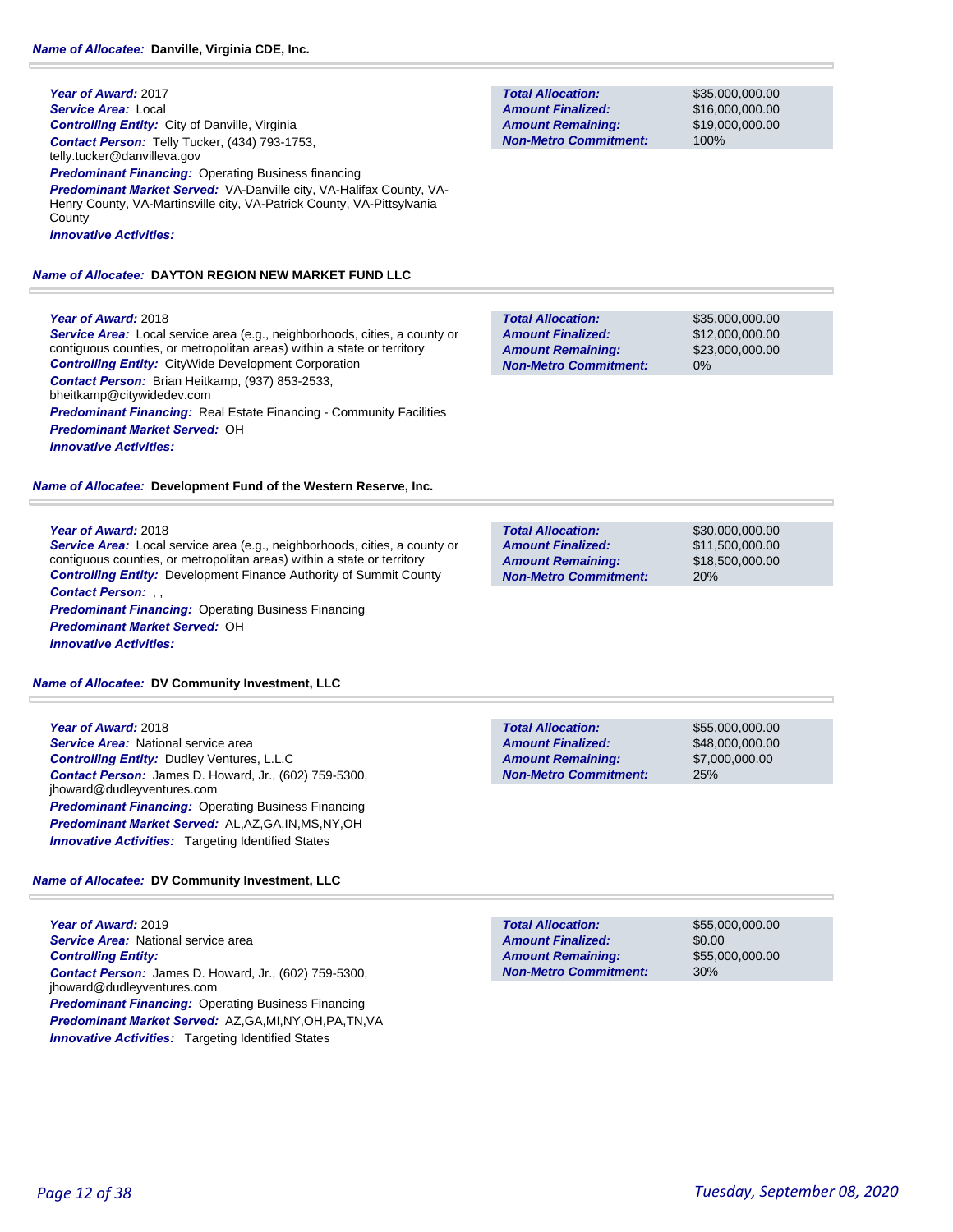Jersey, New York, Oregon

**Year of Award:** 2015-2016 *Service Area:* National *Controlling Entity:* ECOTRUST *Contact Person:* Maralea Lutino (Disabled), (503) 467-0814, mlutino@ecotrust.org *Predominant Financing:* Operating Business financing *Predominant Market Served:* Alaska, California, Hawaii, Idaho, Montana, Oregon, Washington *Innovative Activities:* Unrelated CDEs, Identified States, Investing In Indian Country

#### *Name of Allocatee:* **Empowerment Reinvestment Fund, LLC**

**Total Allocation: Non-Metro Commitment: Amount Remaining: Amount Finalized:**

\$75,000,000.00 \$62,725,000.00 \$12,275,000.00 90%

\$35,000,000.00

\$35,000,000.00

\$35,000,000.00

\$35,000,000.00

\$0.00

20%

\$0.00

40%

| Year of Award: 2017                                                      | <b>Total Allocation:</b>     | \$40,000,000,00 |
|--------------------------------------------------------------------------|------------------------------|-----------------|
| <b>Service Area: National</b>                                            | <b>Amount Finalized:</b>     | \$34.515.464.00 |
| <b>Controlling Entity:</b> TruFund Financial Services, Inc.              | <b>Amount Remaining:</b>     | \$5,484,536.00  |
| <b>Contact Person:</b> Aisha Benson, (646) 732-9919, abenson@trufund.org | <b>Non-Metro Commitment:</b> | 39%             |
| <b>Predominant Financing: Operating Business financing</b>               |                              |                 |
| Predominant Market Served: Alabama, Florida, Georgia, Louisiana, New     |                              |                 |

**Total Allocation:**

**Non-Metro Commitment: Amount Remaining: Amount Finalized:**

Identified States *Name of Allocatee:* **Empowerment Reinvestment Fund, LLC**

**Innovative Activities:** Making QLICIs with an original term less than or equal to 60 months, Providing QLICIs of \$2 million or less, Targeting

**Year of Award:** 2019 *Service Area:* National service area *Controlling Entity: Contact Person:* Aisha Benson, (646) 732-9919, abenson@trufund.org *Predominant Financing:* Operating Business Financing *Predominant Market Served:* AL,AZ,GA,LA,NY,TN,TX **Innovative Activities:** Investing in Indian Country, Providing QLICIs for

Non-Real Estate Activities, Targeting Identified States

#### *Name of Allocatee:* **Enhanced Community Development, LLC**

**Year of Award:** 2019 *Service Area:* National service area **Total Allocation: Non-Metro Commitment: Amount Remaining: Amount Finalized:** *Controlling Entity: Contact Person:* Richard Montgomery, (504) 569-7900, rmontgomery@enhancedcapital.com *Predominant Financing:* Operating Business Financing *Predominant Market Served:* FL,GA,IL,LA,NV,TN,TX *Innovative Activities:* Providing QLICIs of \$2 million or less, Targeting Identified States

*Name of Allocatee:* **ESIC New Markets Partners LP**

**Year of Award:** 2019 *Service Area:* National service area *Controlling Entity: Contact Person:* Jennifer Fleischer, (410) 772-2672, jfleischer@enterprisecommunity.com *Predominant Financing:* Real Estate Financing - Community Facilities *Predominant Market Served:* CA,CO,GA,MD,NY,WA *Innovative Activities:* Targeting Identified States

**Total Allocation: Non-Metro Commitment: Amount Remaining: Amount Finalized:**

\$60,000,000.00 \$0.00 \$60,000,000.00 0%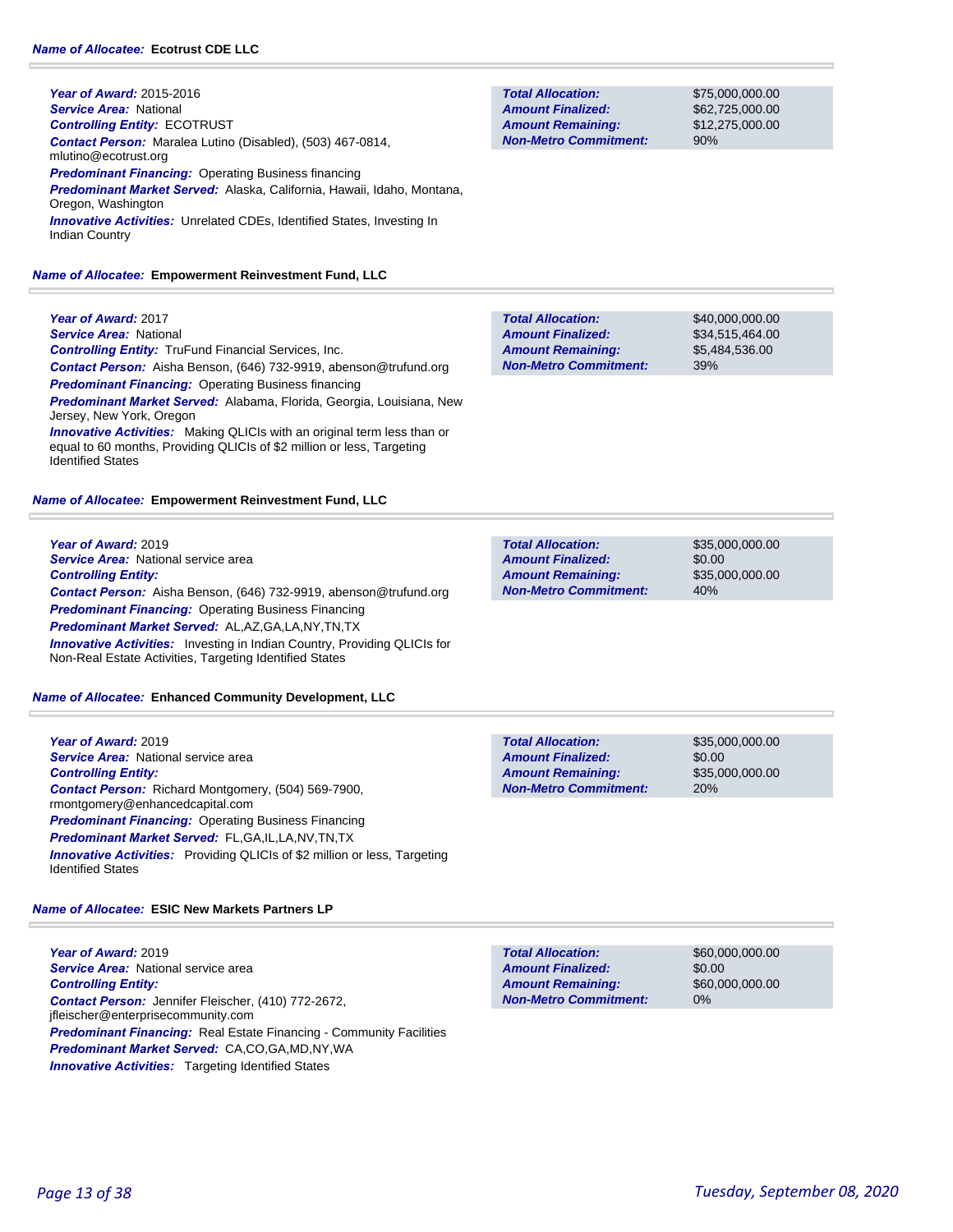**Year of Award:** 2015-2016 *Service Area:* Statewide *Controlling Entity:* New Mexico Finance Authority *Contact Person:* Marquita Russel, (505) 992-9619, mrussel@nmfa.net *Predominant Financing:* Operating Business financing *Predominant Market Served:* New Mexico *Innovative Activities:* 

#### *Name of Allocatee:* **Finance New Mexico, LLC**

**Year of Award:** 2018 *Service Area:* Statewide (or territory-wide) service area *Controlling Entity:* New Mexico Finance Authority *Contact Person:* Marquita Russel, (505) 992-9619, mrussel@nmfa.net *Predominant Financing:* Real Estate Financing - Mixed-use (housing, commercial, or retail) *Predominant Market Served:* NM **Innovative Activities:** Providing QLICIs of \$2 million or less

#### *Name of Allocatee:* **Finance New Mexico, LLC**

**Year of Award:** 2019 *Service Area:* Statewide (or territory-wide) service area *Controlling Entity: Contact Person:* Marquita Russel, (505) 992-9619, mrussel@nmfa.net *Predominant Financing:* Operating Business Financing *Predominant Market Served:* NM *Innovative Activities:* Providing QLICIs of \$2 million or less

#### *Name of Allocatee:* **FirstPathway Community Development LLC**

**Year of Award:** 2019 *Service Area:* Multi-state service area *Controlling Entity: Contact Person:* John Widmer, (414) 431-0742, jwidmer@firstpathway.com *Predominant Financing:* Real Estate Financing - Industrial/Manufacturing *Predominant Market Served:* IL, WI *Innovative Activities:* 

### *Name of Allocatee:* **First-Ring Industrial Redevelopment Enterprise, Inc.**

**Year of Award:** 2017 *Service Area:* Local *Controlling Entity:* City of West Allis, WI *Contact Person:* John Stibal, (414) 302-8462, jstibal@westalliswi.gov *Predominant Financing: Operating Business financing Predominant Market Served:* WI-Kenosha County, WI-Milwaukee County, WI-Ozaukee County, WI-Racine County *Innovative Activities:* Providing QLICIs for Non-Real Estate Activities

**Total Allocation: Non-Metro Commitment: Amount Remaining: Amount Finalized:**

\$45,000,000.00 \$39,500,000.00 \$5,500,000.00 0%

**Total Allocation: Non-Metro Commitment: Amount Remaining: Amount Finalized:**

\$40,000,000.00 \$25,500,000.00 \$14,500,000.00 20%

\$35,000,000.00 \$0.00 \$35,000,000.00 20% **Total Allocation: Non-Metro Commitment: Amount Remaining: Amount Finalized:**

0% **Total Allocation: Non-Metro Commitment: Amount Remaining: Amount Finalized:**

\$55,000,000.00 \$0.00 \$55,000,000.00

**Total Allocation: Non-Metro Commitment: Amount Remaining: Amount Finalized:**

\$35,000,000.00 \$26,500,000.00 \$8,500,000.00 0%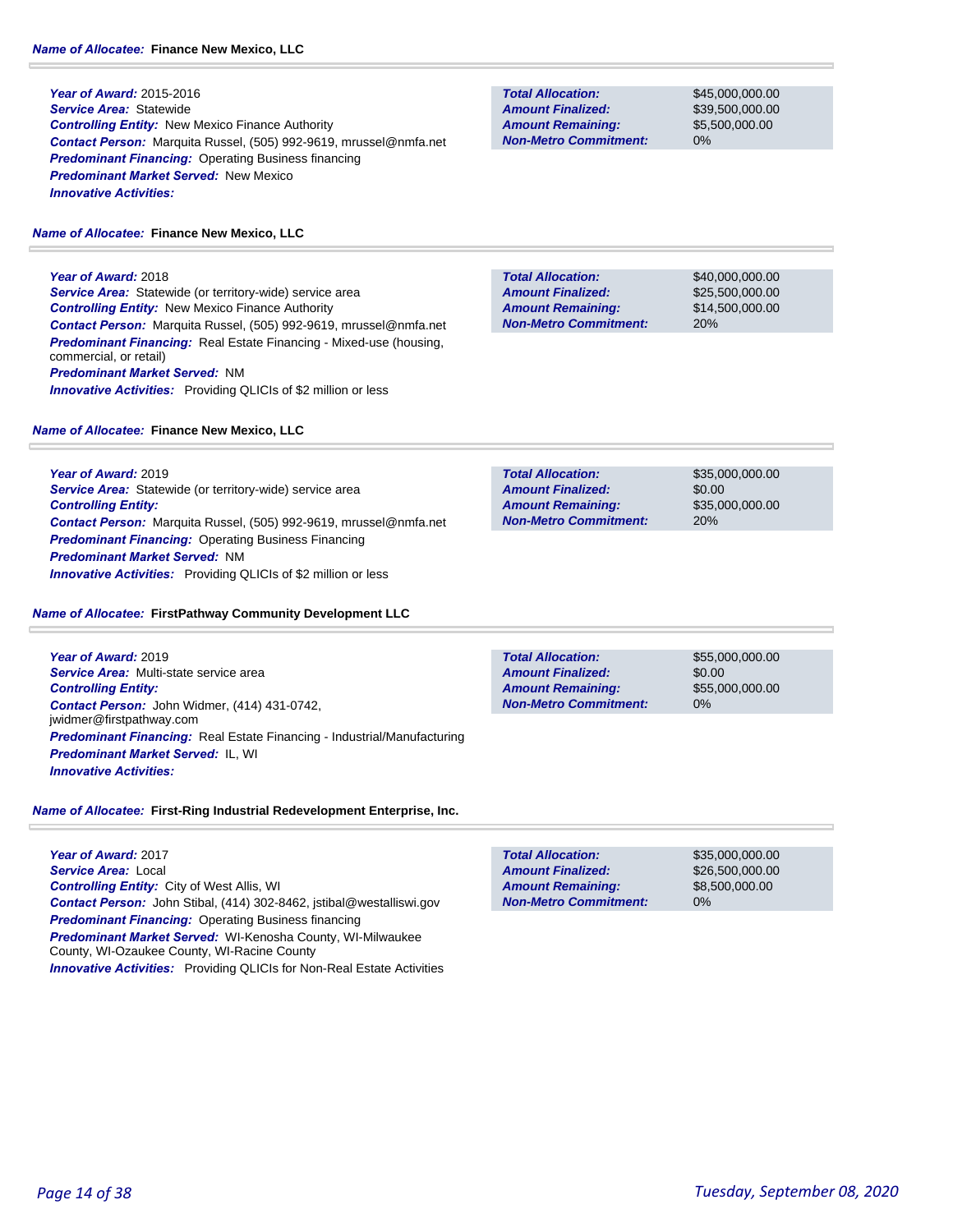### *Name of Allocatee:* **First-Ring Industrial Redevelopment Enterprise, Inc.**

#### **Year of Award:** 2018

*Service Area:* Local service area (e.g., neighborhoods, cities, a county or contiguous counties, or metropolitan areas) within a state or territory *Controlling Entity:* City of West Allis, WI *Contact Person:* John Stibal, (414) 302-8462, jstibal@westalliswi.gov

**Predominant Financing: Operating Business Financing** 

*Predominant Market Served:* WI

*Innovative Activities:* 

*Name of Allocatee:* **First-Ring Industrial Redevelopment Enterprise, Inc.**

### **Year of Award:** 2019

*Service Area:* Local service area (e.g., neighborhoods, cities, a county or contiguous counties, or metropolitan areas) within a state or territory *Controlling Entity:* 

*Contact Person:* John Stibal, (414) 302-8462, jstibal@westalliswi.gov **Predominant Financing: Operating Business Financing** 

*Predominant Market Served:* WI

*Innovative Activities:* Providing QLICIs for Non-Real Estate Activities

#### *Name of Allocatee:* **Fort Wayne New Markets Revitalization Fund, LLC**

**Year of Award:** 2017 *Service Area:* Local

*Controlling Entity:* City of Fort Wayne, IN

*Contact Person:* Sharon Feasel, (260) 427-2107, sharon.feasel@ci.ftwayne.in.us

**Predominant Financing:** Real estate financing: Community Facilities

*Predominant Market Served:* IN-Adams County, IN-Allen County, IN-DeKalb County, IN-Huntington County, IN-Kosciusko County, IN-LaGrange County, IN-Noble County, IN-Wabash County, IN-Wells County, IN-Whitley **County** 

**Innovative Activities:** Targeting Identified States

*Name of Allocatee:* **Forward Community Investments, Inc.**

**Year of Award:** 2018 *Service Area:* Statewide (or territory-wide) service area *Controlling Entity: Contact Person:* Tracy Hubbard, (608) 204-8831, tracyh@forwardci.org **Predominant Financing:** Real Estate Financing - Community Facilities *Predominant Market Served:* WI *Innovative Activities:* Providing QLICIs of \$2 million or less

### *Name of Allocatee:* **FRENCH LICK REDEVELOPMENT CDE LLC**

**Year of Award:** 2015-2016 *Service Area:* Statewide *Controlling Entity:* Town of French Lick, Indiana *Contact Person:* David Umpleby, (317) 713-3537, daveumpleby18@gmail.com *Predominant Financing: Operating Business financing Predominant Market Served:* Indiana *Innovative Activities:* 

**Total Allocation: Non-Metro Commitment: Amount Remaining: Amount Finalized:**

\$15,000,000.00 \$7,500,000.00 \$7,500,000.00 0%

\$35,000,000.00 \$0.00 \$35,000,000.00 0% **Total Allocation: Non-Metro Commitment: Amount Remaining: Amount Finalized:**

\$55,000,000.00 \$43,000,000.00 \$12,000,000.00 0% **Total Allocation: Non-Metro Commitment: Amount Remaining: Amount Finalized:**

\$45,000,000.00 \$15,000,000.00 \$30,000,000.00 14% **Total Allocation: Non-Metro Commitment: Amount Remaining: Amount Finalized:**

\$45,000,000.00 \$40,900,000.00 \$4,100,000.00 75% **Total Allocation: Non-Metro Commitment: Amount Remaining: Amount Finalized:**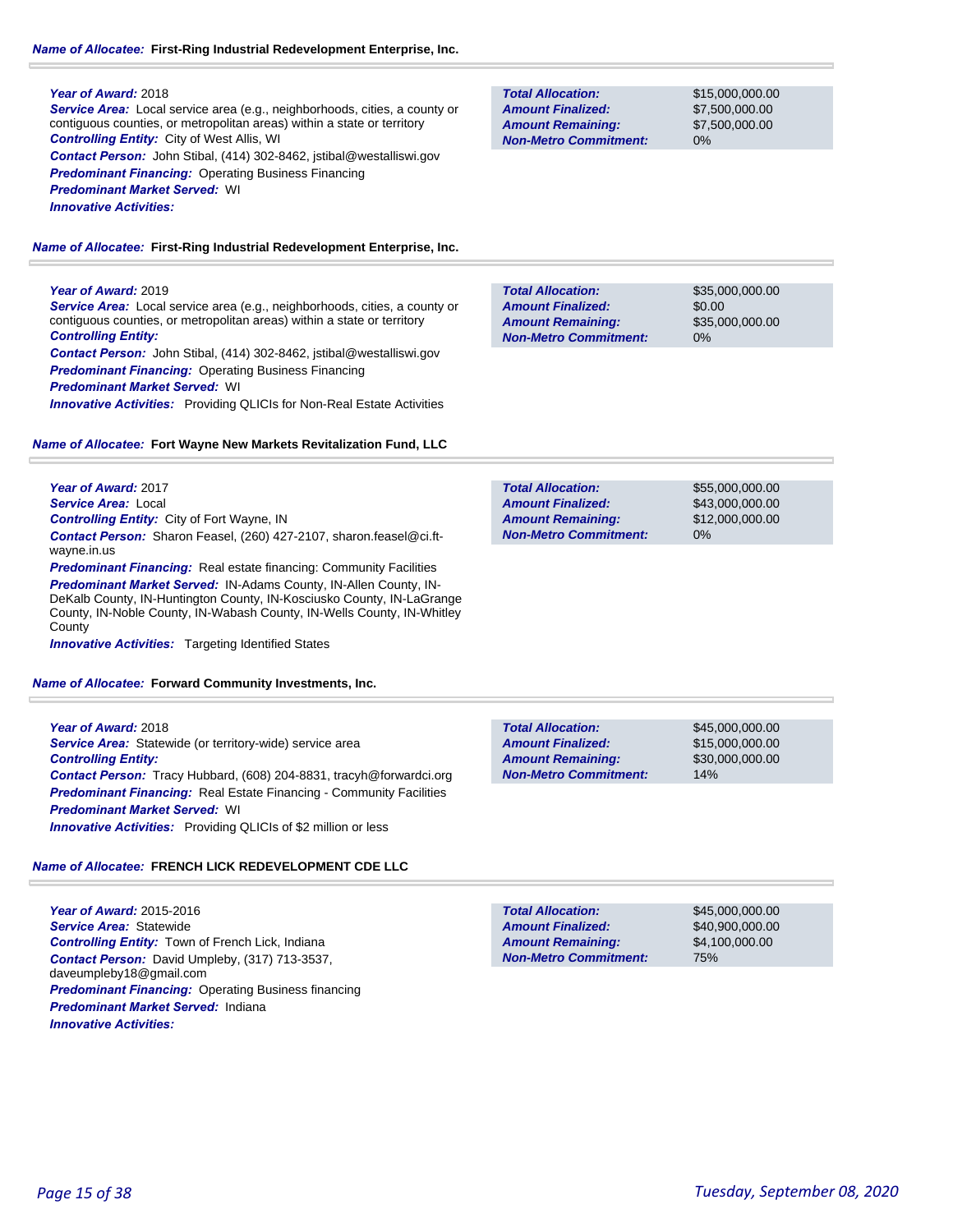**Year of Award:** 2017 *Service Area:* State *Controlling Entity:* Town of French Lick, Indiana *Contact Person:* David Umpleby, (317) 713-3537, daveumpleby18@gmail.com **Predominant Financing: Operating Business financing** *Predominant Market Served:* Indiana **Innovative Activities:** Targeting Identified States

### *Name of Allocatee:* **FRENCH LICK REDEVELOPMENT CDE LLC**

**Year of Award:** 2019 **Service Area:** Statewide (or territory-wide) service area *Controlling Entity: Contact Person:* David Umpleby, (317) 713-3537, daveumpleby18@gmail.com **Predominant Financing: Operating Business Financing** *Predominant Market Served:* IN *Innovative Activities:* 

### *Name of Allocatee:* **GS New Markets Fund, LLC**

**Year of Award:** 2015-2016 *Service Area:* National *Controlling Entity:* The Goldman Sachs Group, Inc. *Contact Person:* Joe Curatolo, (917) 343-0252, joe.curatolo@gs.com *Predominant Financing:* Real estate financing: Mixed-used (housing, commercial, or retail) *Predominant Market Served:* Louisiana, New Jersey, New York, Pennsylvania

*Innovative Activities:* 

### *Name of Allocatee:* **GUAM Community Development Enterprise LLC**

**Year of Award:** 2017 *Service Area: Controlling Entity:* Core Tech International Corporation *Contact Person:* Jason Ralston, (671) 473-5000, jason@guamcde.com **Predominant Financing:** Real estate financing: Mixed-used (housing, commercial, or retail) *Predominant Market Served:* Guam *Innovative Activities:* Targeting Identified States

### *Name of Allocatee:* **Gulf Coast Housing Partnership, Inc.**

**Year of Award:** 2019 *Service Area:* Multi-state service area *Controlling Entity: Contact Person:* Kevin Krejci, (504) 525-2505 ext. 219, krejci@gchp.net **Predominant Financing:** Real Estate Financing - Community Facilities *Predominant Market Served:* AL, LA, MS *Innovative Activities:* 

**Total Allocation: Non-Metro Commitment: Amount Remaining: Amount Finalized:**

\$15,000,000.00 \$12,100,000.00 \$2,900,000.00 75%

\$30,000,000.00 \$0.00 \$30,000,000.00 75% **Total Allocation: Non-Metro Commitment: Amount Remaining: Amount Finalized:**

**Total Allocation: Non-Metro Commitment: Amount Remaining: Amount Finalized:**

\$70,000,000.00 \$50,000,000.00 \$20,000,000.00 0%

\$20,000,000.00 \$0.00 \$20,000,000.00 100% **Total Allocation: Non-Metro Commitment: Amount Remaining: Amount Finalized:**

**Total Allocation: Non-Metro Commitment: Amount Remaining: Amount Finalized:**

\$20,000,000.00 \$0.00 \$20,000,000.00 0%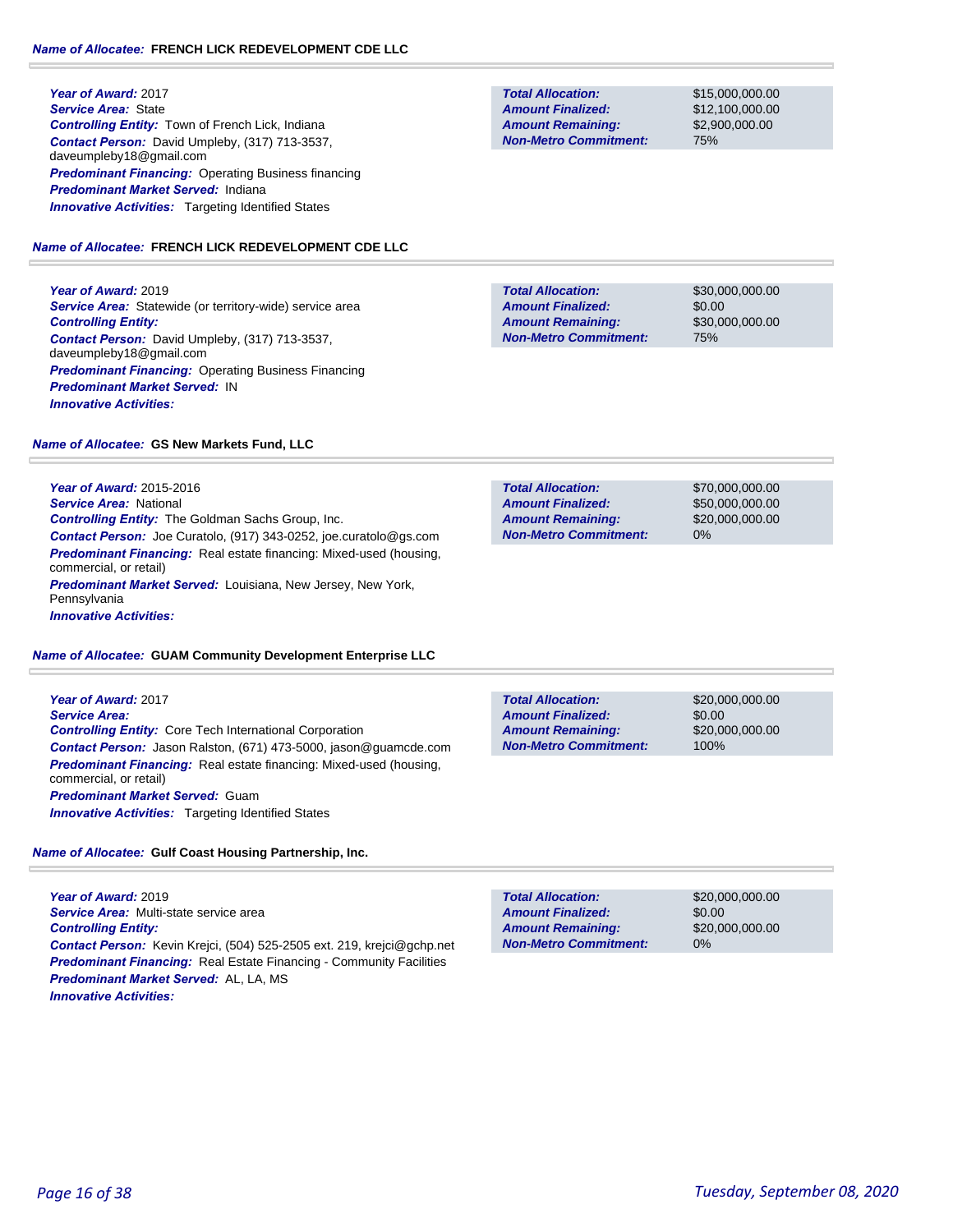### *Name of Allocatee:* **Habitat for Humanity NMTC, LLC**

**Year of Award:** 2019 **Service Area: National service area** *Controlling Entity: Contact Person:* Natosha Rice, (404) 979-3700, nreidrice@habitat.org *Predominant Financing:* Real Estate Financing - For-sale housing *Predominant Market Served:* CA,FL,NC,OR,TN,TX,VA *Innovative Activities:* 

### *Name of Allocatee:* **Hampton Roads Ventures, LLC**

**Year of Award:** 2019 **Service Area:** National service area *Controlling Entity: Contact Person:* Jennifer Donohue, (757) 962-1556, jdonohue@hamptonroadsventures.com *Predominant Financing:* Operating Business Financing *Predominant Market Served:* AL,GA,MI,MO,TN,TX,VA **Innovative Activities:** Providing QLICIs for Non-Real Estate Activities, Targeting Identified States

### *Name of Allocatee:* **Harbor Bankshares Corporation**

**Year of Award:** 2019 *Service Area:* Multi-state service area *Controlling Entity: Contact Person:* Joseph Haskins, (410) 528-1882, jhaskins@theharborbank.com *Predominant Financing: Operating Business Financing Predominant Market Served:* DC, MD, VA, WV *Innovative Activities:* Providing QLICIs of \$2 million or less

*Name of Allocatee:* **Heartland Renaissance Fund, LLC**

# **Year of Award:** 2018 *Service Area:* Multi-state service area *Controlling Entity:* Arkansas Capital Corporation, Inc.

*Contact Person:* Leslie Lane, (501) 374-9247, llane@arcapital.com *Predominant Financing:* Operating Business Financing *Predominant Market Served:* AR *Innovative Activities:* 

*Name of Allocatee:* **Heartland Renaissance Fund, LLC**

**Year of Award:** 2019 *Service Area:* Multi-state service area *Controlling Entity: Contact Person:* Leslie Lane, (501) 374-9247, llane@arcapital.com *Predominant Financing:* Operating Business Financing *Predominant Market Served:* AR *Innovative Activities:* Providing QLICIs for Non-Real Estate Activities

**Total Allocation: Non-Metro Commitment: Amount Remaining: Amount Finalized:**

\$30,000,000.00 \$0.00 \$30,000,000.00 0%

**Total Allocation: Non-Metro Commitment: Amount Remaining: Amount Finalized:**

\$50,000,000.00 \$0.00 \$50,000,000.00 50%

**Total Allocation: Non-Metro Commitment: Amount Remaining: Amount Finalized:**

\$50,000,000.00 \$0.00 \$50,000,000.00 0%

**Total Allocation: Non-Metro Commitment: Amount Remaining: Amount Finalized:**

\$35,000,000.00 \$22,000,000.00 \$13,000,000.00 34%

\$35,000,000.00 \$0.00 \$35,000,000.00 50% **Total Allocation: Non-Metro Commitment: Amount Remaining: Amount Finalized:**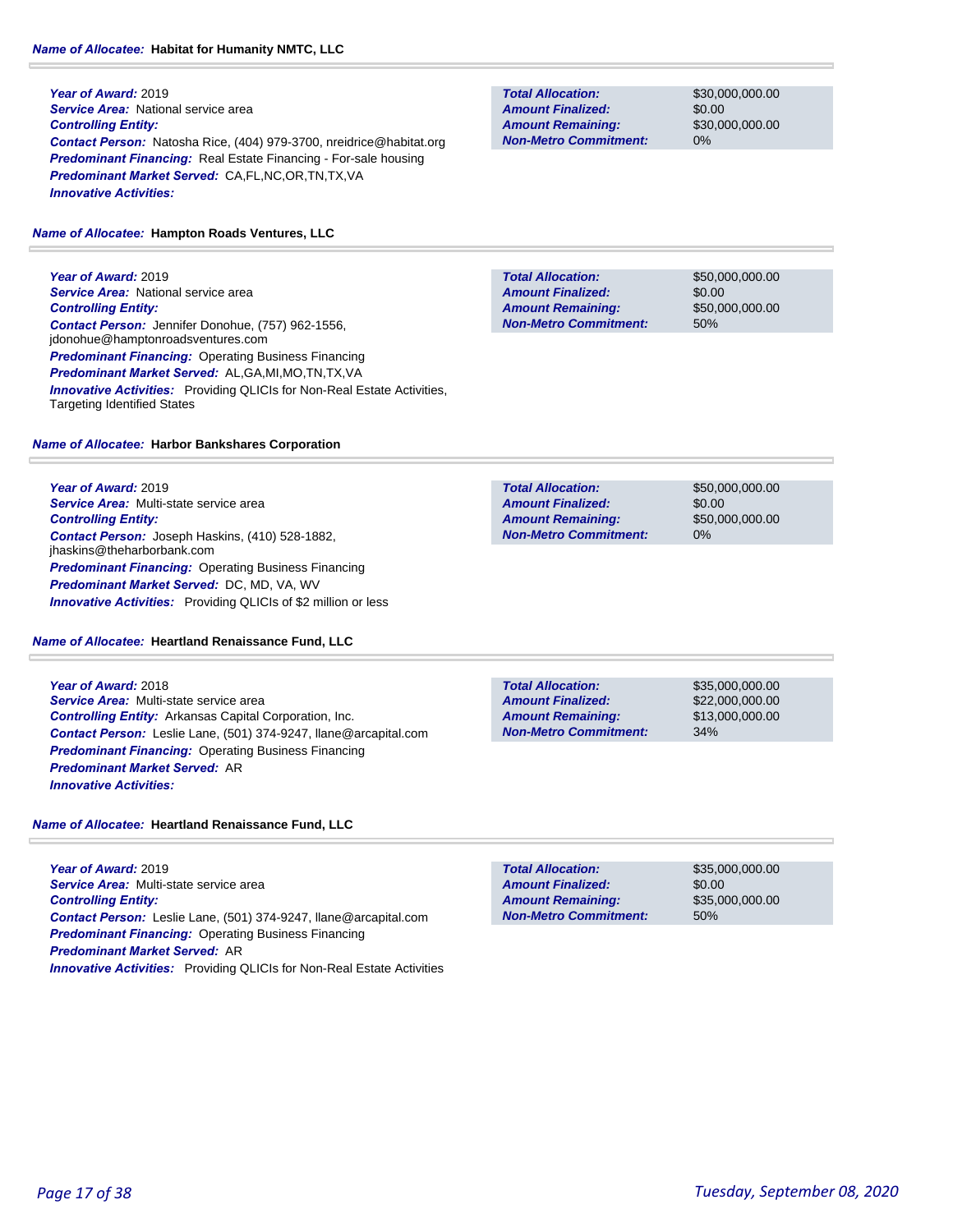**Year of Award:** 2018 *Service Area:* Multi-state service area *Controlling Entity: Contact Person:* Mary Bruce Alford, (601) 944-9307, marybruce.alford@hope-ec.org **Predominant Financing:** Real Estate Financing - Community Facilities *Predominant Market Served:* AL, AR, LA, MS, TN *Innovative Activities:* 

### *Name of Allocatee:* **Impact Seven, Inc.**

**Year of Award:** 2019 **Service Area:** Statewide (or territory-wide) service area *Controlling Entity: Contact Person:* Caroline Loyas, (715) 434-1712, caroline.loyas@impactseven.org *Predominant Financing:* Real Estate Financing - Industrial/Manufacturing *Predominant Market Served:* MI, MN, WI *Innovative Activities:* Providing QLICIs of \$2 million or less

### *Name of Allocatee:* **Indianapolis Redevelopment CDE LLC**

**Year of Award:** 2018

*Service Area:* Local service area (e.g., neighborhoods, cities, a county or contiguous counties, or metropolitan areas) within a state or territory *Controlling Entity:* City of Indianapolis *Contact Person:* Emily C. Mack, (317) 327-3922, emily.mack@indy.gov

*Predominant Financing: Operating Business Financing* 

### *Predominant Market Served:* IN

**Innovative Activities:** Providing QLICIs of \$2 million or less, Targeting Identified States

### *Name of Allocatee:* **Invest Detroit CDE**

### **Year of Award:** 2018

*Service Area:* Local service area (e.g., neighborhoods, cities, a county or contiguous counties, or metropolitan areas) within a state or territory *Controlling Entity:* Invest Detroit Foundation *Contact Person:* Marcia Ventura, (313) 259-6368, marcia.ventura@investdetroit.com **Predominant Financing: Operating Business Financing** *Predominant Market Served:* MI *Innovative Activities:* 

*Name of Allocatee:* **Iowa Community Development LC**

**Year of Award:** 2015-2016 *Service Area:* Statewide *Controlling Entity:* Iowa Business Growth Company *Contact Person:* Steve Cruse, (515) 421-4843, steve@iowabusinessgrowth.com **Predominant Financing:** Real estate financing: Mixed-used (housing, commercial, or retail) *Predominant Market Served:* Iowa *Innovative Activities:* Smal Dollar QLICIs

**Total Allocation: Non-Metro Commitment: Amount Remaining: Amount Finalized:**

\$35,000,000.00 \$28,000,000.00 \$7,000,000.00 30%

\$45,000,000.00 \$0.00 \$45,000,000.00 25% **Total Allocation: Non-Metro Commitment: Amount Remaining: Amount Finalized:**

**Total Allocation: Non-Metro Commitment: Amount Remaining: Amount Finalized:**

\$55,000,000.00 \$17,000,000.00 \$38,000,000.00 0%

**Total Allocation: Non-Metro Commitment: Amount Remaining: Amount Finalized:**

\$15,000,000.00 \$8,000,000.00 \$7,000,000.00 0%

\$75,000,000.00 \$62,000,000.00 \$13,000,000.00 50% **Total Allocation: Non-Metro Commitment: Amount Remaining: Amount Finalized:**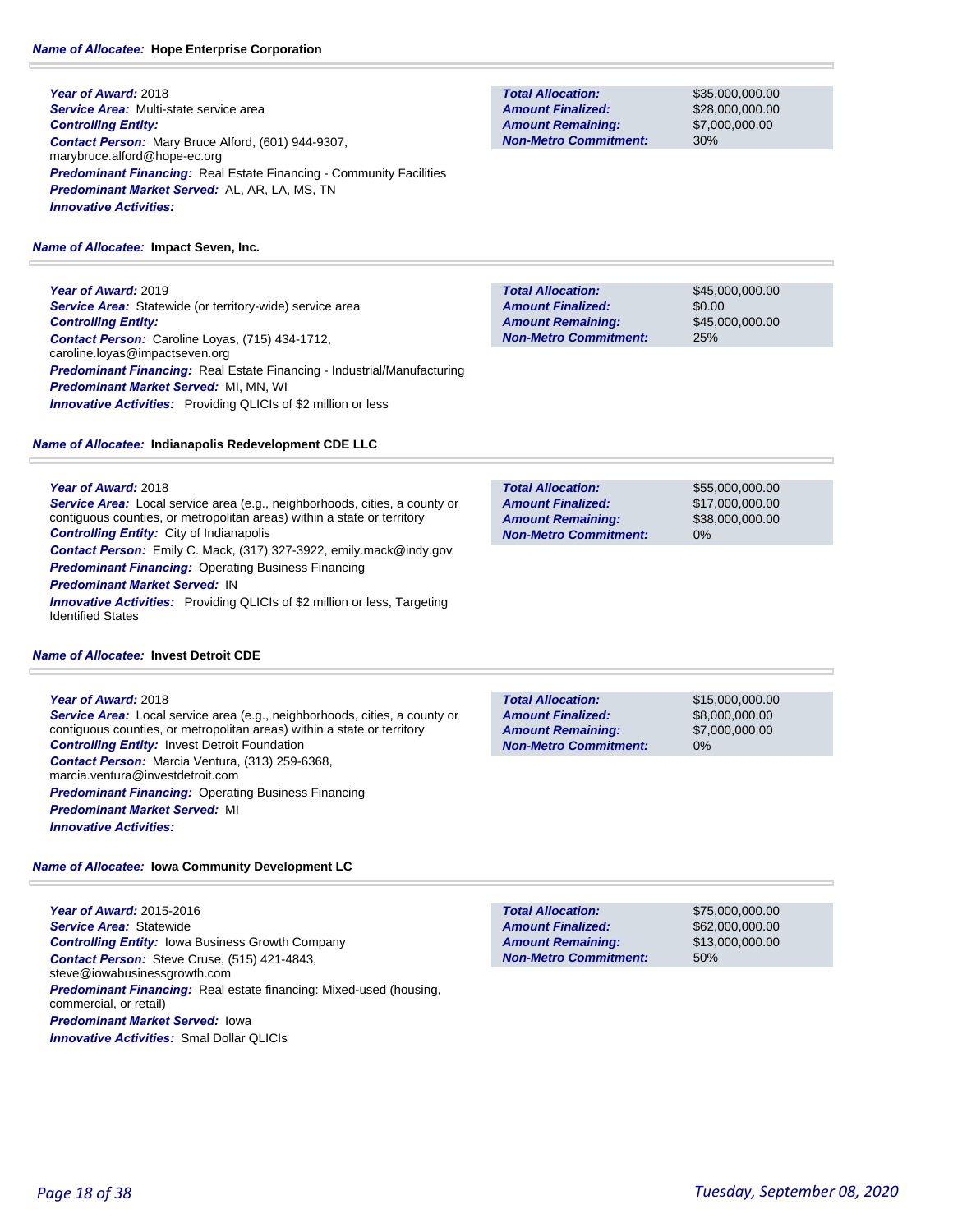### *Name of Allocatee:* **L.A. Charter School New Markets CDE, LLC**

#### **Year of Award:** 2018 **Service Area:** Statewide (or territory-wide) service area *Controlling Entity:* Excellent Education Development (ExED) *Contact Person:* , , **Predominant Financing:** Real Estate Financing - Community Facilities *Predominant Market Served:* CA

*Innovative Activities:* 

### *Name of Allocatee:* **Las Vegas Community Investment Corporation**

**Year of Award:** 2018 *Service Area:* Multi-state service area *Controlling Entity:* City of Las Vegas *Contact Person:* Bill Arent, (702) 229-6856, barent@lasvegasnevada.gov *Predominant Financing:* Operating Business Financing *Predominant Market Served:* AZ, NV **Innovative Activities:** Targeting Identified States

# **Total Allocation: Amount Remaining: Amount Finalized:**

**Non-Metro Commitment:**

**Total Allocation:**

**Non-Metro Commitment: Amount Remaining: Amount Finalized:**

> \$45,000,000.00 \$34,000,000.00 \$11,000,000.00 0%

> \$50,000,000.00 \$0.00

\$50,000,000.00

0%

### *Name of Allocatee:* **Local Initiatives Support Corporation**

**Year of Award:** 2015-2016 *Service Area:* National *Controlling Entity: Contact Person:* Kelsey Hamory, (312) 697-5698, khamory@newmarkets.org **Predominant Financing: Operating Business financing** *Predominant Market Served:* Service Area California, District of Columbia, Illinois, Massachusetts, Michigan, New York, Ohio *Innovative Activities:* Smal Dollar QLICIs

#### *Name of Allocatee:* **Local Initiatives Support Corporation**

**Year of Award:** 2018 *Service Area:* National service area *Controlling Entity: Contact Person:* Kelsey Hamory, (312) 697-5698, khamory@newmarkets.org *Predominant Financing:* Operating Business Financing *Predominant Market Served:* AZ,CA,IL,KS,MI,PA,TX *Innovative Activities:* Providing QLICIs of \$2 million or less

### *Name of Allocatee:* **Local Initiatives Support Corporation**

**Year of Award:** 2019 *Service Area:* National service area *Controlling Entity: Contact Person:* Kelsey Hamory, (312) 697-5698, khamory@newmarkets.org *Predominant Financing:* Operating Business Financing *Predominant Market Served:* CA,GA,IL,NY,OH,PA,TX *Innovative Activities:* Providing QLICIs of \$2 million or less

| <b>Total Allocation:</b>     | \$85,000,000,00 |
|------------------------------|-----------------|
| <b>Amount Finalized:</b>     | \$83,828,125.00 |
| <b>Amount Remaining:</b>     | \$1,171,875,00  |
| <b>Non-Metro Commitment:</b> | 25%             |

**Total Allocation: Non-Metro Commitment: Amount Remaining: Amount Finalized:**

\$60,000,000.00 \$53,875,000.00 \$6,125,000.00 20%

\$50,000,000.00 \$0.00 \$50,000,000.00 20% **Total Allocation: Non-Metro Commitment: Amount Remaining: Amount Finalized:**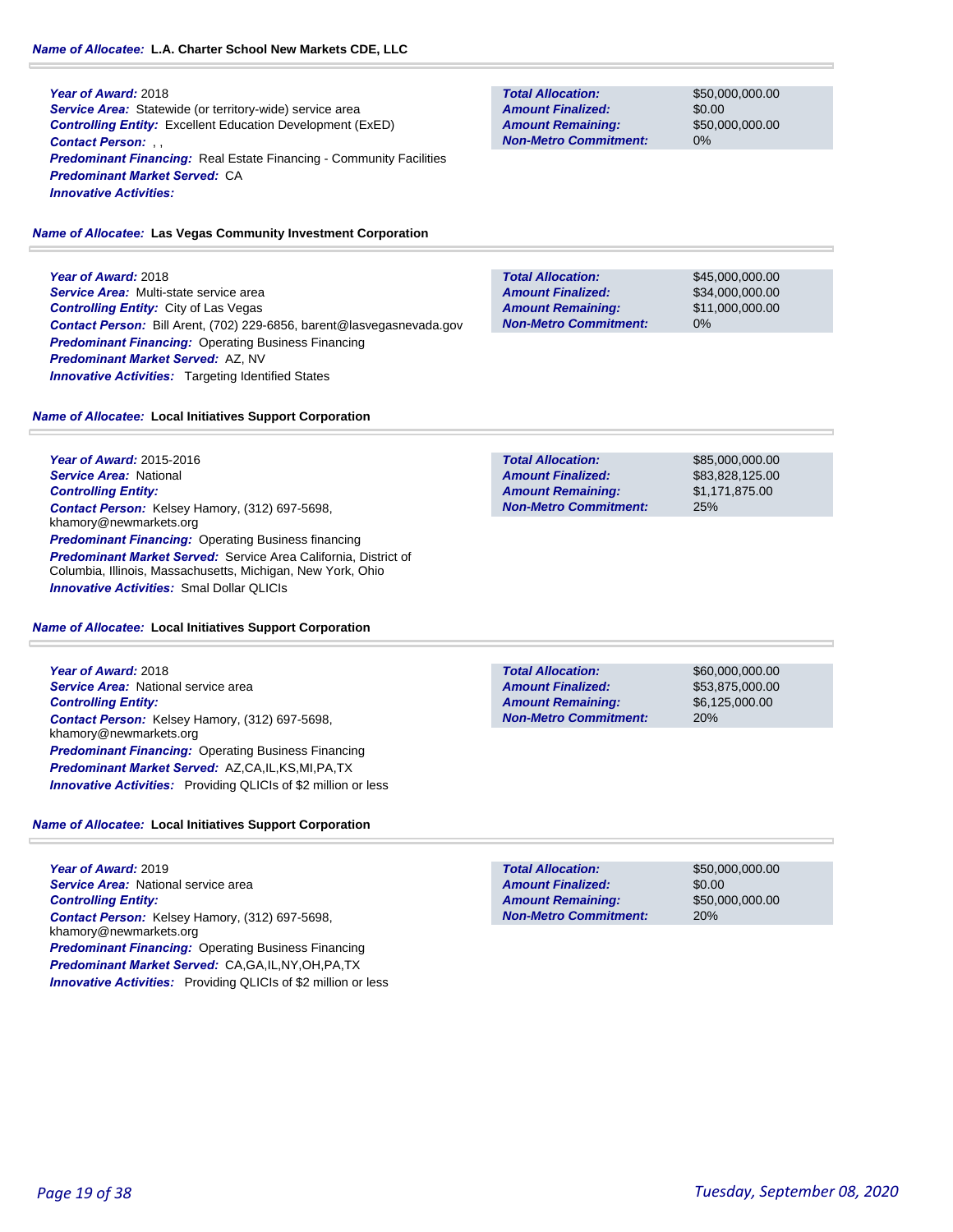*Service Area:* Local service area (e.g., neighborhoods, cities, a county or contiguous counties, or metropolitan areas) within a state or territory *Controlling Entity:* City of Los Angeles *Contact Person:* Sandra Rahimi, (213) 808-8959, sandra.rahimi@lacity.org **Predominant Financing:** Real Estate Financing - Community Facilities *Predominant Market Served:* CA *Innovative Activities:* 

**Total Allocation: Non-Metro Commitment: Amount Remaining: Amount Finalized:**

**Total Allocation:**

**Non-Metro Commitment: Amount Remaining: Amount Finalized:**

\$35,000,000.00 \$19,150,000.00 \$15,850,000.00 0%

\$60,000,000.00 \$57,560,000.00 \$2,440,000.00

0%

*Name of Allocatee:* **Low Income Investment Fund**

**Year of Award:** 2017 *Service Area:* National *Controlling Entity: Contact Person:* Jessica Standiford, (415) 489-6110, jstandiford@liifund.org **Predominant Financing:** Real estate financing: Community Facilities *Predominant Market Served:* California, Georgia, Indiana, New Jersey, New York, Tennessee, Texas **Innovative Activities:** Targeting Identified States

#### *Name of Allocatee:* **MASCOMA COMMUNITY DEVELOPMENT, LLC**

**Year of Award:** 2019 *Service Area:* National service area *Controlling Entity: Contact Person:* Michelle LeClair, (603) 443-8789, michelle.leclair@mascomabank.com *Predominant Financing:* Real Estate Financing - Industrial/Manufacturing *Predominant Market Served:* ME,MI,NH,NY,PA,VT *Innovative Activities:* 

#### *Name of Allocatee:* **MBS Urban Initiatives CDE, LLC**

**Year of Award:** 2018 *Service Area:* National service area *Controlling Entity:* MBA Properties, Inc. (MBA) *Contact Person:* Kim Hartmann, (314) 335-2928, kim.hartmann@mccormackbaron.com *Predominant Financing:* Other Real Estate Financing *Predominant Market Served:* FL,GA,MI,MO,PA,TN,TX *Innovative Activities:* Targeting Identified States

### *Name of Allocatee:* **Merrill Lynch Community Development Company**

**Year of Award:** 2007 *Service Area:* National *Controlling Entity: Contact Person:* Leigh Ann Smith, (980) 386-3855, leigh.ann.smith@baml.com *Predominant Financing:* Financing of other CDEs *Predominant Market Served:* Alabama, California, Louisiana, Mississippi, New Jersey, New York, Utah *Innovative Activities:* 

| <b>Total Allocation:</b>     | \$112,000,000,00 |
|------------------------------|------------------|
| <b>Amount Finalized:</b>     | \$111,999,999.64 |
| <b>Amount Remaining:</b>     | \$0.36           |
| <b>Non-Metro Commitment:</b> | $0\%$            |

\$65,000,000.00 \$0.00 \$65,000,000.00 60% **Total Allocation: Non-Metro Commitment: Amount Remaining: Amount Finalized:**

**Total Allocation: Amount Remaining: Amount Finalized:**

\$60,000,000.00 \$43,000,000.00 \$17,000,000.00 0%

*Page 20 of 38 Tuesday, September 08, 2020*

**Non-Metro Commitment:**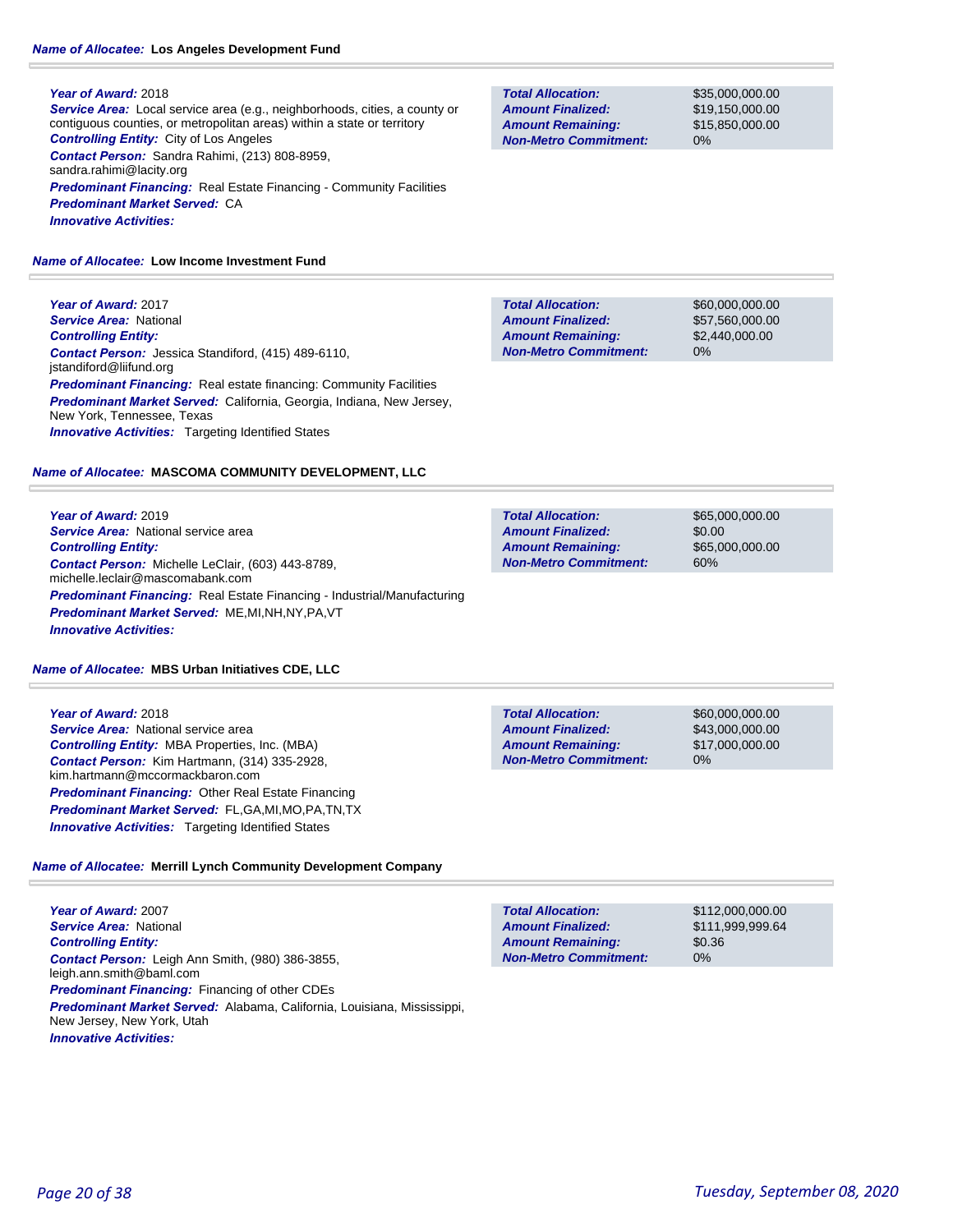**Year of Award:** 2019 *Service Area:* Multi-state service area *Controlling Entity: Contact Person:* Harry Gilbert, (405) 949-0001, hgilbert@metafund.org *Predominant Financing:* Operating Business Financing *Predominant Market Served:* NE, OK **Innovative Activities:** Providing QLICIs for Non-Real Estate Activities

### *Name of Allocatee:* **MHIC NE New Markets CDE II LLC**

**Year of Award:** 2015-2016 *Service Area:* Multi-State *Controlling Entity:* Massachusetts Housing Investment Corporation *Contact Person:* Kathy McGilvray, (617) 850-1008, mcgilvray@mhic.com **Predominant Financing:** Real estate financing: Community Facilities *Predominant Market Served:* Connecticut, Maine, Massachusetts, New Hampshire, Rhode Island, Vermont *Innovative Activities:* Smal Dollar QLICIs

### *Name of Allocatee:* **MHIC NE New Markets CDE II LLC**

**Total Allocation: Non-Metro Commitment: Amount Remaining: Amount Finalized:**

\$60,000,000.00 \$0.00 \$60,000,000.00 50%

**Total Allocation: Non-Metro Commitment: Amount Remaining: Amount Finalized:**

\$70,000,000.00 \$68,675,000.00 \$1,325,000.00 20%

| Year of Award: 2017                                                        | <b>Total Allocation:</b>     | \$65,000,000,00 |
|----------------------------------------------------------------------------|------------------------------|-----------------|
| <b>Service Area: Multi-State</b>                                           | <b>Amount Finalized:</b>     | \$49.950.000.00 |
| <b>Controlling Entity:</b> Massachusetts Housing Investment Corporation    | <b>Amount Remaining:</b>     | \$15,050,000,00 |
| <b>Contact Person:</b> Kathy McGilvray, (617) 850-1008, mcgilvray@mhic.com | <b>Non-Metro Commitment:</b> | 17%             |
|                                                                            |                              |                 |

**Total Allocation:**

**Contact Person:** Kathy McGilvray, (617) 850-1008, mcgi **Predominant Financing:** Real estate financing: Community Facilities *Predominant Market Served:* Connecticut, Maine, Massachusetts, New Hampshire, Rhode Island, Vermont *Innovative Activities:* Providing QLICIs of \$2 million or less

#### *Name of Allocatee:* **MHIC NE New Markets CDE II LLC**

| Year of Award: 2018                                                        |
|----------------------------------------------------------------------------|
| Service Area: Multi-state service area                                     |
| <b>Controlling Entity:</b> Massachusetts Housing Investment Corporation    |
| <b>Contact Person:</b> Kathy McGilvray, (617) 850-1008, mcgilvray@mhic.com |
| <b>Predominant Financing:</b> Real Estate Financing - Community Facilities |
| <b>Predominant Market Served: CT, MA, ME, NH, RI, VT</b>                   |

*Name of Allocatee:* **Michigan Community Capital**

#### **Year of Award:** 2018

*Innovative Activities:* 

**Service Area:** Statewide (or territory-wide) service area *Controlling Entity:* Michigan Economic Development Corporation *Contact Person:* Eric Hanna, (517) 626-1861, eric@miccap.org *Predominant Financing: Operating Business Financing Predominant Market Served:* MI **Innovative Activities:** Providing QLICIs for Non-Real Estate Activities

*Name of Allocatee:* **Michigan Community Capital**

**Year of Award:** 2019 *Service Area:* Statewide (or territory-wide) service area *Controlling Entity:* 

*Contact Person:* Eric Hanna, (517) 626-1861, eric@miccap.org *Predominant Financing:* Real Estate Financing - Mixed-use (housing, commercial, or retail) *Predominant Market Served:* MI

*Innovative Activities:* Providing QLICIs for Non-Real Estate Activities

**Total Allocation: Non-Metro Commitment: Amount Remaining: Amount Finalized:**

**Non-Metro Commitment: Amount Remaining: Amount Finalized:**

> \$55,000,000.00 \$34,700,000.00 \$20,300,000.00 20%

\$35,000,000.00 \$26,700,000.00 \$8,300,000.00

20%

**Total Allocation: Non-Metro Commitment: Amount Remaining: Amount Finalized:**

\$55,000,000.00 \$0.00 \$55,000,000.00 20%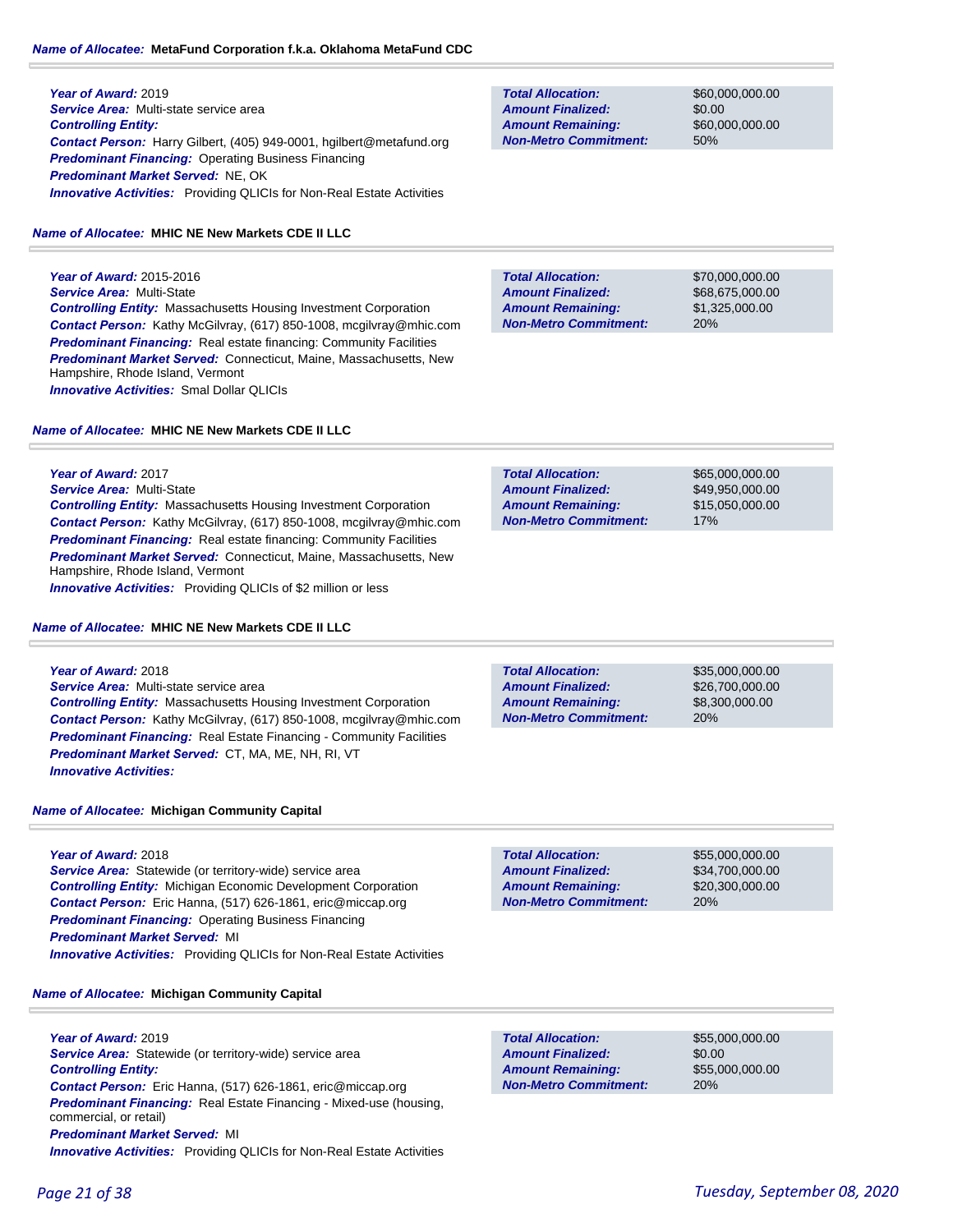**Year of Award:** 2019 **Service Area: National service area** *Controlling Entity: Contact Person:* Lois Fried, (301) 280-6618, lfried@urban-atlantic.com *Predominant Financing:* Real Estate Financing - Mixed-use (housing, commercial, or retail) *Predominant Market Served:* DC,FL,GA,MD,NC,TN *Innovative Activities:* Providing QLICIs for Non-Real Estate Activities,

Targeting Identified States

### *Name of Allocatee:* **Midwest Industrial Redevelopment Fund, LLC**

**Year of Award:** 2018 **Service Area:** National service area *Controlling Entity:* CIBC Bank USA *Contact Person:* Allie Beath, (314) 301-2281, allie.beath@cibc.com **Predominant Financing: Operating Business Financing** *Predominant Market Served:* IL,IN,IA,MI,MO,OH,WI *Innovative Activities:* Providing QLICIs of \$2 million or less

*Name of Allocatee:* **Midwest Minnesota Community Development Corporation**

**Year of Award:** 2018 *Service Area:* Multi-state service area *Controlling Entity: Contact Person:* Jamie Marks Erickson, (218) 844-7025, jerickson@mmcdc.com *Predominant Financing:* Real Estate Financing - Industrial/Manufacturing *Predominant Market Served:* MN, ND, SD, WY *Innovative Activities:* Investing in Indian Country, Providing QLICIs of \$2 million or less

### *Name of Allocatee:* **Midwest Minnesota Community Development Corporation**

**Year of Award:** 2019 *Service Area:* Multi-state service area *Controlling Entity: Contact Person:* Jamie Marks Erickson, (218) 844-7025, jerickson@mmcdc.com **Predominant Financing:** Real Estate Financing - Community Facilities *Predominant Market Served:* MN, ND, SD, WY **Innovative Activities:** Investing in Indian Country, Providing QLICIs of \$2 million or less

### *Name of Allocatee:* **Midwest Renewable Capital, LLC**

**Year of Award:** 2019 *Service Area:* National service area *Controlling Entity: Contact Person:* Corey Then, (314) 239-9920, corey.then@mwrcap.com *Predominant Financing:* Operating Business Financing *Predominant Market Served:* GA,IN,KS,KY,TN,TX,VA *Innovative Activities:* Providing QLICIs for Non-Real Estate Activities, Targeting Identified States

| <b>Total Allocation:</b>     | \$45,000,000,00 |
|------------------------------|-----------------|
| <b>Amount Finalized:</b>     | \$0.00          |
| <b>Amount Remaining:</b>     | \$45,000,000,00 |
| <b>Non-Metro Commitment:</b> | 50%             |
|                              |                 |

**Total Allocation: Non-Metro Commitment: Amount Remaining: Amount Finalized:**

\$35,000,000.00 \$0.00 \$35,000,000.00 20%

\$60,000,000.00 \$30,000,000.00 \$30,000,000.00 0% **Total Allocation: Non-Metro Commitment: Amount Remaining: Amount Finalized:**

\$70,000,000.00 \$32,639,345.00 \$37,360,655.00 51% **Total Allocation: Non-Metro Commitment: Amount Remaining: Amount Finalized:**

\$60,000,000.00 \$0.00 \$60,000,000.00 51% **Total Allocation: Non-Metro Commitment: Amount Remaining: Amount Finalized:**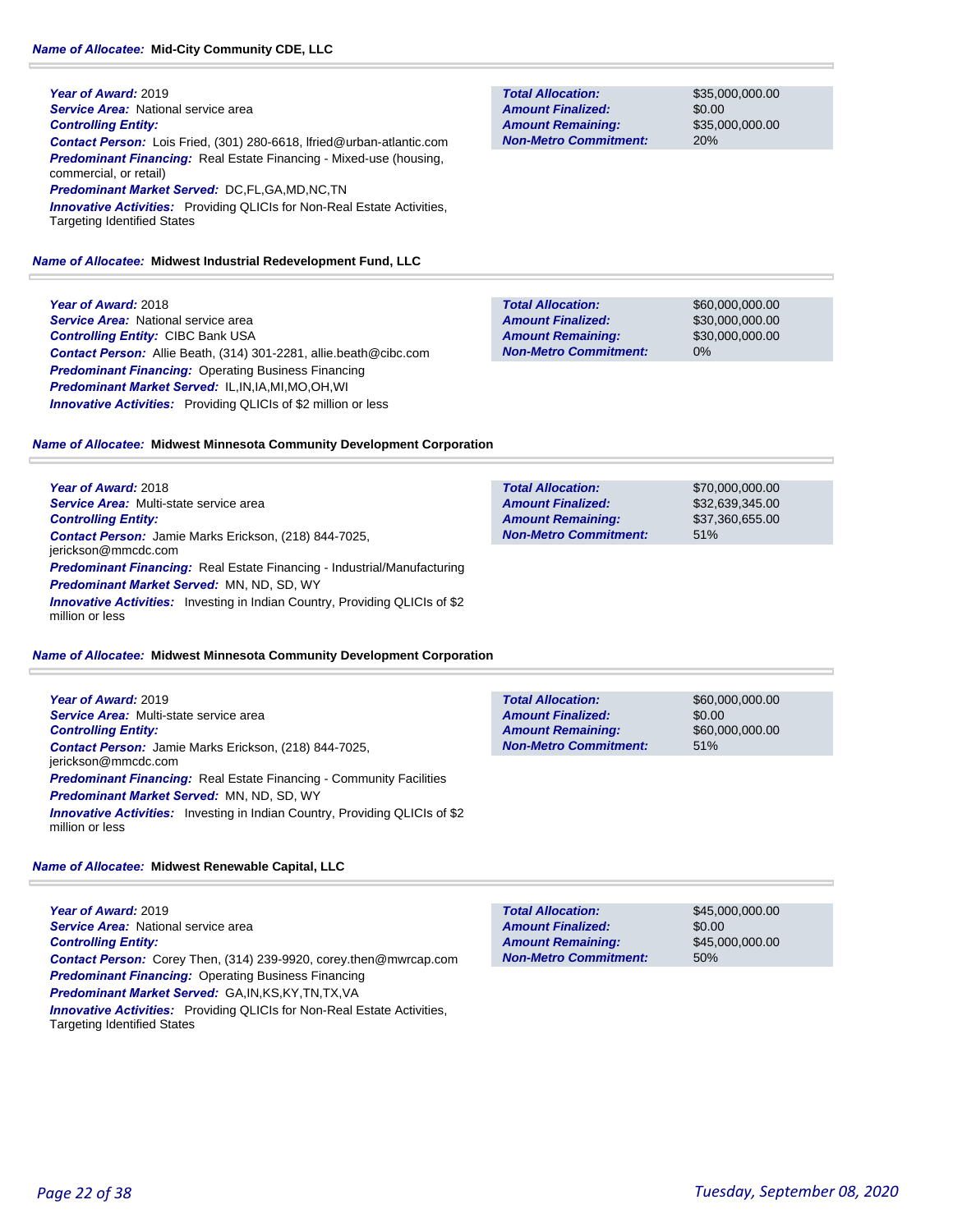### *Name of Allocatee:* **Montana Community Development Corporation**

**Year of Award:** 2019 *Service Area:* Multi-state service area *Controlling Entity: Contact Person:* Heidi DeArment, (406) 728-9234, heidid@mofi.org *Predominant Financing:* Real Estate Financing - Industrial/Manufacturing *Predominant Market Served:* ID, MT, WY **Innovative Activities:** Investing in Indian Country, Targeting Identified **States** 

#### *Name of Allocatee:* **MuniStrategies, LLC**

**Year of Award:** 2018 *Service Area:* Multi-state service area *Controlling Entity:* First Commercial Bank *Contact Person:* Alan Lange, (601) 914-5642, alan@munistrategies.com *Predominant Financing:* Operating Business Financing *Predominant Market Served:* AL, AR, GA, MS, TN **Innovative Activities:** Providing QLICIs for Non-Real Estate Activities, Targeting Identified States

#### *Name of Allocatee:* **National Community Fund I, LLC**

**Year of Award:** 2019 **Service Area:** National service area *Controlling Entity: Contact Person:* Chris Hasle, (503) 546-2643, chris@unitedfundadvisors.com *Predominant Financing:* Real Estate Financing - Community Facilities *Predominant Market Served:* CA,GA,NY,OR,TX,VT **Innovative Activities:** Targeting Identified States

#### *Name of Allocatee:* **National Community Investment Fund**

**Year of Award:** 2015-2016 *Service Area:* National *Controlling Entity: Contact Person:* Terry Burm, (312) 662-6088, tburm@ncif.org **Predominant Financing:** Real estate financing: Community Facilities *Predominant Market Served:* Alabama, California, New Jersey, New York, Oklahoma, Oregon, South Dakota *Innovative Activities:* Smal Dollar QLICIs

#### *Name of Allocatee:* **National Community Investment Fund**

**Year of Award:** 2017 *Service Area:* National *Controlling Entity: Contact Person:* Terry Burm, (312) 662-6088, tburm@ncif.org **Predominant Financing:** Real estate financing: Community Facilities *Predominant Market Served:* Alabama, Georgia, Illinois, Louisiana, Minnesota, South Carolina *Innovative Activities:* Providing QLICIs of \$2 million or less

**Non-Metro Commitment: Amount Remaining:**

\$65,000,000.00 \$0.00 \$65,000,000.00 50% **Total Allocation: Amount Finalized:**

\$55,000,000.00 \$45,000,000.00 \$10,000,000.00 90% **Total Allocation: Non-Metro Commitment: Amount Remaining: Amount Finalized:**

**Total Allocation: Non-Metro Commitment: Amount Remaining: Amount Finalized:**

\$35,000,000.00 \$0.00 \$35,000,000.00 20%

**Total Allocation: Non-Metro Commitment: Amount Remaining: Amount Finalized:**

\$65,000,000.00 \$62,250,000.00 \$2,750,000.00 20%

\$55,000,000.00 \$31,600,000.00 \$23,400,000.00 20% **Total Allocation: Non-Metro Commitment: Amount Remaining: Amount Finalized:**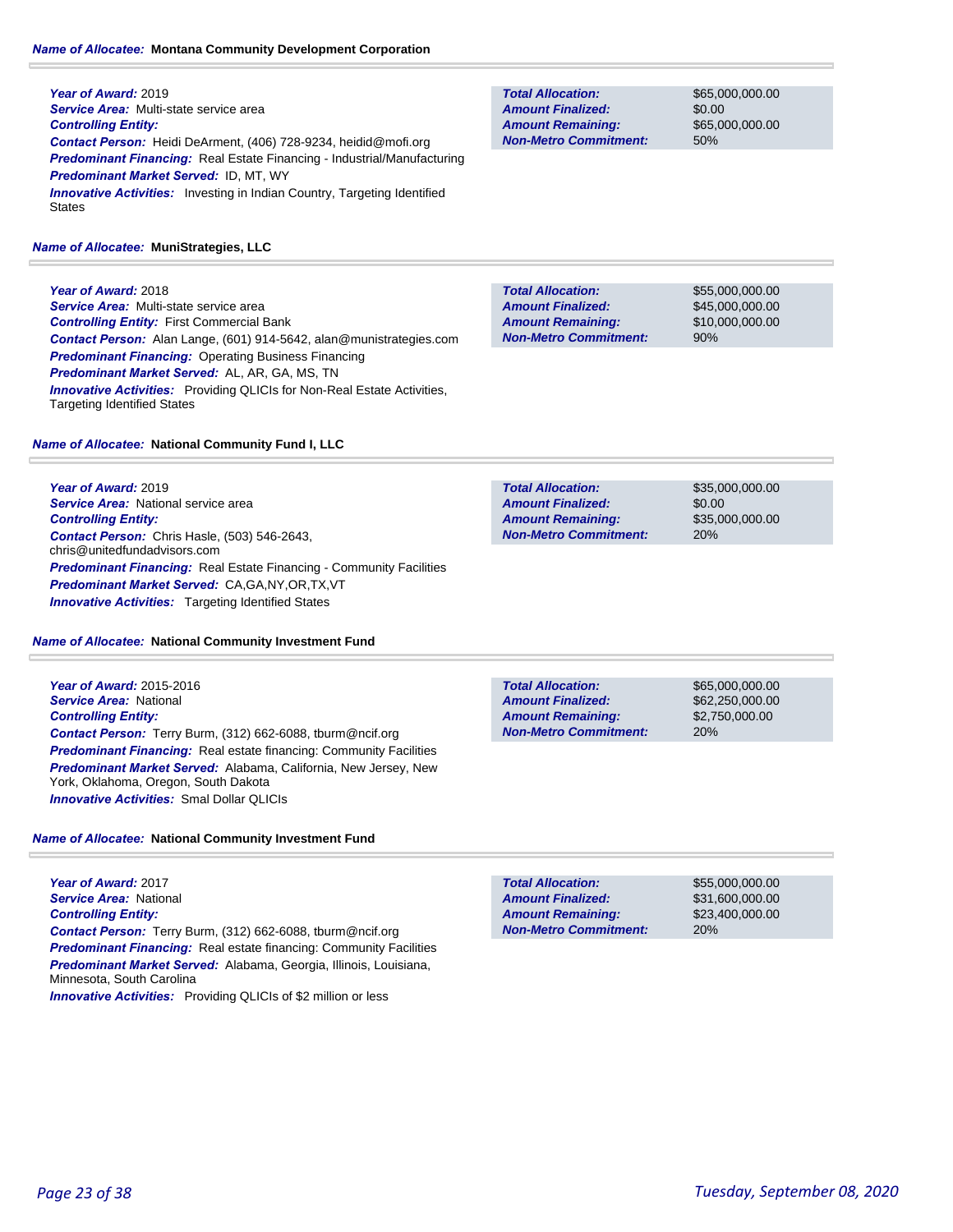**Year of Award:** 2019 **Service Area: National service area** *Controlling Entity: Contact Person:* Morgan Flynn, (319) 431-2595, mflynn@nationalimpactfund.com **Predominant Financing: Operating Business Financing** *Predominant Market Served:* GA,KS,NV,TN,TX *Innovative Activities:* 

#### *Name of Allocatee:* **National New Markets Fund, LLC**

**Year of Award:** 2019 **Service Area: National service area** *Controlling Entity: Contact Person:* Steve MacDonald, (213) 342-6757, sm@sdsgroup.com *Predominant Financing:* Operating Business Financing *Predominant Market Served:* AL,GA,MI,OH,SC,TN,TX **Innovative Activities:** Providing QLICIs for Non-Real Estate Activities, Targeting Identified States

#### *Name of Allocatee:* **National New Markets Tax Credit Fund, Inc**

**Year of Award:** 2009 *Service Area:* National *Controlling Entity:* Community Reinvestment Fund, Inc. *Contact Person:* Frank Altman, (612) 338-3050, frank@crfusa.com *Predominant Financing:* Business financing *Predominant Market Served:* California, Colorado, Illinois, Minnesota, New York, Ohio, Wisconsin *Innovative Activities:* 

#### *Name of Allocatee:* **National New Markets Tax Credit Fund, Inc**

**Year of Award:** 2019 **Service Area:** National service area *Controlling Entity: Contact Person:* Frank Altman, (612) 338-3050, frank@crfusa.com **Predominant Financing: Operating Business Financing** *Predominant Market Served:* GA,IL,MI,MN,NY,PA,TX *Innovative Activities:* Targeting Identified States

### *Name of Allocatee:* **National Trust Community Investment Corporation**

**Year of Award:** 2017 *Service Area:* National *Controlling Entity: Contact Person:* Suzanne Brown, (202) 588-6256, suzanne\_brown@ntcicfunds.com *Predominant Financing:* Other RE Financing *Predominant Market Served:* Arkansas, Illinois, New York, Ohio, South Carolina, Tennessee, Virginia *Innovative Activities:* Providing QLICIs of \$2 million or less

**Total Allocation: Non-Metro Commitment: Amount Remaining: Amount Finalized:**

\$30,000,000.00 \$0.00 \$30,000,000.00 25%

\$35,000,000.00 \$0.00 \$35,000,000.00 20% **Total Allocation: Non-Metro Commitment: Amount Remaining: Amount Finalized:**

\$75,000,000.00 \$74,999,999.17 \$0.83 18% **Total Allocation: Non-Metro Commitment: Amount Remaining: Amount Finalized:**

**Total Allocation: Non-Metro Commitment: Amount Remaining: Amount Finalized:**

\$50,000,000.00 \$0.00 \$50,000,000.00 20%

\$60,000,000.00 \$48,238,178.00 \$11,761,822.00 0% **Total Allocation: Non-Metro Commitment: Amount Remaining: Amount Finalized:**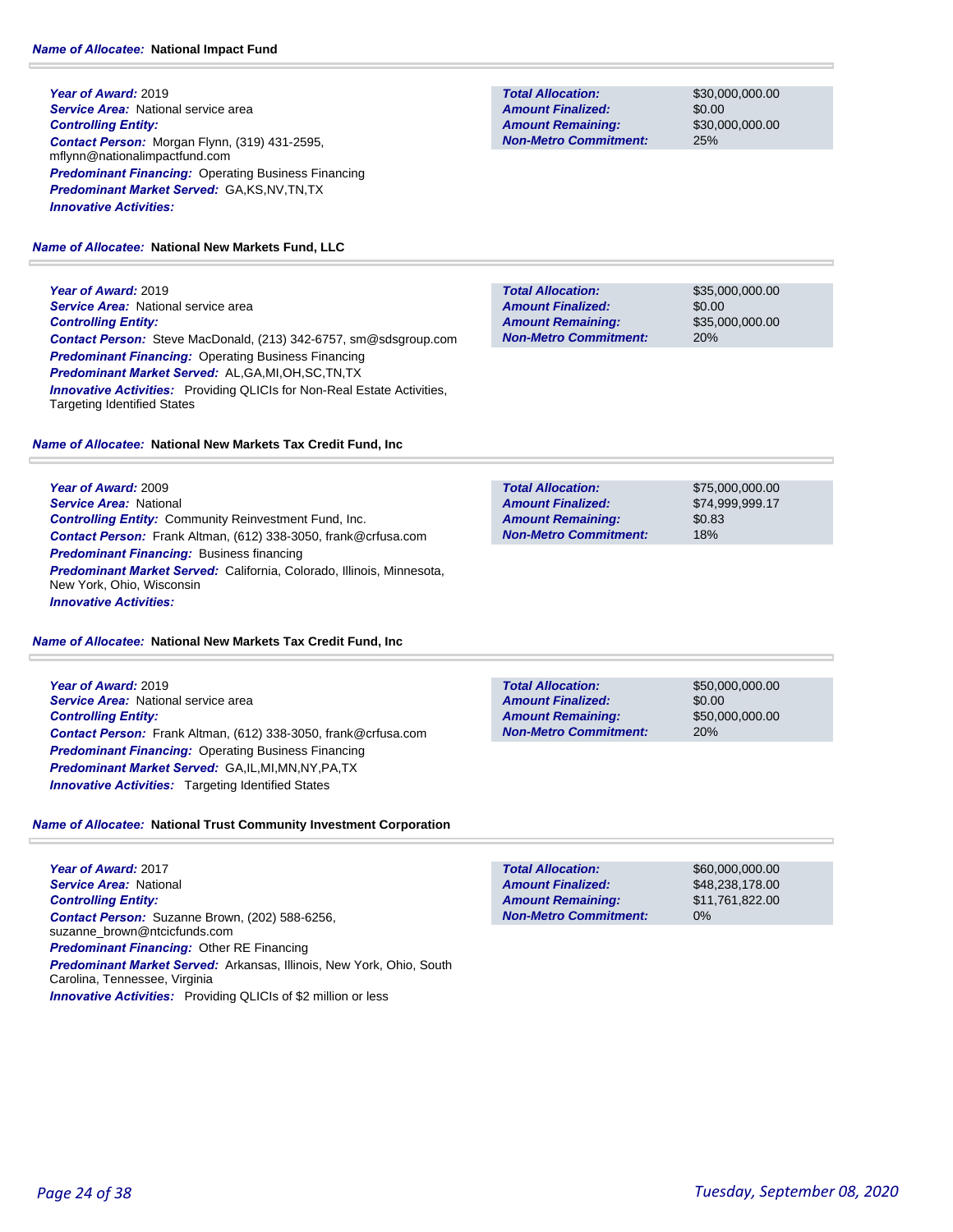#### *Name of Allocatee:* **National Trust Community Investment Corporation**

**Year of Award:** 2019 **Service Area:** National service area *Controlling Entity: Contact Person:* Suzanne Brown, (202) 588-6256, suzanne\_brown@ntcicfunds.com *Predominant Financing:* Real Estate Financing - Mixed-use (housing, commercial, or retail) *Predominant Market Served:* CO,IL,MI,MO,TN,VA,WV *Innovative Activities:* Providing QLICIs of \$2 million or less

*Name of Allocatee:* **NCALL Community Investment LLC**

**Year of Award:** 2019 *Service Area:* Multi-state service area *Controlling Entity: Contact Person:* Dave Callahan, (302) 678-9400, dcallahan@ncall.org **Predominant Financing:** Real Estate Financing - Community Facilities *Predominant Market Served:* DE, MD, VA *Innovative Activities:* 

*Name of Allocatee:* **New Markets Community Capital, LLC**

**Year of Award:** 2019 *Service Area:* Statewide (or territory-wide) service area *Controlling Entity: Contact Person:* Jose Villalobos, (323) 721-1655, jvillalobos@telacu.com **Predominant Financing:** Real Estate Financing - Community Facilities *Predominant Market Served:* CA *Innovative Activities:* 

#### *Name of Allocatee:* **Nonprofit Finance Fund**

**Year of Award:** 2017 *Service Area:* National *Controlling Entity: Contact Person:* Wendy Weiss, (215) 546-9426 x 206, wweiss@nff.org **Predominant Financing:** Real estate financing: Community Facilities *Predominant Market Served:* California, Georgia, New York, Pennsylvania, Rhode Island, Tennessee, Texas *Innovative Activities:* Providing QLICIs of \$2 million or less, Targeting Identified States

#### *Name of Allocatee:* **Nonprofit Finance Fund**

**Year of Award:** 2018 **Service Area:** National service area *Controlling Entity: Contact Person:* Wendy Weiss, (215) 546-9426 x 206, wweiss@nff.org **Predominant Financing:** Real Estate Financing - Community Facilities *Predominant Market Served:* CA,GA,MD,NY,TN,TX

**Innovative Activities:** Providing QLICIs of \$2 million or less, Targeting Identified States

**Total Allocation: Non-Metro Commitment: Amount Remaining: Amount Finalized:**

\$50,000,000.00 \$0.00 \$50,000,000.00 0%

**Total Allocation: Non-Metro Commitment: Amount Remaining: Amount Finalized:**

\$20,000,000.00 \$0.00 \$20,000,000.00 20%

**Total Allocation: Non-Metro Commitment: Amount Remaining: Amount Finalized:**

\$55,000,000.00 \$0.00 \$55,000,000.00 0%

**Total Allocation: Non-Metro Commitment: Amount Remaining: Amount Finalized:**

\$65,000,000.00 \$60,385,298.97 \$4,614,701.03 0%

\$55,000,000.00 \$21,000,000.00 \$34,000,000.00 0% **Total Allocation: Non-Metro Commitment: Amount Remaining: Amount Finalized:**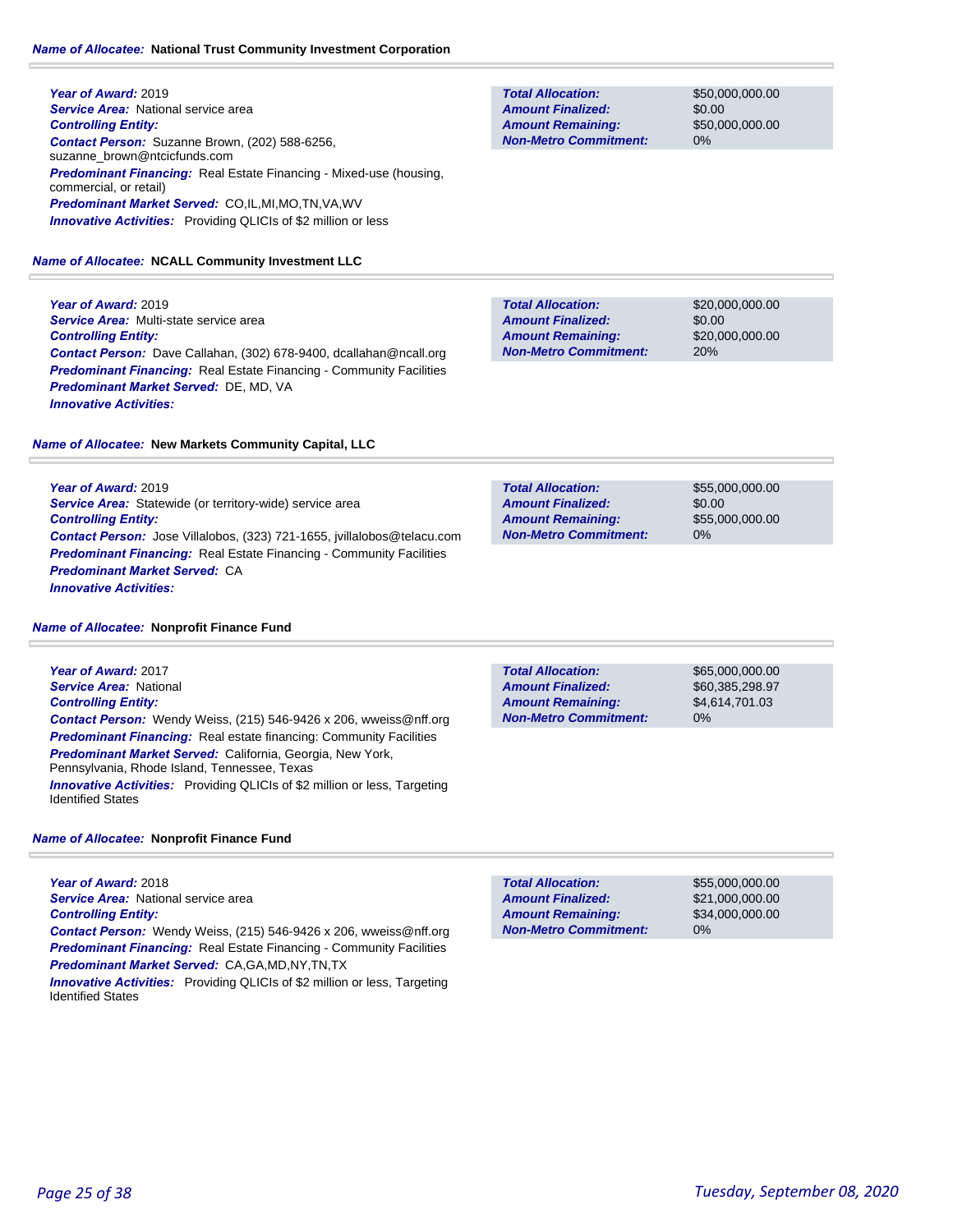### *Name of Allocatee:* **NYC Neighborhood Capital Corporation**

#### **Year of Award:** 2018

*Service Area:* Local service area (e.g., neighborhoods, cities, a county or contiguous counties, or metropolitan areas) within a state or territory *Controlling Entity:* City of New York *Contact Person:* Christine Robinson, (212) 312-3644, crobinson@edc.nyc **Predominant Financing:** Real Estate Financing - Community Facilities *Predominant Market Served:* NY

*Innovative Activities:* 

*Name of Allocatee:* **NYC Neighborhood Capital Corporation**

### **Year of Award:** 2019

*Service Area:* Local service area (e.g., neighborhoods, cities, a county or contiguous counties, or metropolitan areas) within a state or territory *Controlling Entity:* 

*Contact Person:* Christine Robinson, (212) 312-3644, crobinson@edc.nyc **Predominant Financing:** Real Estate Financing - Community Facilities *Predominant Market Served:* NY *Innovative Activities:* 

### *Name of Allocatee:* **NYCR-CDE,LLC**

### **Year of Award:** 2019

*Service Area:* Local service area (e.g., neighborhoods, cities, a county or contiguous counties, or metropolitan areas) within a state or territory *Controlling Entity: Contact Person:* GEORGE OLSEN, (212) 619-1270, golsen@nycrc.com

**Predominant Financing:** Real Estate Financing - Community Facilities *Predominant Market Served:* NY *Innovative Activities:* 

*Name of Allocatee:* **Oakland Renaissance NMTC, Inc. A California Nonprofit Public Benefit Corporation**

**Year of Award:** 2015-2016 *Service Area:* Local *Controlling Entity:* City of Oakland *Contact Person:* Patrick Lane, (510) 238-7362, pslane@oaklandnet.com *Predominant Financing:* Real estate financing: Mixed-used (housing, commercial, or retail) *Predominant Market Served:* Alameda County, CA *Innovative Activities:* 

*Name of Allocatee:* **Opportunity Fund Community Development**

**Year of Award:** 2018 *Service Area:* Multi-state service area *Controlling Entity: Contact Person:* Christopher Huang, (408) 610-4344, christopher@opportunityfund.org **Predominant Financing:** Real Estate Financing - Community Facilities *Predominant Market Served:* AZ, CA, CO, HI, ID, MT, NM, NV, OR, TX, UT, WA, WY *Innovative Activities:* 

**Total Allocation: Non-Metro Commitment: Amount Remaining: Amount Finalized:**

\$55,000,000.00 \$16,500,000.00 \$38,500,000.00 0%

\$50,000,000.00 \$0.00 \$50,000,000.00 0% **Total Allocation: Non-Metro Commitment: Amount Remaining: Amount Finalized:**

**Total Allocation: Non-Metro Commitment: Amount Remaining: Amount Finalized:**

\$50,000,000.00 \$0.00 \$50,000,000.00 0%

**Total Allocation: Non-Metro Commitment: Amount Remaining: Amount Finalized:**

\$20,000,000.00 \$12,000,000.00 \$8,000,000.00 0%

\$40,000,000.00 \$29,390,000.00 \$10,610,000.00 0% **Total Allocation: Non-Metro Commitment: Amount Remaining: Amount Finalized:**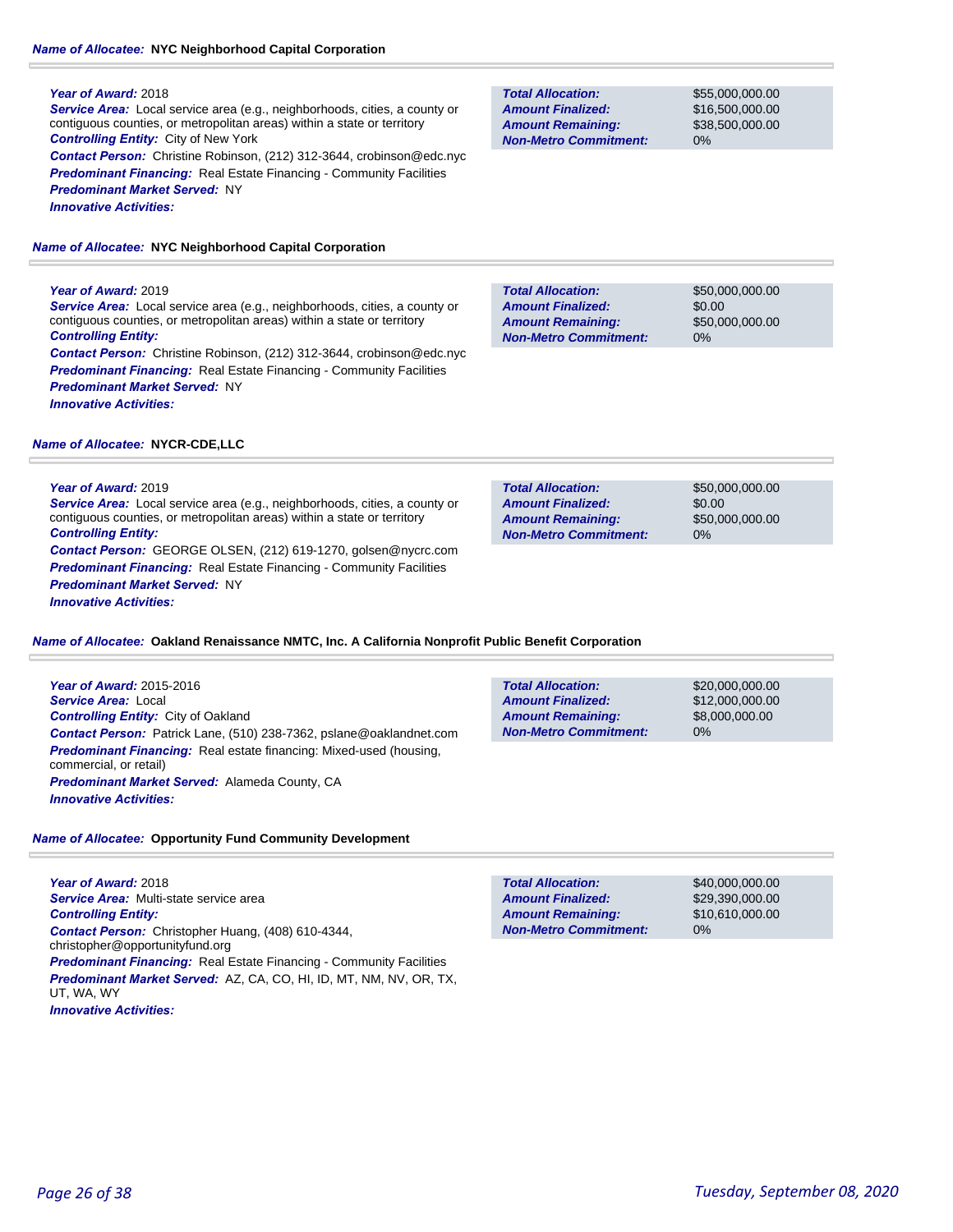### *Name of Allocatee:* **Partners for the Common Good**

**Year of Award:** 2019 **Service Area:** National service area *Controlling Entity: Contact Person:* Jeannine Jacokes, (202) 689-8935 x222, jacokesj@pcgloanfund.org **Predominant Financing:** Real Estate Financing - Community Facilities *Predominant Market Served:* AZ,CT,FL,IL,PA,TX **Innovative Activities:** Targeting Identified States

### *Name of Allocatee:* **People Incorporated Financial Services**

**Year of Award:** 2018

*Service Area:* Multi-state service area *Controlling Entity:* People Incorporated of Virginia *Contact Person:* Bryan Phipps, (276) 623-9000, bphipps@peopleinc.net *Predominant Financing:* Real Estate Financing - Community Facilities *Predominant Market Served:* AL, GA, KY, MS, NC, SC, TN, VA, WV **Innovative Activities:** Providing QLICIs for Non-Real Estate Activities, Targeting Identified States

### *Name of Allocatee:* **PeopleFund NMTC LLC**

**Year of Award:** 2018 *Service Area:* Statewide (or territory-wide) service area *Controlling Entity:* PeopleFund *Contact Person:* Shay Erickson 2, (512) 222-1000, serickson@peoplefund.org **Predominant Financing:** Real Estate Financing - Community Facilities *Predominant Market Served:* TX **Innovative Activities:** Targeting Identified States

### *Name of Allocatee:* **PeopleFund NMTC LLC**

**Year of Award:** 2019 *Service Area:* Statewide (or territory-wide) service area *Controlling Entity: Contact Person:* Shay Erickson 2, (512) 222-1000, serickson@peoplefund.org *Predominant Financing:* Real Estate Financing - Community Facilities *Predominant Market Served:* TX **Innovative Activities:** Targeting Identified States

**Total Allocation: Non-Metro Commitment: Amount Remaining: Amount Finalized:**

\$35,000,000.00 \$0.00 \$35,000,000.00 0%

\$60,000,000.00 \$26,000,000.00 \$34,000,000.00 55% **Total Allocation: Non-Metro Commitment: Amount Remaining: Amount Finalized:**

**Total Allocation: Non-Metro Commitment: Amount Remaining: Amount Finalized:**

\$25,000,000.00 \$15,100,000.00 \$9,900,000.00 0%

**Total Allocation: Non-Metro Commitment: Amount Remaining: Amount Finalized:**

\$50,000,000.00 \$0.00 \$50,000,000.00 0%

*Name of Allocatee:* **Phoenix Community Development and Investment Corporation**

**Year of Award:** 2019 *Service Area:* Local service area (e.g., neighborhoods, cities, a county or contiguous counties, or metropolitan areas) within a state or territory *Controlling Entity: Contact Person:* Mike Santellanes, (602) 262-7644, msantellanes@phoenixida.com **Predominant Financing:** Real Estate Financing - Community Facilities *Predominant Market Served:* AZ *Innovative Activities:* 

\$35,000,000.00 \$0.00 \$35,000,000.00 0% **Total Allocation: Non-Metro Commitment: Amount Remaining: Amount Finalized:**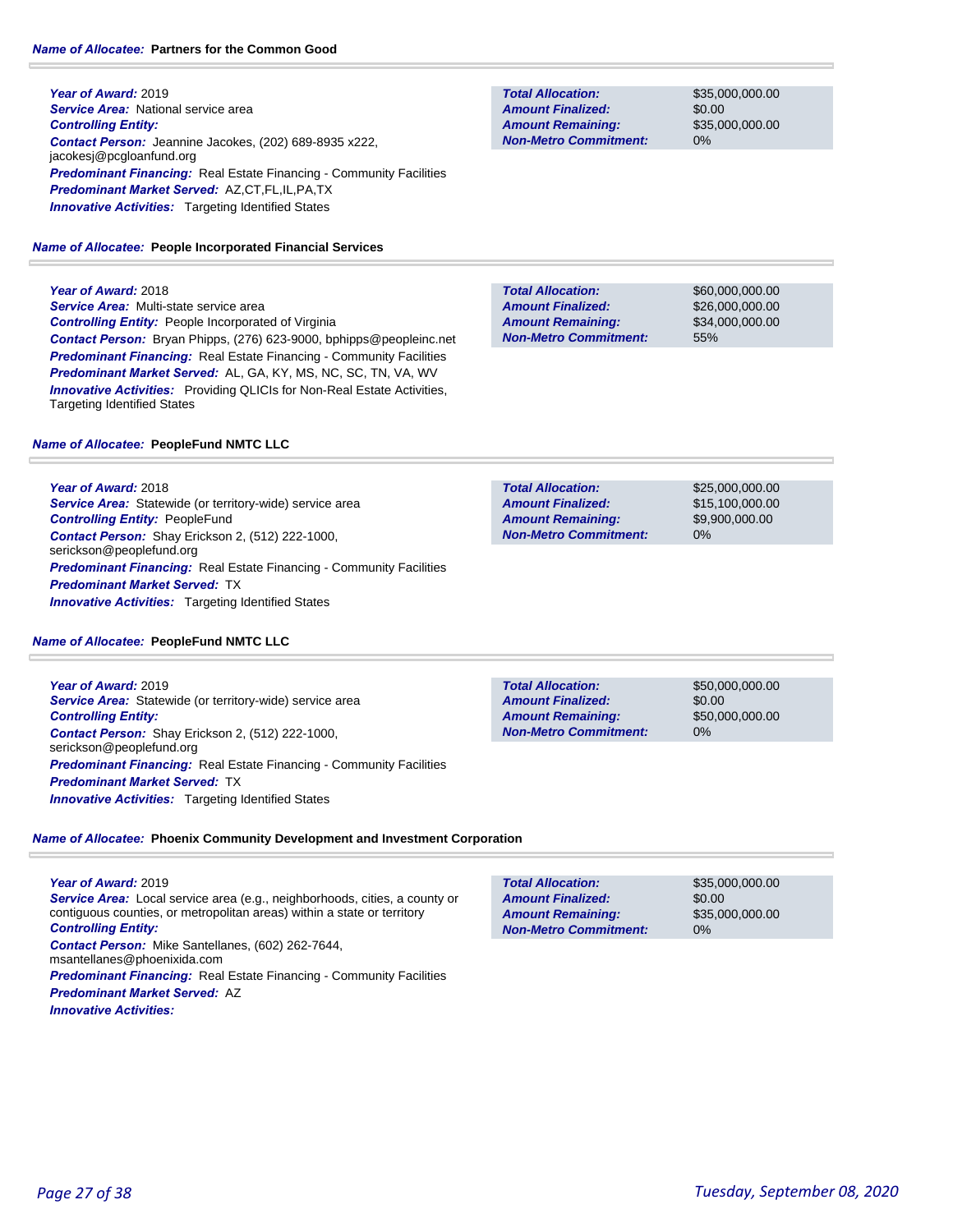**Year of Award:** 2017 *Service Area:* Local *Controlling Entity:* Philadelphia Industrial Development Corporation *Contact Person:* Jennifer Crowther, (215) 496-8139, jcrowther@pidcphila.com *Predominant Financing:* Real estate financing: Mixed-used (housing, commercial, or retail) *Predominant Market Served:* PA-Philadelphia County *Innovative Activities:* Providing QLICIs of \$2 million or less

#### *Name of Allocatee:* **PIDC Community Capital**

#### **Year of Award:** 2018

*Service Area:* Local service area (e.g., neighborhoods, cities, a county or contiguous counties, or metropolitan areas) within a state or territory *Controlling Entity:* Philadelphia Industrial Development Corporation *Contact Person:* Jennifer Crowther, (215) 496-8139, jcrowther@pidcphila.com *Predominant Financing:* Real Estate Financing - Mixed-use (housing, commercial, or retail) *Predominant Market Served:* PA *Innovative Activities:* Providing QLICIs of \$2 million or less

*Name of Allocatee:* **PNC Community Partners, Inc.**

#### **Year of Award:** 2018

**Service Area:** National service area *Controlling Entity:* PNC Bank, National Association *Contact Person:* David Gibson, (412) 762-3081, david.gibson@pnc.com **Predominant Financing:** Real Estate Financing - Community Facilities *Predominant Market Served:* IL,IN,MO,NY,OH,PA,WI *Innovative Activities:* Targeting Identified States

*Name of Allocatee:* **PNC Community Partners, Inc.**

**Year of Award:** 2019 **Service Area:** National service area *Controlling Entity: Contact Person:* David Gibson, (412) 762-3081, david.gibson@pnc.com *Predominant Financing:* Real Estate Financing - Community Facilities *Predominant Market Served:* GA,IL,KY,MI,OH,PA,VA *Innovative Activities:* Targeting Identified States

#### *Name of Allocatee:* **Popular Community Capital, LLC**

**Year of Award:** 2018 *Service Area:* Multi-state service area *Controlling Entity:* Banco Popular de Puerto Rico *Contact Person:* Natalia Guzman, , natalia.guzman@popular.com **Predominant Financing:** Real Estate Financing - Community Facilities *Predominant Market Served:* FL, NY, PR, VI **Innovative Activities:** Providing QLICIs for Non-Real Estate Activities, Targeting Identified States

\$60,000,000.00 \$42,268,041.00 \$17,731,959.00 0% **Total Allocation: Non-Metro Commitment: Amount Remaining: Amount Finalized:**

\$45,000,000.00 \$30,500,000.00 \$14,500,000.00 0% **Total Allocation: Non-Metro Commitment: Amount Remaining: Amount Finalized:**

**Total Allocation: Non-Metro Commitment: Amount Remaining: Amount Finalized:**

\$70,000,000.00 \$40,080,000.00 \$29,920,000.00 20%

**Total Allocation: Non-Metro Commitment: Amount Remaining: Amount Finalized:**

\$60,000,000.00 \$0.00 \$60,000,000.00 20%

**Total Allocation: Non-Metro Commitment: Amount Remaining: Amount Finalized:**

\$50,000,000.00 \$27,000,000.00 \$23,000,000.00 0%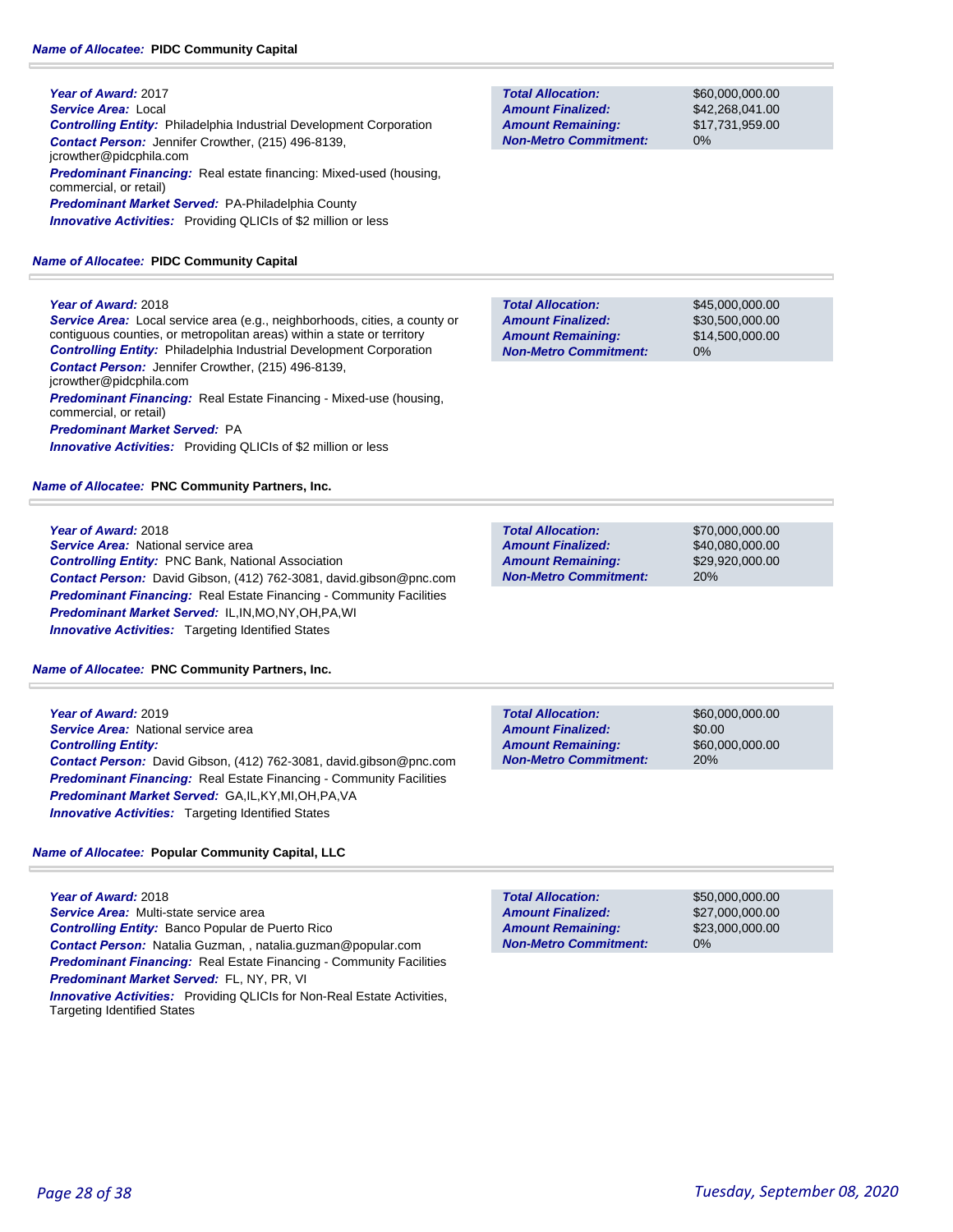**Year of Award:** 2019 *Service Area:* Multi-state service area *Controlling Entity: Contact Person:* Sylvia Rebozo, (602) 257-0700, sylvia.rebozo@cplc.org *Predominant Financing:* Real Estate Financing - Industrial/Manufacturing *Predominant Market Served:* AZ, NM, NV, TX **Innovative Activities:** Providing QLICIs of \$2 million or less, Targeting Identified States

#### *Name of Allocatee:* **Primary Care Development Corporation**

**Year of Award:** 2019 **Service Area:** National service area *Controlling Entity: Contact Person:* Johvanna Sampson, (212) 437-3932, jsampson@pcdc.org *Predominant Financing:* Real Estate Financing - Community Facilities *Predominant Market Served:* CA,KY,MN,NY,PA,RI,TX **Innovative Activities:** Targeting Identified States

#### *Name of Allocatee:* **Punawai 'O Pu'uhonua, LLC**

**Year of Award:** 2018

*Service Area:* Statewide (or territory-wide) service area *Controlling Entity:* American Savings Bank, FSB *Contact Person:* Gabriel Lee, (808) 539-7896, glee@asbhawaii.com **Predominant Financing:** Real Estate Financing - Community Facilities *Predominant Market Served:* HI *Innovative Activities:* Investing in Indian Country

*Name of Allocatee:* **RBC Community Development, LLC**

**Year of Award:** 2019 *Service Area:* National service area *Controlling Entity: Contact Person:* Kenneth Lohiser, (216) 875-6080, ken.lohiser@rbc.com *Predominant Financing:* Real Estate Financing - Mixed-use (housing, commercial, or retail) *Predominant Market Served:* GA,MS,MO,NV,NM,OH,WI *Innovative Activities:* Targeting Identified States

#### *Name of Allocatee:* **REI Development Corp.**

**Year of Award:** 2018 *Service Area:* Statewide (or territory-wide) service area *Controlling Entity:* Rural Enterprises of Oklahoma, Inc. *Contact Person:* Debbie Partin, (580) 924-5094, debbiep@ruralenterprises.com *Predominant Financing:* Real Estate Financing - Industrial/Manufacturing *Predominant Market Served:* OK *Innovative Activities:* 

**Total Allocation: Non-Metro Commitment: Amount Remaining: Amount Finalized:**

\$55,000,000.00 \$0.00 \$55,000,000.00 20%

\$65,000,000.00 \$0.00 \$65,000,000.00 25% **Total Allocation: Non-Metro Commitment: Amount Remaining: Amount Finalized:**

**Total Allocation: Non-Metro Commitment: Amount Remaining: Amount Finalized:**

\$40,000,000.00 \$20,000,000.00 \$20,000,000.00 20%

\$0.00 0% **Total Allocation: Non-Metro Commitment: Amount Remaining: Amount Finalized:**

\$60,000,000.00 \$60,000,000.00

\$55,000,000.00 \$42,000,000.00 \$13,000,000.00 75% **Total Allocation: Non-Metro Commitment: Amount Remaining: Amount Finalized:**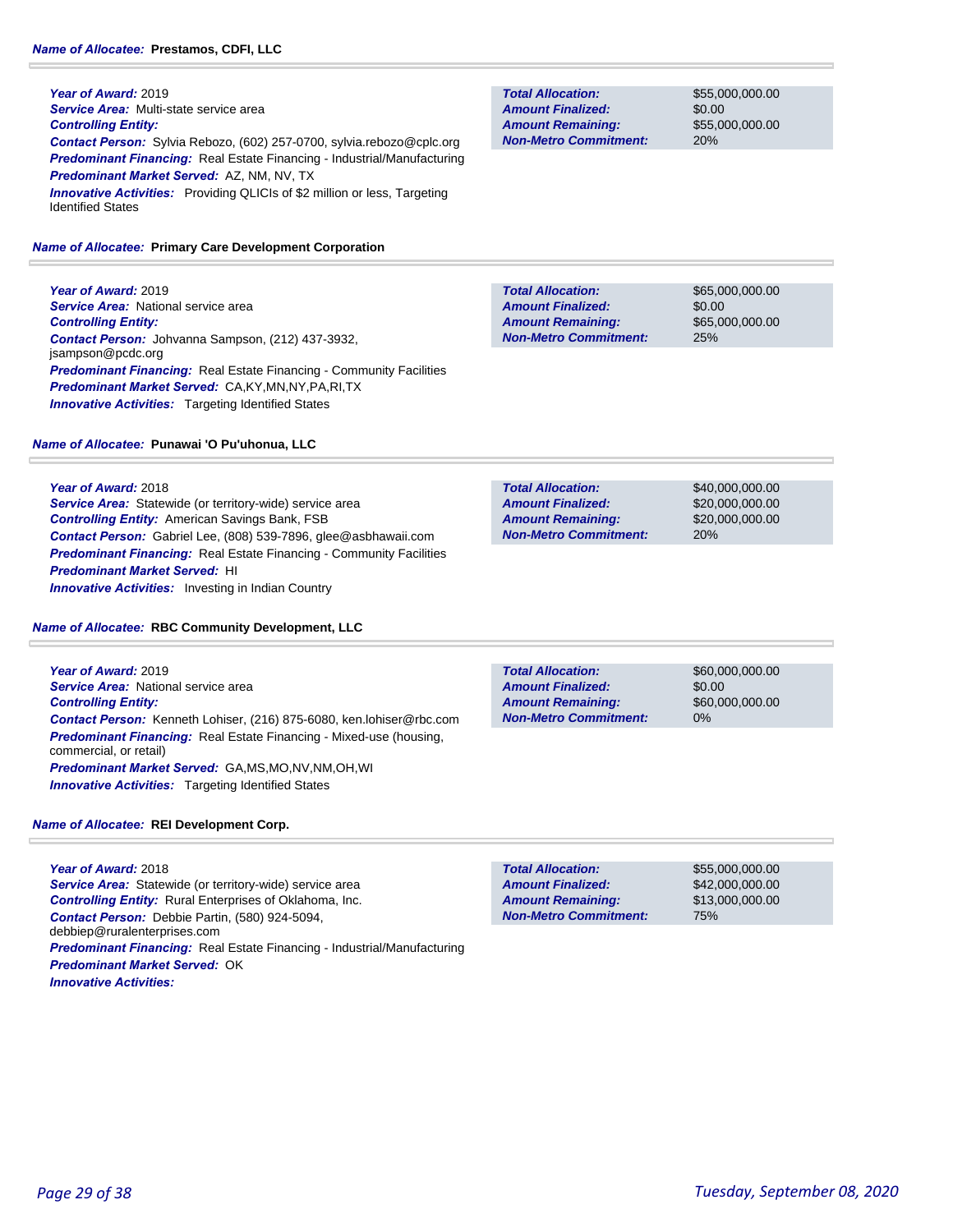**Year of Award:** 2019 **Service Area: National service area** *Controlling Entity: Contact Person:* Sara Landis, (215) 574-5820, sara.landis@trfund.com **Predominant Financing:** Real Estate Financing - Community Facilities *Predominant Market Served:* DC,GA,MD,OH,PA **Innovative Activities:** Targeting Identified States

#### *Name of Allocatee:* **River Gorge Capital, LLC**

**Year of Award:** 2018 **Service Area:** National service area *Controlling Entity:* BrightBridge, Inc *Contact Person:* Bill Pollard, (423) 648-9239, billp@brightbridgeinc.org *Predominant Financing:* Operating Business Financing *Predominant Market Served:* AL,FL,GA,TN,TX,WV *Innovative Activities:* Providing QLICIs for Non-Real Estate Activities, Targeting Identified States

#### *Name of Allocatee:* **Rural Development Partners LLC**

**Year of Award:** 2019 *Service Area:* National service area *Controlling Entity: Contact Person:* Kaye Grahn, (641) 585-1000, kgrahn@rdpimpact.com *Predominant Financing:* Operating Business Financing *Predominant Market Served:* IN,MI,MO,SC,TN,TX

*Innovative Activities:* Providing QLICIs for Non-Real Estate Activities, Targeting Identified States

#### *Name of Allocatee:* **San Francisco Community Investment Fund**

**Year of Award:** 2015-2016 *Service Area:* Local *Controlling Entity:* City and County of San Francisco *Contact Person:* Bridget Katz, (415) 554-6240, bridget.katz@sfgov.org *Predominant Financing:* Real estate financing: Retail *Predominant Market Served:* San Francisco County, CA *Innovative Activities:* 

#### *Name of Allocatee:* **San Francisco Community Investment Fund**

**Year of Award:** 2017 *Service Area:* Local *Controlling Entity:* City and County of San Francisco *Contact Person:* Bridget Katz, (415) 554-6240, bridget.katz@sfgov.org **Predominant Financing:** Real estate financing: Community Facilities *Predominant Market Served:* CA-San Francisco County *Innovative Activities:* 

### *Name of Allocatee:* **San Francisco Community Investment Fund**

### **Year of Award:** 2018

*Service Area:* Local service area (e.g., neighborhoods, cities, a county or contiguous counties, or metropolitan areas) within a state or territory *Controlling Entity:* City and County of San Francisco *Contact Person:* Bridget Katz, (415) 554-6240, bridget.katz@sfgov.org **Predominant Financing:** Real Estate Financing - Community Facilities *Predominant Market Served:* CA *Innovative Activities:* 

**Total Allocation: Non-Metro Commitment: Amount Remaining: Amount Finalized:**

\$60,000,000.00 \$0.00 \$60,000,000.00 20%

**Total Allocation: Non-Metro Commitment: Amount Remaining: Amount Finalized:**

\$55,000,000.00 \$41,500,000.00 \$13,500,000.00 45%

\$65,000,000.00 \$0.00 \$65,000,000.00 70% **Total Allocation: Non-Metro Commitment: Amount Remaining: Amount Finalized:**

0% **Total Allocation: Non-Metro Commitment: Amount Remaining: Amount Finalized:**

\$45,000,000.00 \$36,000,000.00 \$9,000,000.00

**Total Allocation: Non-Metro Commitment: Amount Remaining: Amount Finalized:**

\$30,000,000.00 \$15,000,000.00 \$15,000,000.00 0%

0% **Total Allocation: Non-Metro Commitment: Amount Remaining: Amount Finalized:**

\$35,000,000.00 \$10,507,000.00 \$24,493,000.00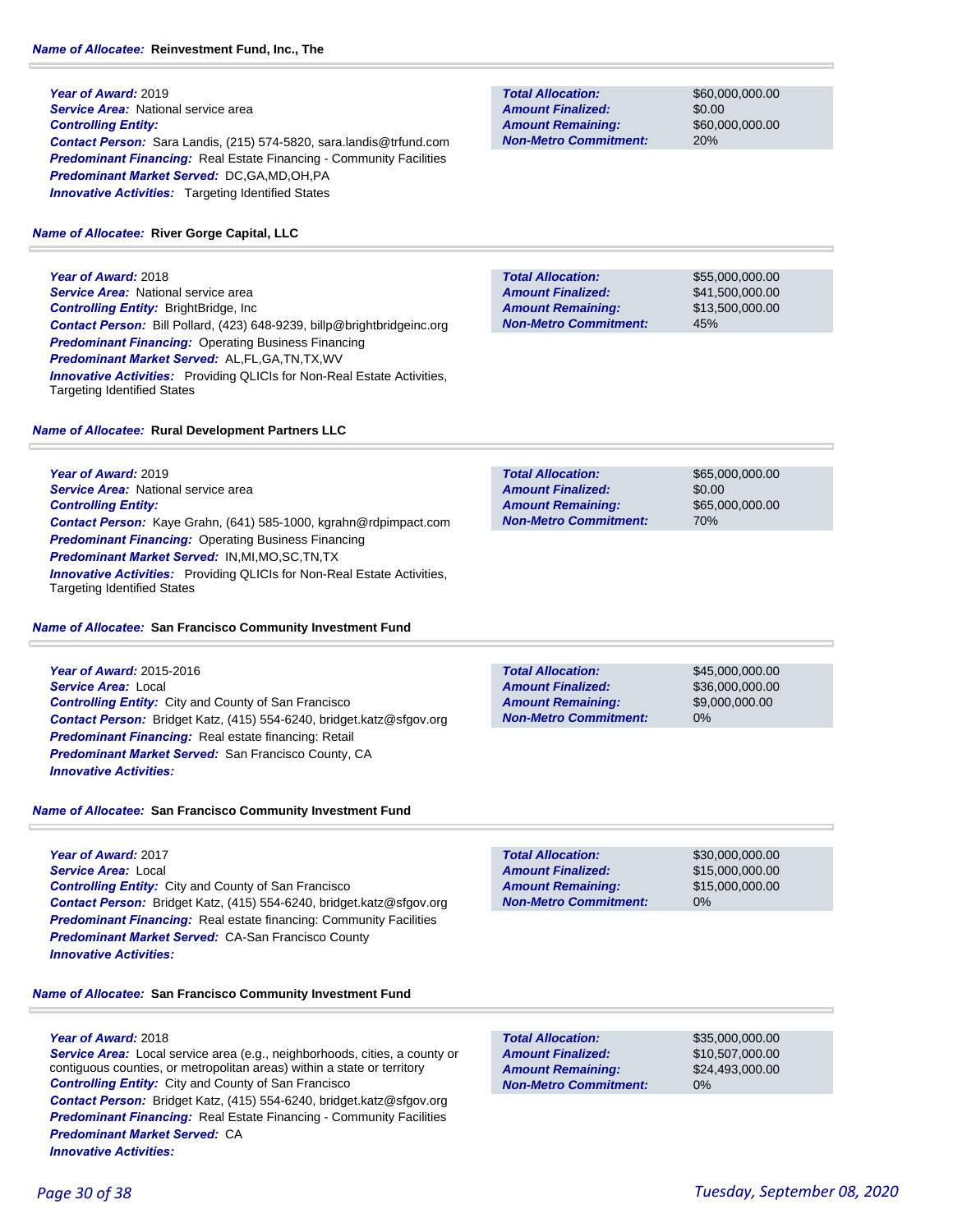*Service Area:* Local service area (e.g., neighborhoods, cities, a county or contiguous counties, or metropolitan areas) within a state or territory *Controlling Entity:* University Financial Corp. GBC dba Sunrise Banks *Contact Person:* Michael Morrell, (651) 523-7847, michael.morrell@sunrisebanks.com

**Predominant Financing:** Real Estate Financing - Community Facilities *Predominant Market Served:* MN *Innovative Activities:* Providing QLICIs of \$2 million or less

### *Name of Allocatee:* **SB New Markets CDE LLC**

### **Year of Award:** 2019

*Service Area:* Local service area (e.g., neighborhoods, cities, a county or contiguous counties, or metropolitan areas) within a state or territory *Controlling Entity: Contact Person:* Michael Morrell, (651) 523-7847,

michael.morrell@sunrisebanks.com **Predominant Financing:** Real Estate Financing - Community Facilities *Predominant Market Served:* MN *Innovative Activities:* Providing QLICIs of \$2 million or less

### *Name of Allocatee:* **Small Business Finance NMTC, LLC**

**Year of Award:** 2019 *Service Area:* Statewide (or territory-wide) service area *Controlling Entity: Contact Person:* Robert Villarreal, (619) 243-8652, rvillarreal@cdcloans.com *Predominant Financing: Operating Business Financing Predominant Market Served:* AZ, CA *Innovative Activities:* Providing QLICIs of \$2 million or less

*Name of Allocatee:* **South Carolina Community Loan Fund**

**Year of Award:** 2019 *Service Area:* Statewide (or territory-wide) service area *Controlling Entity: Contact Person:* Anna Lewin, (843) 973-7285, anna@sccommunityloanfund.org *Predominant Financing: Operating Business Financing Predominant Market Served:* SC *Innovative Activities:* 

### *Name of Allocatee:* **Southern Bancorp Bank**

**Year of Award:** 2019 *Service Area:* Multi-state service area *Controlling Entity: Contact Person:* John Olaimey, , john.olaimey@banksouthern.com *Predominant Financing:* Operating Business Financing *Predominant Market Served:* AR, MS *Innovative Activities:* Making QLICIs with an original term less than or equal to 60 months, Providing QLICIs of \$2 million or less

**Total Allocation: Non-Metro Commitment: Amount Remaining: Amount Finalized:**

\$60,000,000.00 \$41,000,000.00 \$19,000,000.00 0%

\$0.00 0% **Total Allocation: Non-Metro Commitment: Amount Remaining: Amount Finalized:**

\$50,000,000.00 \$50,000,000.00

\$25,000,000.00 \$0.00 \$25,000,000.00 0% **Total Allocation: Non-Metro Commitment: Amount Remaining: Amount Finalized:**

**Total Allocation: Non-Metro Commitment: Amount Remaining: Amount Finalized:**

\$15,000,000.00 \$0.00 \$15,000,000.00 0%

\$50,000,000.00 \$0.00 \$50,000,000.00 50% **Total Allocation: Non-Metro Commitment: Amount Remaining: Amount Finalized:**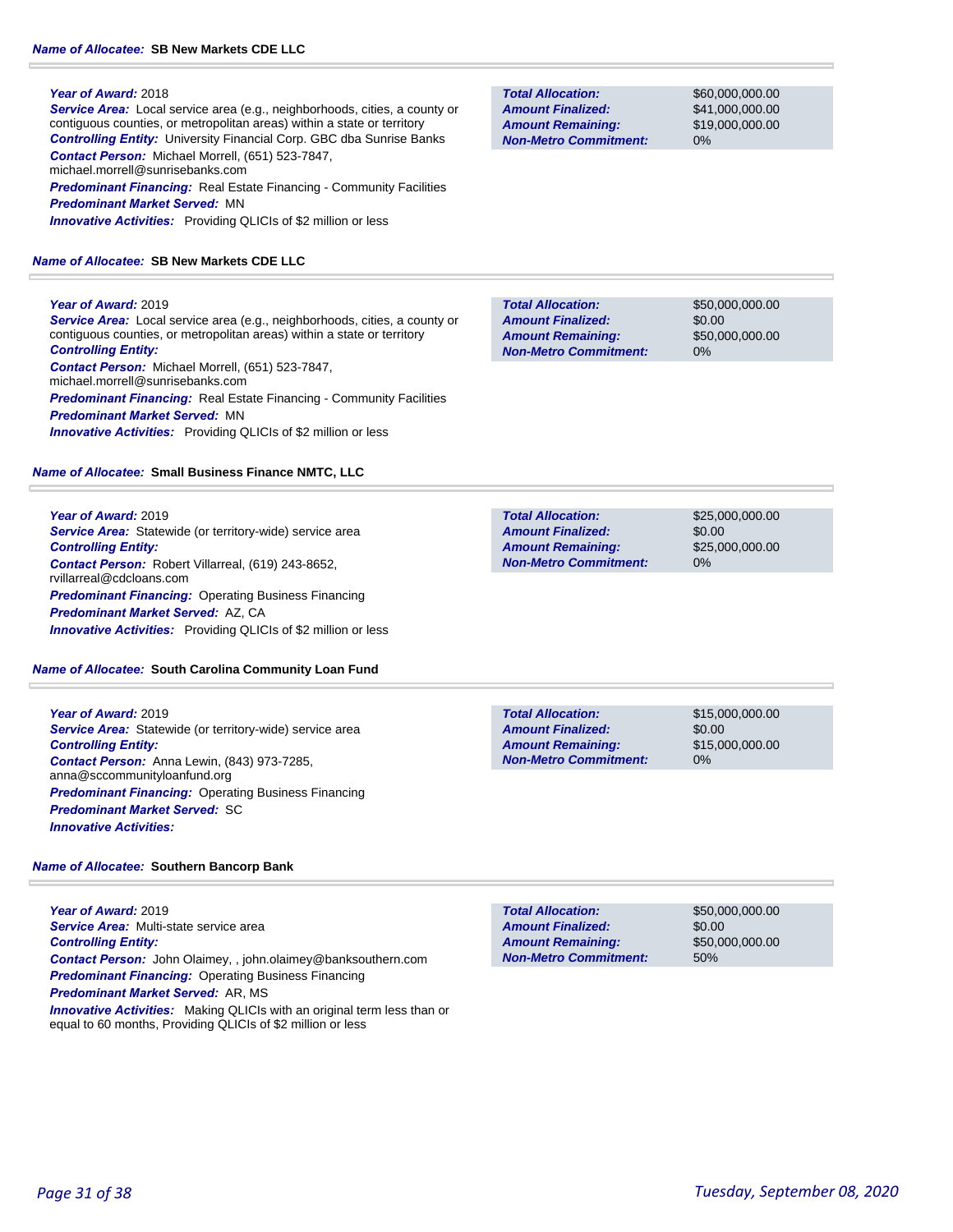*Service Area:* Multi-state service area *Controlling Entity:* McCaffery Interests, Inc *Contact Person:* Angela Woolfolk, (312) 784-2768, awoolfolk@mccafferyinc.com *Predominant Financing:* Other Real Estate Financing *Predominant Market Served:* IL, IN **Innovative Activities:** Targeting Identified States

#### **Total Allocation: Non-Metro Commitment: Amount Remaining: Amount Finalized:**

\$35,000,000.00 \$17,500,000.00 \$17,500,000.00 0%

#### *Name of Allocatee:* **Southside Community Optimal Redevelopment Enterprise, LLC**

### **Year of Award:** 2019 *Service Area:* Multi-state service area *Controlling Entity: Contact Person:* Angela Woolfolk, (312) 784-2768, awoolfolk@mccafferyinc.com *Predominant Financing:* Other Real Estate Financing

*Predominant Market Served:* IL, IN

| <b>Total Allocation:</b>     | \$50,000,000,00 |
|------------------------------|-----------------|
| <b>Amount Finalized:</b>     | \$0.00          |
| <b>Amount Remaining:</b>     | \$50,000,000,00 |
| <b>Non-Metro Commitment:</b> | $0\%$           |
|                              |                 |

#### *Name of Allocatee:* **St. Louis Development Corporation**

*Innovative Activities:* Providing QLICIs of \$2 million or less

**Year of Award:** 2017 *Service Area:* Local *Controlling Entity: Contact Person:* Bill Seddon, (314) 657-3705, seddonb@stlouis-mo.gov **Predominant Financing:** Real estate financing: Community Facilities *Predominant Market Served:* IL-Clinton County, IL-Jersey County, IL-Madison County, IL-Monroe County, IL-St. Clair County, MO-Franklin County, MO-Jefferson County, MO-Lincoln County, MO-St. Charles County, MO-St. Louis city, MO-St. Louis County, MO-Warren County

*Name of Allocatee:* **St. Louis Development Corporation**

*Innovative Activities:* Providing QLICIs of \$2 million or less

#### **Year of Award:** 2018

*Service Area:* Local service area (e.g., neighborhoods, cities, a county or contiguous counties, or metropolitan areas) within a state or territory *Controlling Entity:* 

*Contact Person:* Bill Seddon, (314) 657-3705, seddonb@stlouis-mo.gov **Predominant Financing:** Real Estate Financing - Community Facilities *Predominant Market Served:* IL, MO *Innovative Activities:* 

### **Total Allocation: Non-Metro Commitment: Amount Remaining: Amount Finalized:**

**Total Allocation:**

**Non-Metro Commitment: Amount Remaining: Amount Finalized:**

> \$35,000,000.00 \$12,000,000.00 \$23,000,000.00 0%

\$35,000,000.00 \$22,000,000.00 \$13,000,000.00

0%

*Name of Allocatee:* **SunTrust Community Development Enterprises, LLC**

**Year of Award:** 2017 *Service Area:* National *Controlling Entity:* SunTrust Banks, Inc. *Contact Person:* Jan Gilbreath, (404) 813-5467, jan.gilbreath@suntrust.com **Predominant Financing:** Real estate financing: Community Facilities **Predominant Market Served:** District of Columbia, Florida, Georgia, Maryland, North Carolina, Tennessee, Virginia **Innovative Activities:** Providing QLICIs of \$2 million or less, Targeting Identified States

| <b>Total Allocation:</b>     | \$70,000,000,00 |
|------------------------------|-----------------|
| <b>Amount Finalized:</b>     | \$68,000,000,00 |
| <b>Amount Remaining:</b>     | \$2,000,000,00  |
| <b>Non-Metro Commitment:</b> | 20%             |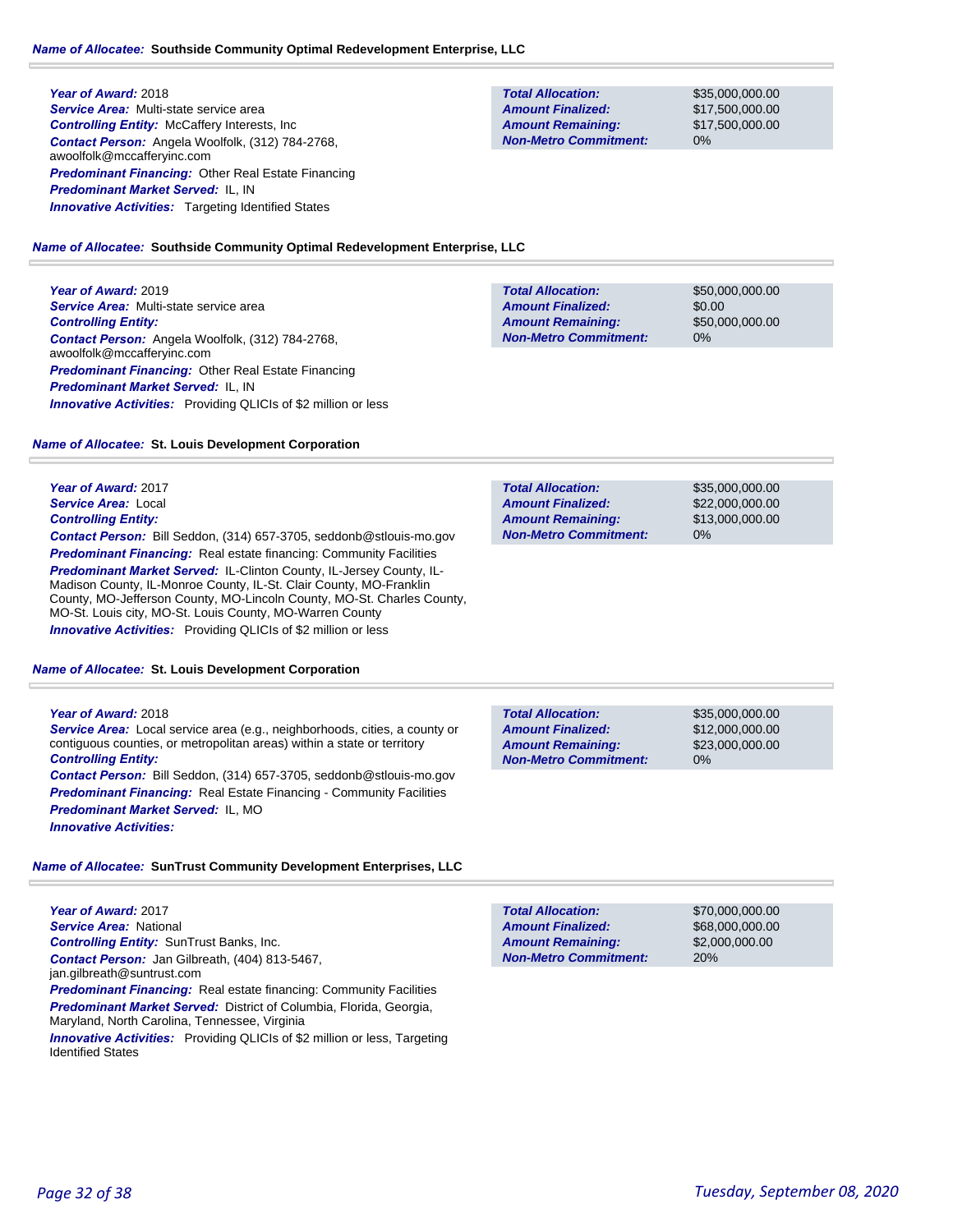#### *Name of Allocatee:* **SunTrust Community Development Enterprises, LLC**

| Year of Award: 2019                                                                                          |  |  |
|--------------------------------------------------------------------------------------------------------------|--|--|
| <b>Service Area:</b> National service area                                                                   |  |  |
| <b>Controlling Entity:</b>                                                                                   |  |  |
| <b>Contact Person:</b> Jan Gilbreath, (404) 813-5467,<br>jan.gilbreath@suntrust.com                          |  |  |
| <b>Predominant Financing: Operating Business Financing</b>                                                   |  |  |
| <b>Predominant Market Served: FL,GA,MD,NC,SC,TN,VA</b>                                                       |  |  |
| <b>Innovative Activities:</b> Providing QLICIs of \$2 million or less, Targeting<br><b>Identified States</b> |  |  |

*Name of Allocatee:* **Texas Mezzanine Fund, Inc.**

**Year of Award:** 2018 *Service Area:* Statewide (or territory-wide) service area *Controlling Entity: Contact Person:* Karenthia Hill, (214) 943-5900, khill@tmfund.com **Predominant Financing: Operating Business Financing** *Predominant Market Served:* TX **Innovative Activities:** Targeting Identified States

*Name of Allocatee:* **Texas Mezzanine Fund, Inc.**

**Year of Award:** 2019 *Service Area:* Statewide (or territory-wide) service area

*Controlling Entity: Contact Person:* Karenthia Hill, (214) 943-5900, khill@tmfund.com *Predominant Financing:* Operating Business Financing *Predominant Market Served:* TX *Innovative Activities:* Targeting Identified States

*Name of Allocatee:* **The Community Builders CDE LLC**

**Year of Award:** 2017 *Service Area:* National *Controlling Entity:* The Community Builders, Inc. *Contact Person:* Beverly Bates, (857) 227-8669, bbates@tcbinc.org *Predominant Financing:* Real estate financing: Mixed-used (housing, commercial, or retail) *Predominant Market Served:* Illinois, Maryland, Massachusetts, Michigan, New York, North Carolina, Pennsylvania *Innovative Activities:* 

*Name of Allocatee:* **The Community Development Venture Capital Alliance**

**Year of Award:** 2019 *Service Area:* National service area *Controlling Entity: Contact Person:* Kerwin Tesdell, (212) 594-6747 x 4515, ktesdell@cdvca.org *Predominant Financing:* Operating Business Financing

*Predominant Market Served:* FL,IL,KY,ME,PR

**Innovative Activities:** Making QLICIs with an original term less than or equal to 60 months, Providing QLICIs for Non-Real Estate Activities, Providing QLICIs of \$2 million or less, Targeting Identified States

| <b>Total Allocation:</b>     | \$50,000,000,00 |
|------------------------------|-----------------|
| <b>Amount Finalized:</b>     | \$0.00          |
| <b>Amount Remaining:</b>     | \$50,000,000,00 |
| <b>Non-Metro Commitment:</b> | 15%             |

**Total Allocation: Non-Metro Commitment: Amount Remaining: Amount Finalized:**

\$45,000,000.00 \$0.00 \$45,000,000.00 15%

\$50,000,000.00 \$45,000,000.00 \$5,000,000.00 0% **Total Allocation: Non-Metro Commitment: Amount Remaining: Amount Finalized:**

*Page 33 of 38 Tuesday, September 08, 2020*

**Total Allocation: Non-Metro Commitment: Amount Remaining: Amount Finalized:**

\$65,000,000.00 \$0.00 \$65,000,000.00 20%

\$35,000,000.00 \$24,000,000.00 \$11,000,000.00 0% **Total Allocation: Non-Metro Commitment: Amount Remaining: Amount Finalized:**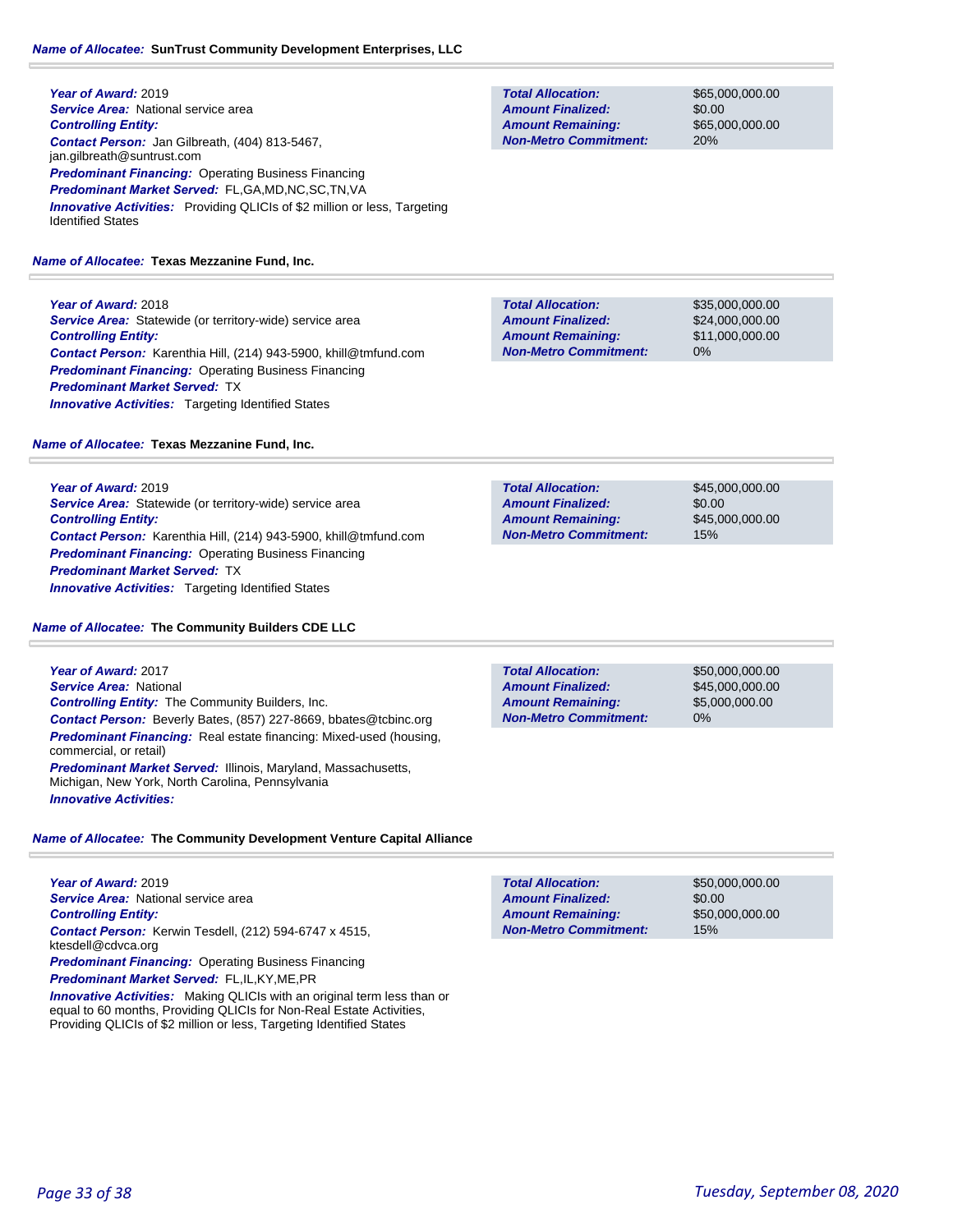### *Name of Allocatee:* **The Housing Partnership Network, Inc.**

**Year of Award:** 2019 **Service Area:** National service area *Controlling Entity: Contact Person:* Donna Smith, , dasmith@smithnmtc.com *Predominant Financing:* Real Estate Financing - For-sale housing *Predominant Market Served:* IN,KY,PA,TX,VT,VA **Innovative Activities:** Targeting Identified States

### *Name of Allocatee:* **The Innovate Fund, LLC**

### **Year of Award:** 2018

**Service Area:** Statewide (or territory-wide) service area *Controlling Entity:* Greenville Local Development Corporation *Contact Person:* Whitney Ferguson, (864) 271-2737, wferguson@taxadvantagegroup.com *Predominant Financing:* Operating Business Financing *Predominant Market Served:* GA, NC, SC, TN *Innovative Activities:* 

**Non-Metro Commitment: Amount Remaining:**

**Total Allocation:**

**Amount Finalized:**

\$50,000,000.00 \$0.00 \$50,000,000.00 0%

**Total Allocation: Non-Metro Commitment: Amount Remaining: Amount Finalized:**

\$60,000,000.00 \$43,500,000.00 \$16,500,000.00 25%

#### *Name of Allocatee:* **The Rose Urban Green Fund, LLC**

**Year of Award:** 2017 *Service Area:* National *Controlling Entity:* Rose Capital LLC *Contact Person:* Charles Perry, (303) 446-0600, chuck@perry-rose.com *Predominant Financing:* Real estate financing: Mixed-used (housing, commercial, or retail) *Predominant Market Served:* California, Colorado, Connecticut, New York, Pennsylvania, Texas, West Virginia **Innovative Activities:** Providing QLICIs of \$2 million or less, Targeting Identified States

#### *Name of Allocatee:* **The Rose Urban Green Fund, LLC**

**Year of Award:** 2019 *Service Area:* National service area *Controlling Entity: Contact Person:* Charles Perry, (303) 446-0600, chuck@perry-rose.com *Predominant Financing:* Real Estate Financing - Mixed-use (housing, commercial, or retail) *Predominant Market Served:* CA,CO,CT,GA,NV,NY,PA *Innovative Activities:* Providing QLICIs of \$2 million or less, Targeting

### *Name of Allocatee:* **The Valued Advisor Fund, LLC**

**Year of Award:** 2018 *Service Area:* National service area *Controlling Entity:* Baker Tilly Capital LLC *Contact Person:* , , *Predominant Financing:* Other Real Estate Financing *Predominant Market Served:* AL,FL,MS,OK,SC,TN,TX *Innovative Activities:* Providing QLICIs of \$2 million or less, Targeting Identified States

| <b>Total Allocation:</b>     | \$45,000,000,00 |
|------------------------------|-----------------|
| <b>Amount Finalized:</b>     | \$32,240,000.00 |
| <b>Amount Remaining:</b>     | \$12,760,000.00 |
| <b>Non-Metro Commitment:</b> | $0\%$           |
|                              |                 |

| <b>Total Allocation:</b>     | \$45,000,000,00 |
|------------------------------|-----------------|
| <b>Amount Finalized:</b>     | \$0.00          |
| <b>Amount Remaining:</b>     | \$45,000,000,00 |
| <b>Non-Metro Commitment:</b> | 0%              |

| <b>Total Allocation:</b>     | \$70,000,000,00 |
|------------------------------|-----------------|
| <b>Amount Finalized:</b>     | \$61,200,000,00 |
| <b>Amount Remaining:</b>     | \$8,800,000,00  |
| <b>Non-Metro Commitment:</b> | 50%             |

Identified States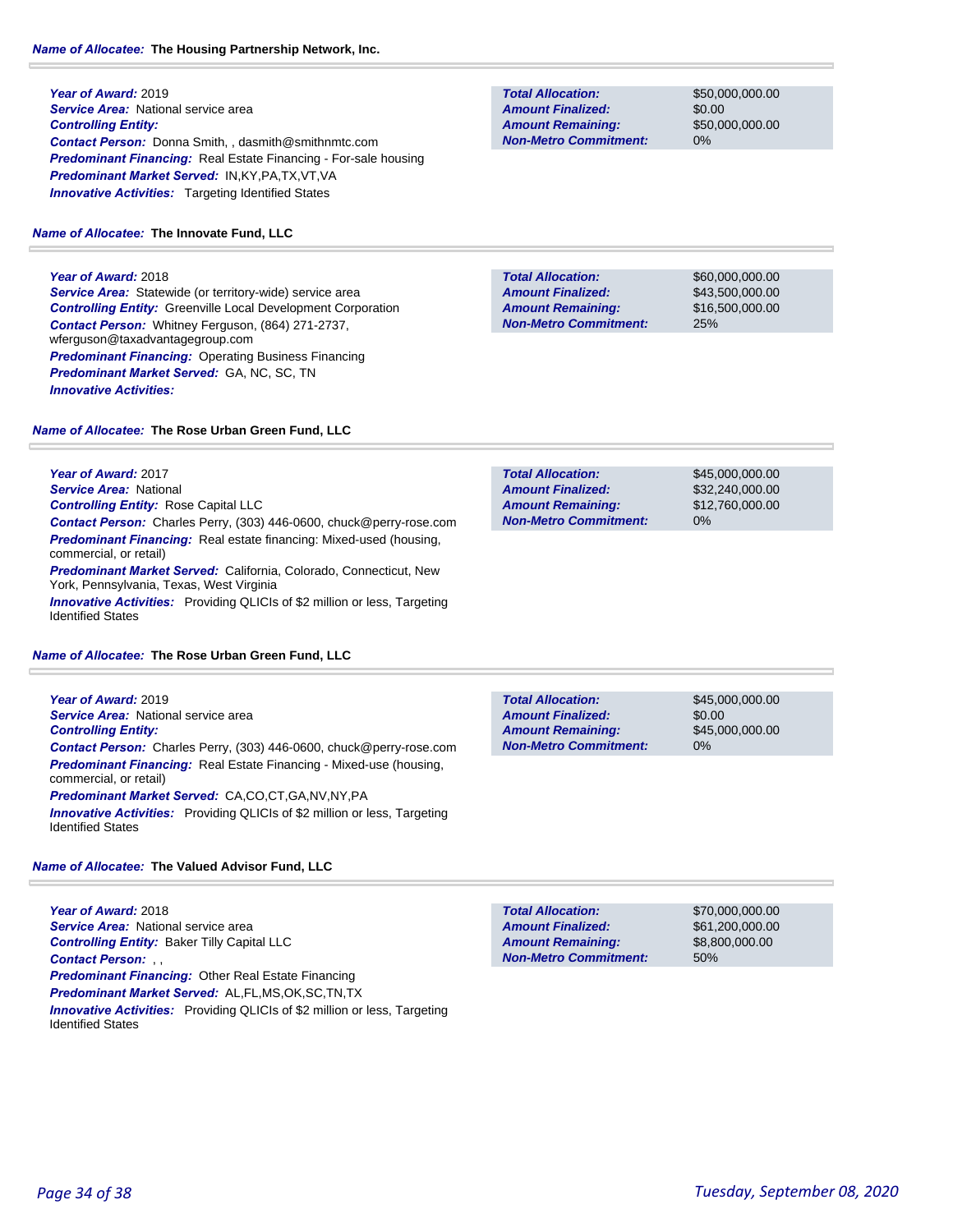**Service Area:** Statewide (or territory-wide) service area *Controlling Entity:* Three Rivers Planning and Development District, Inc. *Contact Person:* Vernon Kelley, , vrk@trpdd.com *Predominant Financing:* Operating Business Financing *Predominant Market Served:* AL, MS, TN *Innovative Activities:* 

#### *Name of Allocatee:* **TransPecos Development Corp**

**Year of Award:** 2017 *Service Area:* State *Controlling Entity:* TransPecos Banks *Contact Person:* Casey Klein, (210) 228-4414, casey@tpdc.us **Predominant Financing:** Real estate financing: Community Facilities *Predominant Market Served:* Texas **Innovative Activities:** Targeting Identified States

#### *Name of Allocatee:* **UB Community Development LLC**

**Year of Award:** 2017 *Service Area:* Multi-State *Controlling Entity:* UNITED BANCORPORATION OF ALABAMA, INC. *Contact Person:* Leigh Anne Russell-Jones, (251) 446-6165, leighanne.jones@unitedbank.com *Predominant Financing:* Operating Business financing *Predominant Market Served:* Alabama, Florida *Innovative Activities:* Providing QLICIs of \$2 million or less, Targeting Identified States

#### *Name of Allocatee:* **UB Community Development LLC**

**Year of Award:** 2019 *Service Area:* Multi-state service area *Controlling Entity: Contact Person:* Leigh Anne Russell-Jones, (251) 446-6165, leighanne.jones@unitedbank.com **Predominant Financing: Operating Business Financing** *Predominant Market Served:* AL, FL *Innovative Activities:* Providing QLICIs of \$2 million or less

### *Name of Allocatee:* **Uptown Consortium, Inc.**

**Year of Award:** 2015-2016 *Service Area:* Local *Controlling Entity: Contact Person:* Beth Robinson, (513) 861-8726, brobinson@uptownconsortium.org *Predominant Financing:* Real estate financing: Mixed-used (housing, commercial, or retail) *Predominant Market Served:* Hamilton County, OH *Innovative Activities:* 

**Total Allocation: Non-Metro Commitment: Amount Remaining: Amount Finalized:**

\$25,000,000.00 \$20,000,000.00 \$5,000,000.00 65%

**Total Allocation: Non-Metro Commitment: Amount Remaining: Amount Finalized:**

\$65,000,000.00 \$32,000,000.00 \$33,000,000.00 60%

\$55,000,000.00 \$54,500,000.00 \$500,000.00 60% **Total Allocation: Non-Metro Commitment: Amount Remaining: Amount Finalized:**

**Total Allocation: Non-Metro Commitment: Amount Remaining: Amount Finalized:**

\$65,000,000.00 \$0.00 \$65,000,000.00 50%

\$45,000,000.00 \$27,080,000.00 \$17,920,000.00 0% **Total Allocation: Non-Metro Commitment: Amount Remaining: Amount Finalized:**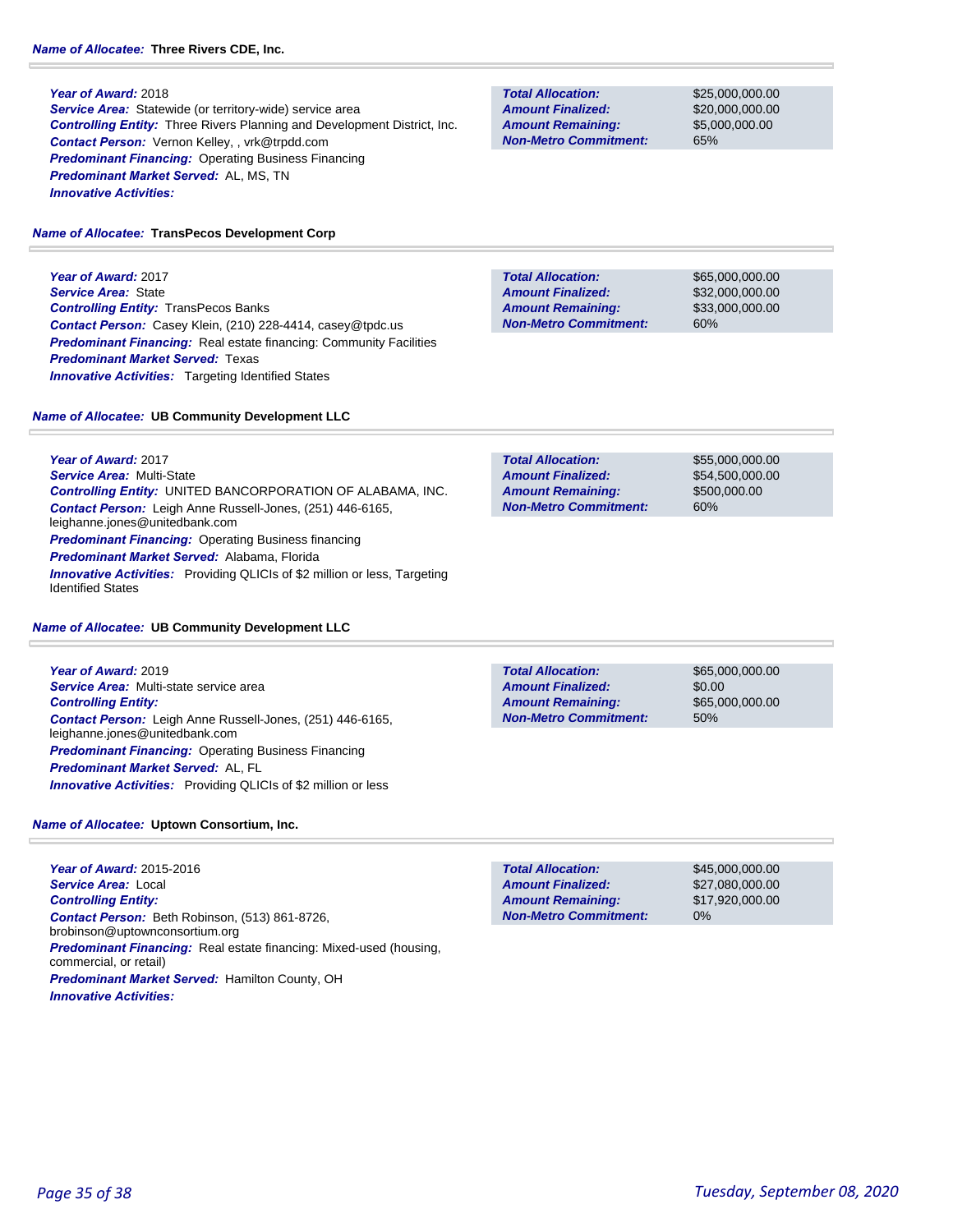### **Year of Award:** 2019 **Service Area: National service area** *Controlling Entity: Contact Person:* Tabitha Atkins, (443) 577-4386, tatkins@crossstpartners.com *Predominant Financing:* Real Estate Financing - Office Space *Predominant Market Served:* KS,MD,MI,OH,TN,TX,WI **Innovative Activities:** Targeting Identified States

#### *Name of Allocatee:* **Urban Development Fund, LLC**

**Year of Award:** 2018 *Service Area:* National service area *Controlling Entity:* Aries Capital LLC *Contact Person:* , , *Predominant Financing:* Real Estate Financing - Community Facilities *Predominant Market Served:* AL,FL,GA,IL,TX **Innovative Activities:** Providing QLICIs for Non-Real Estate Activities, Targeting Identified States

#### *Name of Allocatee:* **Urban Research Park CDE, LLC**

**Year of Award:** 2018 **Service Area:** National service area *Controlling Entity:* Townsend Capital, LLC *Contact Person:* Dina Read, (410) 321-1900, dinar@townsendcapital.com *Predominant Financing:* Other Real Estate Financing *Predominant Market Served:* AZ,CA,CO,GA,LA,MI,TX *Innovative Activities:* Targeting Identified States

#### *Name of Allocatee:* **Urban Research Park CDE, LLC**

**Year of Award:** 2019 *Service Area:* National service area *Controlling Entity: Contact Person:* Dina Read, (410) 321-1900, dinar@townsendcapital.com *Predominant Financing:* Operating Business Financing *Predominant Market Served:* AL,IL,MI,PA,TX,WA,WV *Innovative Activities:* Targeting Identified States

*Name of Allocatee:* **USBCDE, LLC**

**Year of Award:** 2017 *Service Area:* National *Controlling Entity:* U.S. Bank *Contact Person:* Tony Cissi, (314) 335-2511, anthony.cissi@usbank.com *Predominant Financing:* Real estate financing: Industrial/Manufacturing *Predominant Market Served:* Alabama, California, Georgia, Indiana, Michigan, Texas, Washington *Innovative Activities:* Providing QLICIs of \$2 million or less, Targeting Identified States

**Total Allocation: Non-Metro Commitment: Amount Remaining: Amount Finalized:**

\$50,000,000.00 \$0.00 \$50,000,000.00 0%

\$50,000,000.00 \$9,068,202.80 \$40,931,797.20 0% **Total Allocation: Non-Metro Commitment: Amount Remaining: Amount Finalized:**

0% **Total Allocation: Non-Metro Commitment: Amount Remaining: Amount Finalized:**

\$55,000,000.00 \$41,250,000.00 \$13,750,000.00

**Total Allocation: Non-Metro Commitment: Amount Remaining: Amount Finalized:**

\$50,000,000.00 \$0.00 \$50,000,000.00 0%

**Total Allocation: Non-Metro Commitment: Amount Remaining: Amount Finalized:**

\$70,000,000.00 \$61,000,000.00 \$9,000,000.00 21%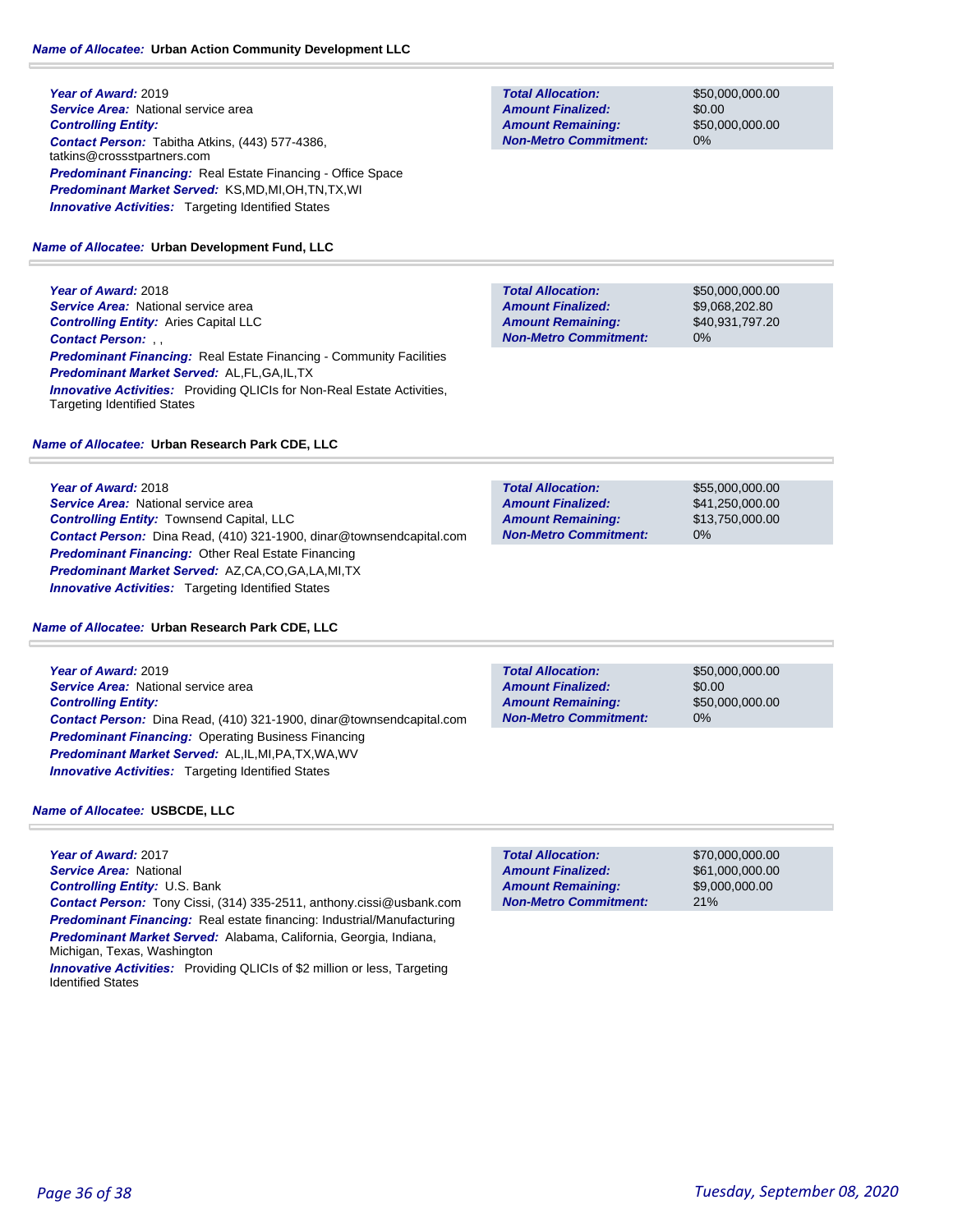**Year of Award:** 2018 *Service Area:* National service area *Controlling Entity:* U.S. Bank *Contact Person:* Tony Cissi, , anthony.cissi@usbank.com *Predominant Financing:* Real Estate Financing - Community Facilities *Predominant Market Served:* CA,MI,MO,NV,RI,TX,WA **Innovative Activities:** Providing QLICIs of \$2 million or less, Targeting Identified States

#### *Name of Allocatee:* **USBCDE, LLC**

**Year of Award:** 2019 **Service Area: National service area** *Controlling Entity: Contact Person:* Tony Cissi, , anthony.cissi@usbank.com *Predominant Financing:* Real Estate Financing - Community Facilities *Predominant Market Served:* AZ,DC,FL,IA,SC,TX **Innovative Activities:** Providing QLICIs of \$2 million or less, Targeting Identified States

*Name of Allocatee:* **Vermont Rural Ventures, Inc.**

**Year of Award:** 2017 *Service Area:* Multi-State *Controlling Entity:* Housing Vermont *Contact Person:* Beth Boutin, (802) 863-8424, beth@hvt.org *Predominant Financing:* Other RE Financing

*Predominant Market Served:* MA-Berkshire County, MA-Franklin County, MA-Hampden County, MA-Hampshire County, NH-Cheshire County, NH-Coos County, NH-Grafton County, NH-Sullivan County, NY-Clinton County, NY-Essex County, Vermont *Innovative Activities:* 

*Name of Allocatee:* **Virginia Community Development Fund**

**Year of Award:** 2018 *Service Area:* Multi-state service area *Controlling Entity:* Virginia Community Development Corporation *Contact Person:* , , **Predominant Financing:** Real Estate Financing - Community Facilities *Predominant Market Served:* VA, WV *Innovative Activities:* 

### *Name of Allocatee:* **Waveland Community Development, LLC**

**Year of Award:** 2019 *Service Area:* National service area *Controlling Entity: Contact Person:* Paul Deslongchamps, 4144189965, pauld@wavelandventures.com *Predominant Financing:* Operating Business Financing *Predominant Market Served:* GA,IN,MO,SC,TX **Innovative Activities:** Targeting Identified States

**Total Allocation: Non-Metro Commitment: Amount Remaining: Amount Finalized:**

\$70,000,000.00 \$53,000,000.00 \$17,000,000.00 20%

\$65,000,000.00 \$0.00 \$65,000,000.00 20% **Total Allocation: Non-Metro Commitment: Amount Remaining: Amount Finalized:**

**Total Allocation: Non-Metro Commitment: Amount Remaining: Amount Finalized:**

\$60,000,000.00 \$57,784,500.00 \$2,215,500.00 65%

**Total Allocation: Non-Metro Commitment: Amount Remaining: Amount Finalized:**

\$35,000,000.00 \$9,000,000.00 \$26,000,000.00 30%

**Total Allocation: Non-Metro Commitment: Amount Remaining: Amount Finalized:**

\$55,000,000.00 \$0.00 \$55,000,000.00 80%